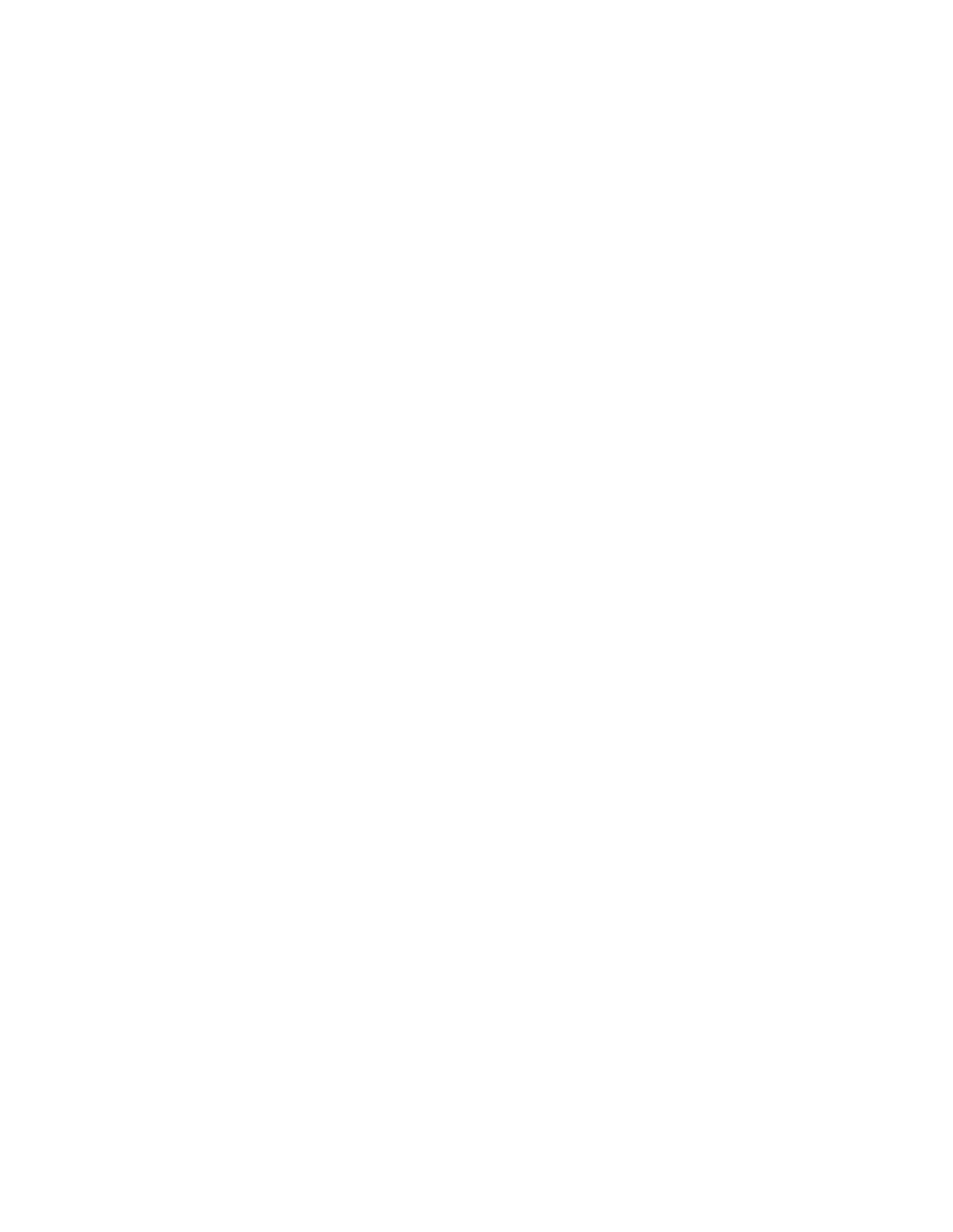# Table of Contents

| 1            |      |                                                                                |
|--------------|------|--------------------------------------------------------------------------------|
| $\mathbf{2}$ |      |                                                                                |
| 3            |      |                                                                                |
|              | 3.1  |                                                                                |
|              | 3.2  |                                                                                |
|              | 3.3  |                                                                                |
|              | 3.4  |                                                                                |
|              | 3.5  |                                                                                |
|              | 3.6  |                                                                                |
|              | 3.7  |                                                                                |
|              | 3.8  |                                                                                |
|              | 3.9  |                                                                                |
|              | 3.10 |                                                                                |
|              |      |                                                                                |
|              | 4.1  |                                                                                |
|              | 4.2  |                                                                                |
|              | 4.3  |                                                                                |
| 5            |      |                                                                                |
|              | 5.1  |                                                                                |
|              | 5.2  | How are the Tourism Values Map and Tourism Business Interest Map Developed? 26 |
|              | 5.3  |                                                                                |
|              | 5.4  |                                                                                |
|              | 5.5  |                                                                                |
|              | 5.6  |                                                                                |
|              | 5.7  |                                                                                |
| 6            |      |                                                                                |
| 7            |      |                                                                                |
| 8            |      |                                                                                |

 $\begin{bmatrix} 3 \end{bmatrix}$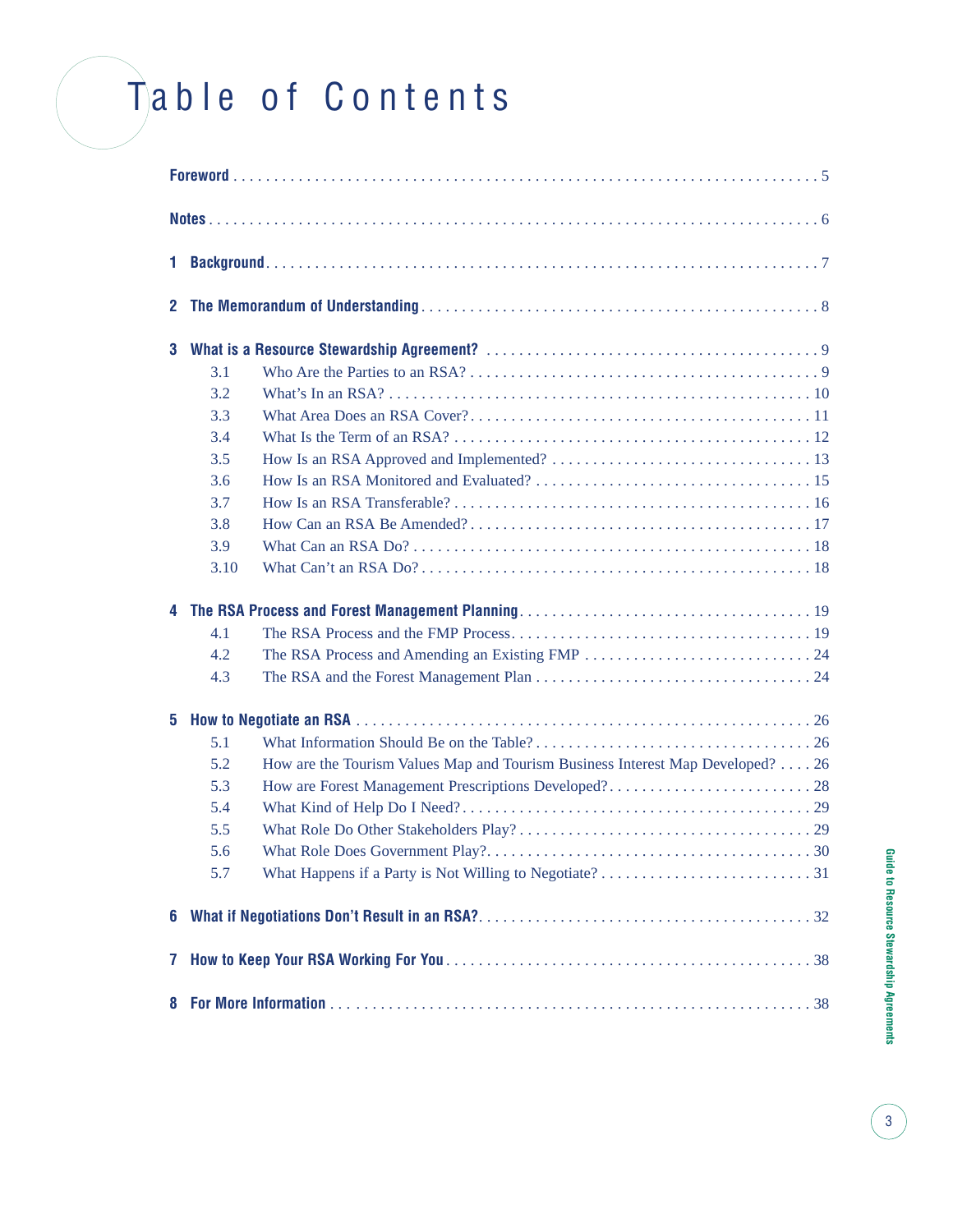### Table of Contents

### **Appendixes**

| $\sim$ 1                           |  |  |
|------------------------------------|--|--|
| 2                                  |  |  |
| $\mathcal{B}$                      |  |  |
| $\overline{4}$                     |  |  |
| <b>Figure 1</b><br><b>Figure 2</b> |  |  |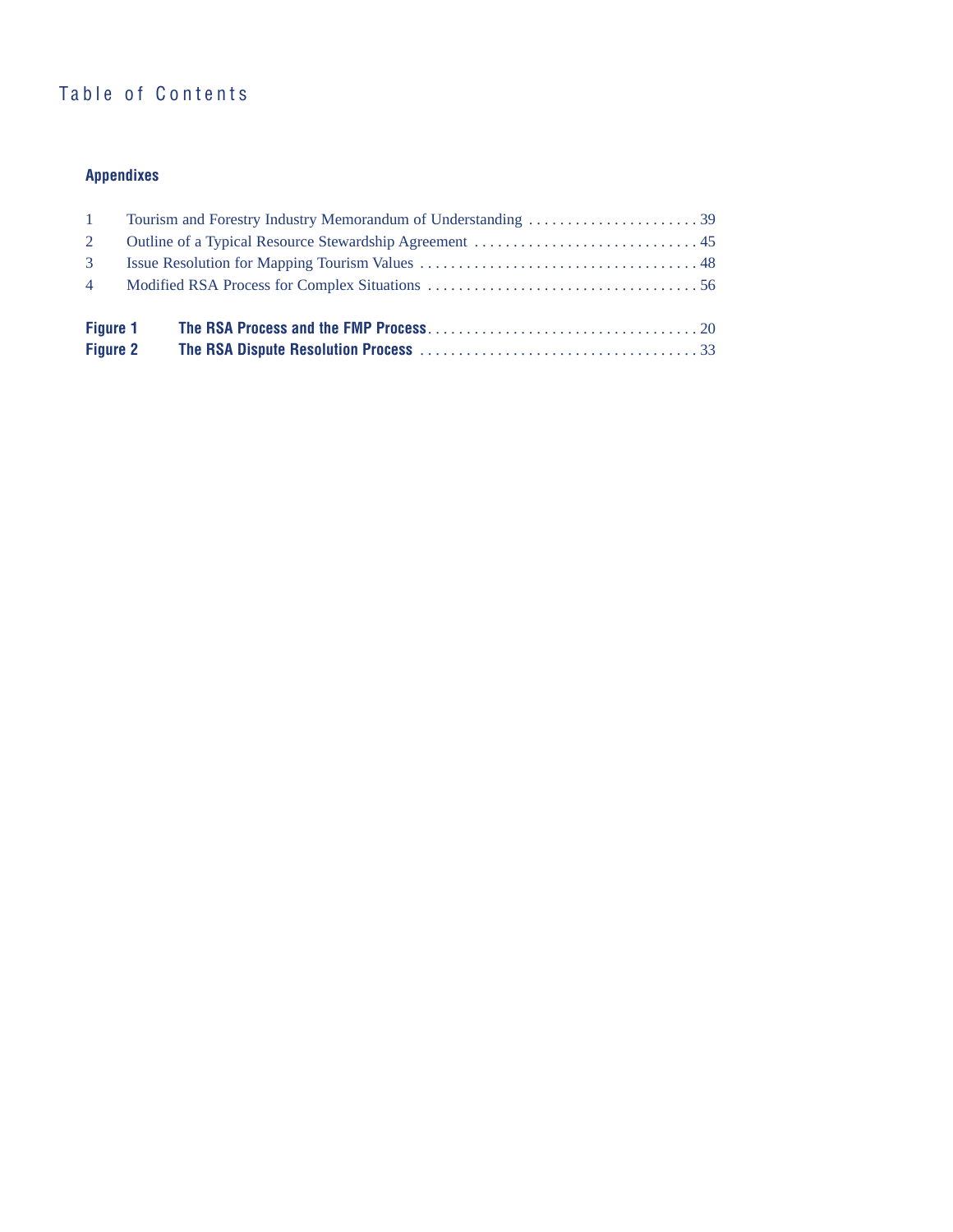# Foreword

T his *Guide to Resource Stewardship Agreements* – the RSA Guide – is designed to help forest companies and resource-based tourism businesses negotiate resource stewardship agreements (RSAs). It will also help Ontario Government staff provide the support the two industries need to accomplish this.

#### This RSA Guide:

- briefly explains how RSAs came to be (Section 1),
- summarizes the *Tourism and Forestry Industry Memorandum of Understanding* (Section 2; the complete memorandum is in Appendix 1),
- explains what an RSA is and what it involves (Section 3),
- describes the process for developing an RSA, and the relationship between RSAs and forest management plans (Section 4),
- advises how to negotiate an RSA (Section 5),
- explains what happens if negotiations don't result in an RSA (Section 6),
- advises how to keep a completed agreement working for the parties (Section 7),
- provides an outline of a typical RSA (Appendix 2),
- provides more detailed information on mapping tourism values (Appendix 3).

If you need information on selected topics, you may need to look at only one or a few sections. However, if you are preparing for RSA negotiations, we recommend that you review the whole Guide.

RSAs are a new addition to Ontario's public land and resource planning process. This RSA Guide is a work in progress. There will inevitably be errors and omissions in this First Edition of the Guide. Even more important, it will not have benefited from the experience of those who will first use it to develop RSAs. We need your suggestions for improvement so we can release a better Second Edition in a year or two.

Please send your comments to:

Stephen Harvey, Senior Policy Advisor Forest Management Branch Ministry of Natural Resources 70 Foster Drive, suite 400 Sault Ste. Marie P6A 6V5 (705) 945-6713 fax: (705) 945-6711 e-mail: stephen.harvey@mnr.gov.on.ca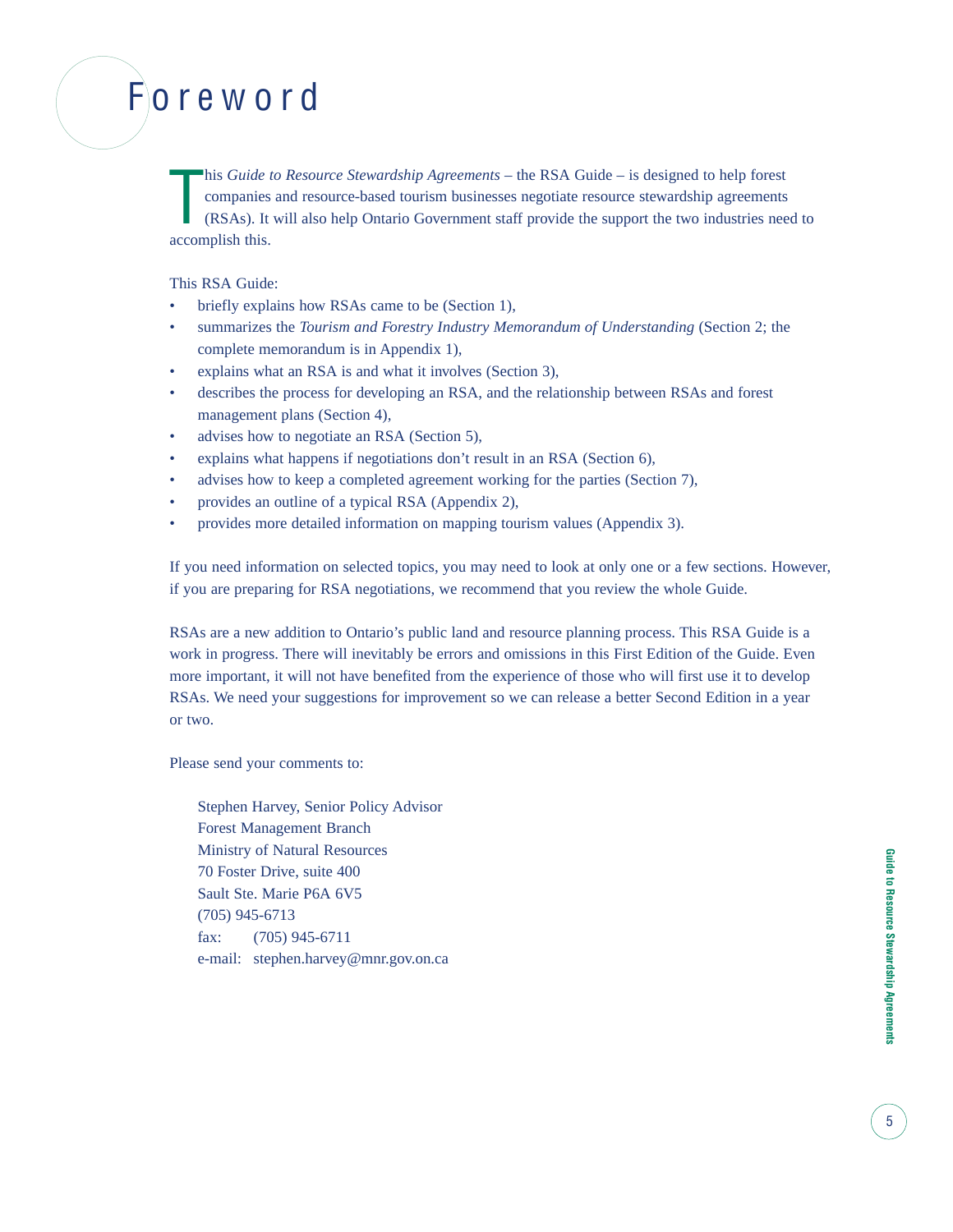### Notes

In the RSA Guide:

Terms defined for the purposes of this Guide are in *bold italics*.

The definitions of those *terms* are in shaded boxes.

Direct quotes from the *Tourism and Forestry Industry Memorandum of Understanding* are in **bold roman**.



Notes explaining details of legislation, regulations, and policies, or referring you to another source, are flagged by a hand and indented.

TIP Advice on best practices and other ways to make the RSA process work well for you are flagged by "TIP" and a light bulb graphic. These are only suggestions – you don't have to follow them.

#### *Please note that this Guide:*

- *• is subject to, and does not change in any way, the* Crown Forest Sustainability Act, 1994*, the forest management planning process prescribed in the Forest Management Planning Manual for Ontario's Crown Forests, and the other laws and policies that govern forest management and Crown land planning;*
- *• is not an approved implementation manual for Ministry of Natural Resources forest management planning.*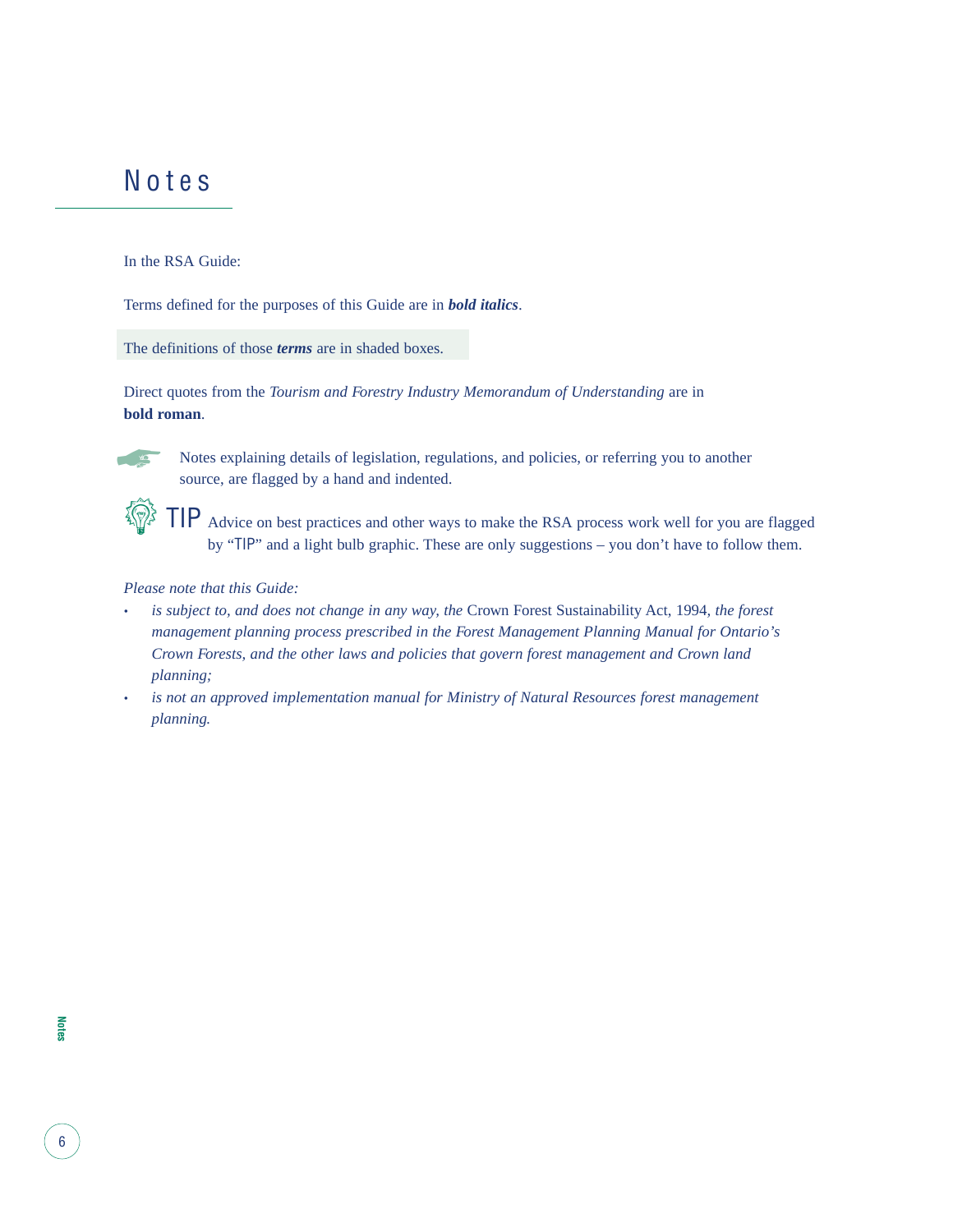## 1 Background

The signing of the *Tourism and Forestry Industry Memorandum of Understanding* by representative of the two industries opens a new and encouraging chapter in a long and not always easy relationship. As the Minister of Natu he signing of the *Tourism and Forestry Industry Memorandum of Understanding* by representatives of the two industries opens a new and encouraging chapter in a long and not always easy relationship. As the Minister of Natural Resources, the Hon. John Snobelen, said in announcing the

In 1997, the Ontario Government announced its *Resource-Based Tourism Policy*, and clearly recognized the resource-based tourism industry as a major player in Crown land and resource allocation. The Government also started the ambitious Lands for Life planning process for 39 million hectares of Crown land on the southern and central portions of the Canadian Shield. Lands for Life's objectives included recognizing the land use planning needs of the resource-based tourism industry, and providing the forest industry with greater land and resource use certainty. Lands for Life resulted in the 1999 *Ontario's Living Legacy Land Use Strategy*.

*Resource-based tourism* is tourism that involves the use and enjoyment of the natural environment and natural resources on Crown lands or under Crown jurisdiction, including but not limited to activities such as hunting, fishing, visiting provincial parks and conservation reserves, camping, canoeing, hiking, snowmobiling, and wildlife viewing.



There were already some agreements between forest licensees and tourism operations in some forest management units. However, the *Land Use Strategy* marked the first formal recognition by the Government that such agreements existed, and that encouraging their use by establishing a framework for negotiating RSAs could improve forest management planning and benefit both industries.

The Government then brought together forest and tourism industry representatives to lay the foundations for a new business relationship based on RSAs, consistent with the *Land Use Strategy*. A Steering Committee and Working Group were established with broad representation from the two industries, the Ministry of Natural Resources (MNR), the then Ministry of Tourism, and the Ministry of Northern Development and Mines. Following intensive negotiations, the industry representatives signed a *Memorandum of Understanding* (MoU) in July 2000. After public notice and consultation, the three Ministers endorsed the MoU in February 2001.

The *Land Use Strategy* says that the RSA process is needed because "as forest access roads and harvesting continue to affect remote and semi-remote areas, additional effort is required to ensure issues are identified early and resolved". Without the framework for cooperation that RSAs would provide, in many areas of Ontario forest management planning processes have increasingly become bogged down in issue resolution procedures and "bump-ups" that are time-consuming and costly to all parties. Serious investments of time and goodwill in the RSA process should pay off in a quicker, cheaper, and less adversarial forest management planning process.

7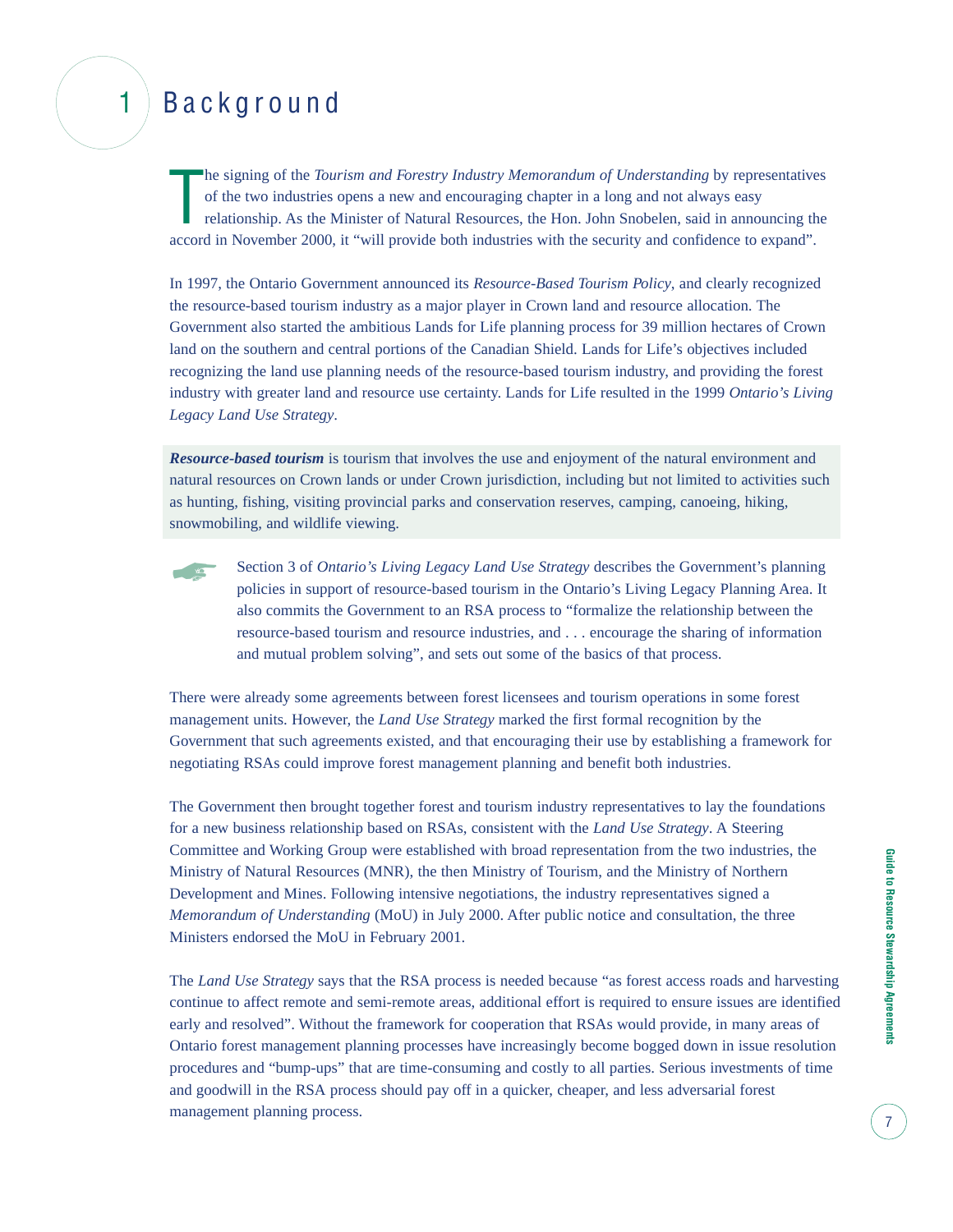## 2 The Memorandum of Understanding

T he *Tourism and Forestry Industry Memorandum of Understanding* is an agreement between industry representatives that sets out how they would like to see RSAs developed. The industry representatives recommended the MoU to the three Ministers, who "recogni[zed] and support[ed]" it by their signatures. The MoU, reproduced in full in Appendix 1, has three parts.

The Purpose statement explains that the MoU **establishes a framework for negotiating [RSAs] that will allow the Resource-Based Tourism and Forestry industries in Ontario to coexist and prosper**, and commits the industries to negotiate in good faith.

Five principles of **mutual recognition and respect** are then listed.

- In the first two principles, each industry recognizes the importance of the other in the forests of Ontario.
- The third principle is that the industries **desire a proactive long term approach to conducting operations and resolving conflicts**.
- The fourth principle is that the industries will voluntarily **promote each other's interests to third parties when reasonable and appropriate**. These third parties could include tourism operation guests, local community organizations, other forest stakeholders, and so on.
- In the fifth principle, the industries and the Ontario Government recognize a list of interests **critical to the continued success and viability of industry operations**, first for the forest industry (for example, security and accessibility of wood supply), and then for the resource-based tourism industry (for example, maintenance of the perception of wilderness).

Five terms of agreement follow. Key points are:

- Every forest management plan (FMP) will specifically recognize the plan's commitment to protecting tourism values through the use of *Management Guidelines for Forestry and Resource-Based Tourism*, 2001 (the *Tourism Guidelines*), and RSAs as one method of protecting those values.
- Every FMP will map tourism values, using criteria that the MoU required be developed. The MoU's intent regarding tourism values mapping was clarified by a December 2000 agreement among the parties, "Issue Resolution for Mapping Tourism Values" (see Appendix 3). That agreement includes "Criteria for Mapping Tourism Values for the MNR Natural Resource Values Information System", developed in accordance with the MoU.
- The *Tourism Guidelines* will assist in achieving the purpose of the MoU and will not contradict it.
- Every RSA will adhere to the requirements of Appendix A to the MoU.

Finally, Appendix A to the MoU provides details on what an RSA is, what the process is for developing an RSA and how it relates to FMP and other planning processes, and what to do if the parties have problems negotiating. Sections 3 through 7 of this Guide explain the provisions of Appendix A and provide additional information and advice not in the MoU, to help forest and tourism businesses and Ontario Government staff make RSAs happen.

**2 •** Memorandum of Understanding **Memorandum of Understanding**

8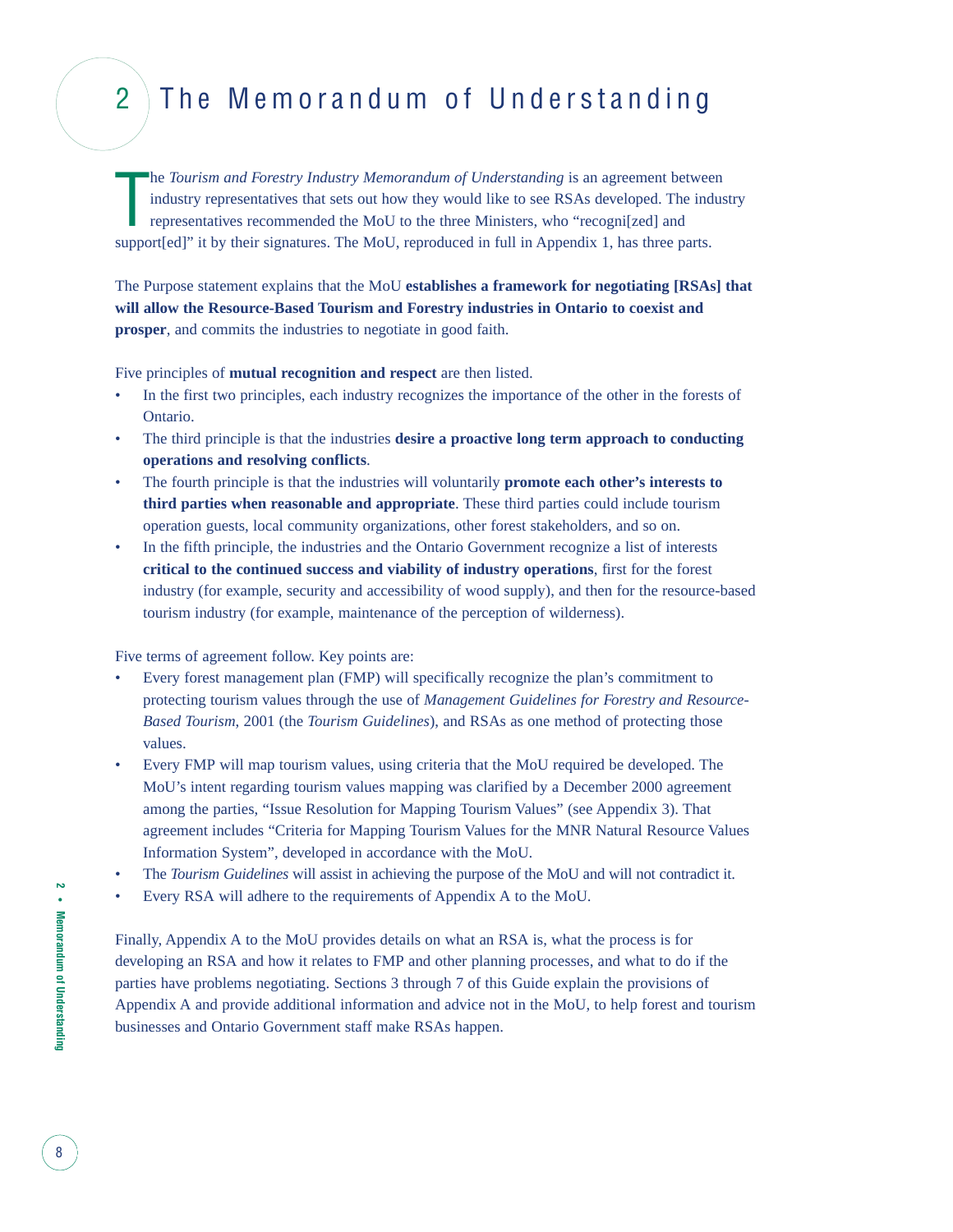The MoU does not affect any existing RSA-like agreement between a forest licensee and a tourism operation. Nor does it mean that parties to an existing agreement have to switch into the RSA process to provide input into the next FMP. They are free to continue using any approach that has worked for them, for as long as they want.

The MoU is not perfect. It does not address some issues that some of the signatories felt were important and should have been addressed. But it is an unprecedented, good faith framework agreement between the two industries.

The RSA Guide is meant to explain the MoU and help people make it work. It is not meant to rewrite the MoU, to add provisions to it or provide official interpretations of its ambiguities, especially those ambiguities that were intended to make the MoU flexible and allow the RSA process to adapt to a variety of situations. All those involved with the Steering Committee and Working Group that negotiated the MoU have reviewed drafts of the Guide and contributed to its improvement.

### 3 What is a Resource Stewardship Agreement?

#### **3.1 Who Are the Parties to an RSA?**

An RSA is a voluntary agreement between two parties:

- one *sustainable forest licensee* (SF licensee),
- one *licensed resource-based tourism operation* (RBT operation) based within the boundaries of the SF licensee's management unit or an adjacent management unit.

A *licensed resource-based tourism operation* holds a licence under the *Tourism Act*.

 $\overline{a}$ 

Regulation 1037 under the *Tourism Act,* as amended by Regulation 371/98, requires only those "tourist establishments" that "make use of Crown resources" to be licensed. A tourist establishment is a recognized business with premises dedicated to providing roofed or camping accommodation on a continuing basis. Youth camps and private clubs are not included. As the licence issuer, the Ministry of Tourism, Culture and Recreation (MTCR) is responsible for determining whether an operation is a "tourist establishment" and "makes use of Crown resources", and therefore requires a licence. MTCR will decide if an operation should be licensed based on the *Act* and Regulation, not on whether the operation wants to negotiate an RSA. Licences are renewable each year and are automatically transferable to new owners.

To confirm whether a specific business is a licensed RBT operation, contact MTCR, which maintains an up to date list of licensed operations.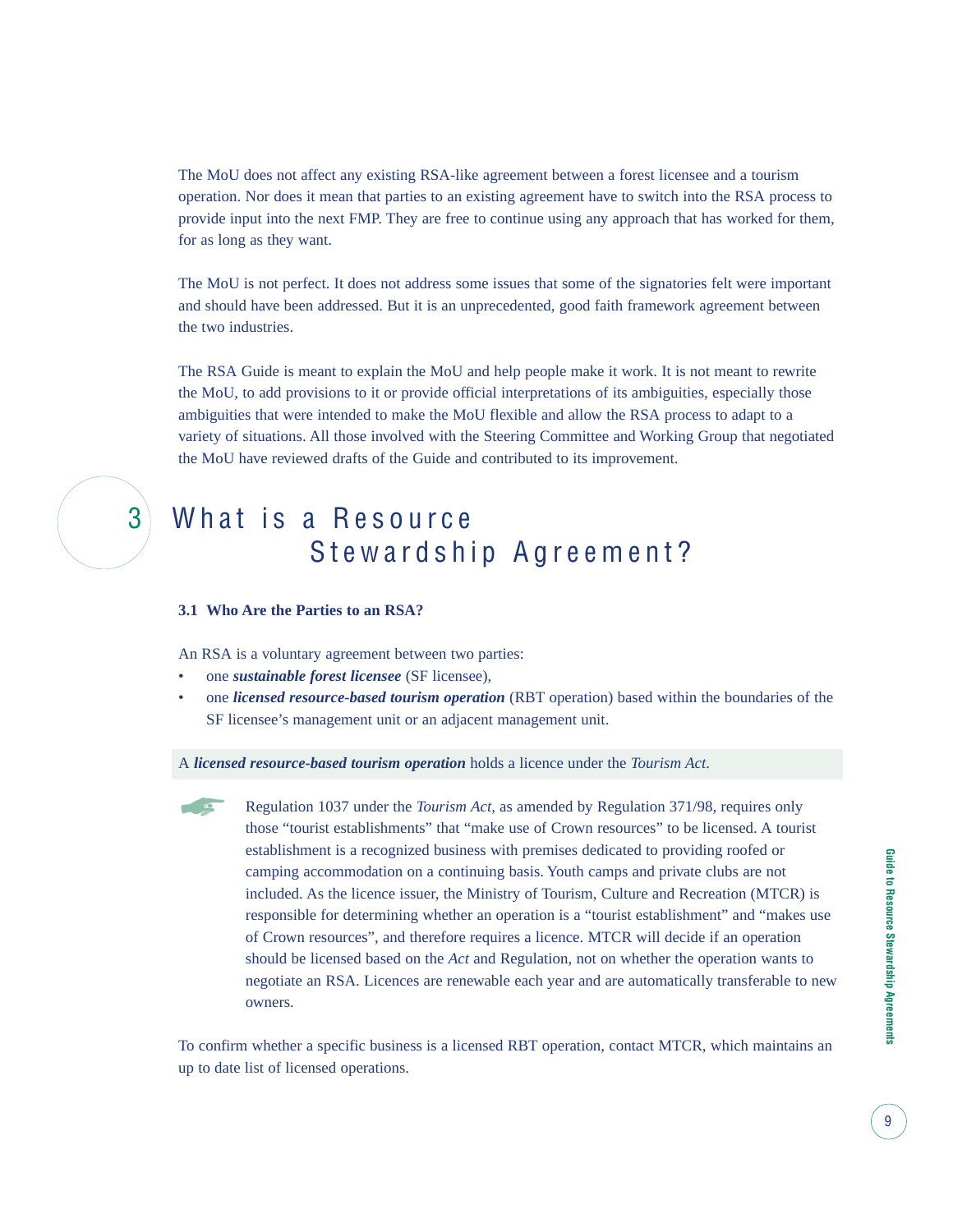MTCR may use local staff of other ministries to provide customer service on its behalf. At present, Ministry of Northern Development and Mines staff serve this function in Northern Ontario. The Second Second

A licensed RBT operation that is a party to an RSA must use Crown resources in the management unit licensed to the SF licensee that is the other party. However, the RBT operation does not have to be based within that unit's managed Crown forest. A licensed RBT operation can be an party to an RSA that covers Crown forest that the operation uses in the same or an adjacent management unit. This is so whether the RBT operation is located in managed Crown forest, in a provincial park or conservation reserve, or on an Indian reserve or private land.

A *sustainable forest licensee* holds a licence issued under Section 26 of the *Crown Forest Sustainability Act, 1994*, normally for an entire forest management unit.

**THE VIOL** 

SF licences are for 20 year terms, renewable every five years, and are transferable to new owners subject to MNR approval. There are other types of forest licences under the *Crown Forest Sustainability Act,* and their holders cannot be parties to an RSA. In most cases, these other licences cover smaller operations within Crown forest management units.

To confirm whether a specific forest resource licensee is an SF licensee, contact your local MNR office.

There are many other types of stakeholders who may have vital interests in the Crown forests and resources affected by an RSA. They are not parties to the RSA, but they are very much part of the RSA process – see Section 5.5.

The Ontario Government is not a party to an RSA.

#### **3.2 What's In an RSA?**

An RSA must include the following.

- The principles of the MoU (see Appendix 1).
- When the RSA is signed, the *best available information on anticipated 20 year primary and five year secondary road corridors* in the management unit. This will be replaced by maps showing projected 20 year primary road corridors and five year secondary road corridors as these are developed through the FMP process. See Section 4.1, Step 1.
- When the RSA is signed, a map of *tourism values* in the management unit, provided by MNR. If there are any changes to this map as it is developed through the FMP process, it will be replaced as required. See Section 5.2.
- An RSA map, showing whatever additional information the parties agree is needed to explain or illustrate the RSA's provisions, including but not limited to:
	- The boundary of the *RSA area* (see Section 3.3), unless the parties agree to rely on a text description of the boundary only.
	- Those *tourism values* that contribute to the RBT operation, and that have been agreed to by the parties and confirmed by MNR (see Section 5.2). These may or may not be on the tourism values map originally provided by MNR.

10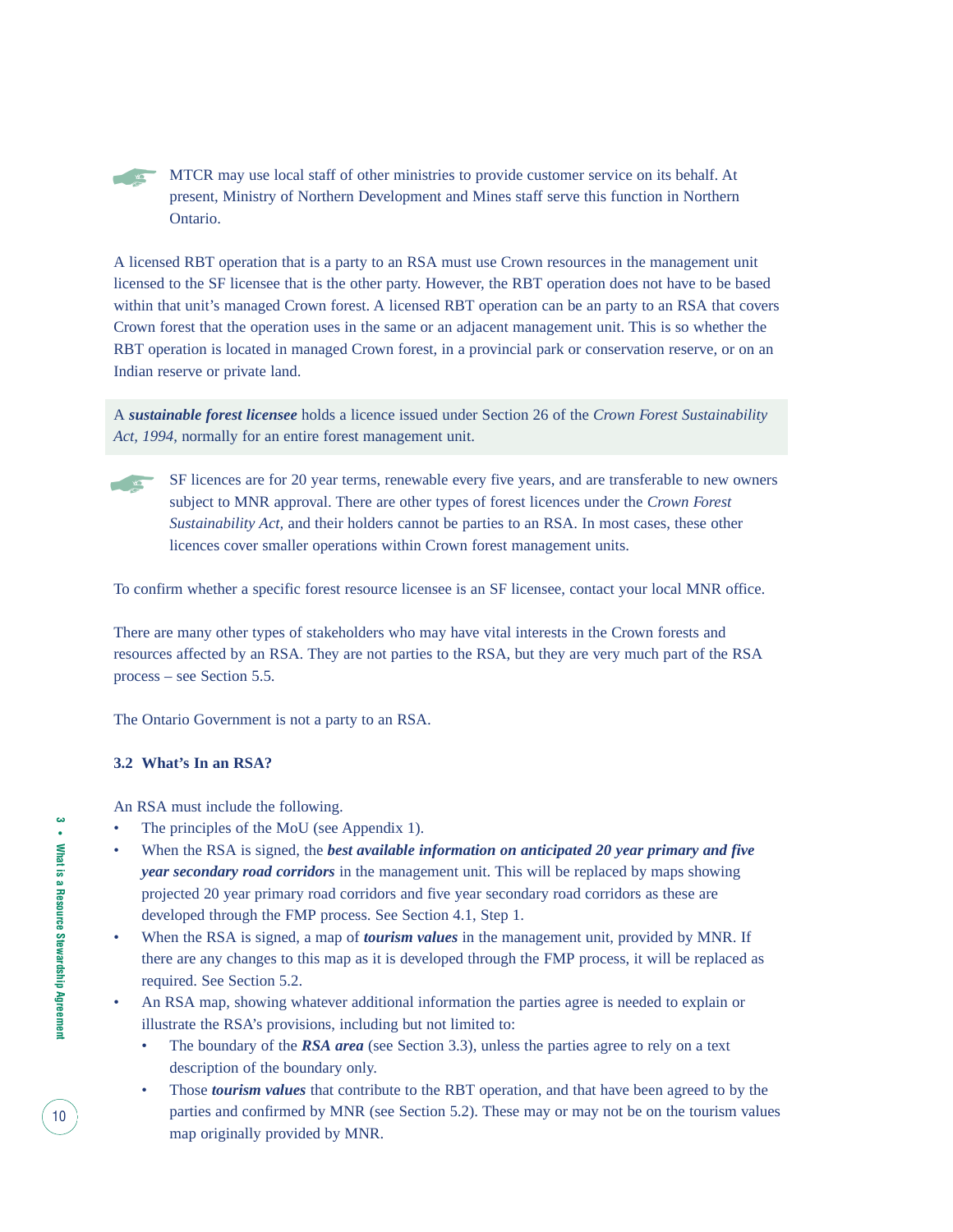- The locations of the proposed *forest management prescriptions* (see below).
- The *forest management prescriptions* including road use management strategies (see Section 5.3) that are intended to protect the tourism values shown on the RSA map as they are affected by forest operations, and that the parties are proposing to include in the FMP.
- A **commitment to share information** among the parties. See Section 7.
- A **list of the reference material** that was available to the parties in their negotiations.

An RSA may also include a *tourism business interest map* – see Section 5.2.

If negotiations result in overlapping RSAs (see Section 3.3) or RSAs that are otherwise related to each other, those RSAs may include provisions establishing a **management structure to implement the [RSAs]**.

Section 3.5 describes how MNR approves RSA provisions to be included in the FMP or its supplementary documentation, and Section 4.3 explains how approved provisions are incorporated into the FMP.

An RSA may also include provisions that will not be included in the FMP or its supplementary documentation. As long as these provisions commit only the parties and not MNR, they don't require any MNR approval, and are subject only to the limits described in Section 3.9.

**TO** 

TIP If your RSA includes non-FMP as well as FMP provisions, divide it into two parts. This is discussed further in Section 3.5.

Appendix 2 provides an outline of a typical RSA. This outline includes the provisions described above. It also includes other provisions that the parties would usually want to include in any RSA, to address issues that would normally come up during negotiations.

#### **3.3 What Area Does an RSA Cover?**

Since key provisions of RSAs are proposed to be included in FMPs, an RSA can only be concluded within that part of Ontario in which an FMP can be undertaken.

 $\sqrt{2}$ 

This area, known as the Area of the Undertaking for the *Class Environmental Assessment for Timber Management*, is the same as the Ontario's Living Legacy Planning Area.

An *RSA area* is a specific geographic area which the parties to an RSA agree the agreement will apply to. All forest management prescriptions (including road use management strategies) proposed to be included in an FMP must be confined to the RSA area. The RSA area may be the same as the area subject to those prescriptions, or a larger area.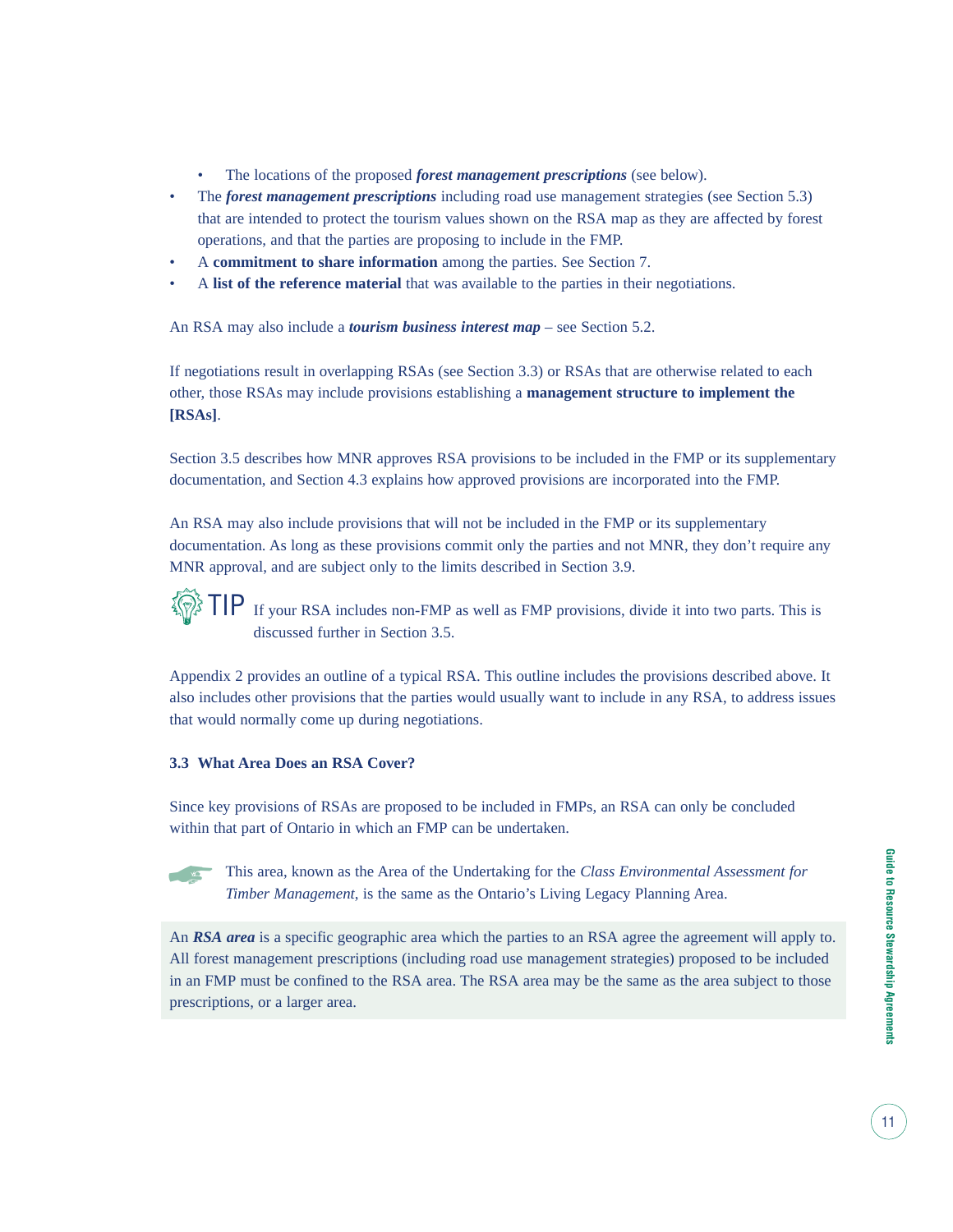An RSA area will normally be within a single management unit, but in some circumstances it could span two units. If a lake system or other area of interest to an RBT operation is divided between two units, and the SF licensee is the same in both, those parties could conclude one agreement. The prescriptions proposed on each side of the boundary would be fed into the FMP processes on each side, which would probably be operating on different five year cycles. Though unlikely, this could apply to more than two units.

If the parties agree that the RSA area is larger than the area subject to forest management prescriptions, neither that agreement, nor the inclusion of the RSA map in the supplementary documentation to the FMP if desired by the plan author and MNR (see Section 4.3), in any way represent an MNR-endorsed land use designation of the RSA area.

RSA areas can include Ontario Crown land only – not Indian reserves, federal lands, or private lands. They cannot include regulated provincial parks and conservation reserves. The RSA map may identify these lands but should clearly exclude them from the RSA area.

An SF licensee may conclude overlapping RSAs with different RBT operations. In other words, the same territory may be included within more than one RSA covering the same time period. However, the provisions of these RSAs that are to be included in the FMP may not conflict with each other. It is up to the parties to resolve any conflicts.

#### **3.4 What Is the Term of an RSA?**

The parties may agree to an **evergreen** agreement. This does not mean an agreement forever. In Ontario, "evergreen" means (among other things) the renewal provisions first applied to Forest Management Agreements in the 1980s, and that now apply to SF licences.

An *evergreen* RSA would have term provisions corresponding to Section 26 of the *Crown Forest Sustainability Act, 1994*:

- the term of the RSA would be 20 years, or some shorter period agreed by the parties,
- the parties would review the RSA every five years,
- if as a result of a review the parties agree to renew the RSA, the agreement's expiry date would be put off to 20 years (or the agreed shorter period) from the review date.

If the parties don't want an evergreen agreement, then the RSA has the same five year term as the FMP in which its provisions would be included, or longer if the parties agree.

A non-evergreen RSA must have **a** *planning horizon* **of at least 20 years**. In other words, if the RSA is not evergreen, and even if its term is only five years, it still needs to look at strategic issues from a long term viewpoint.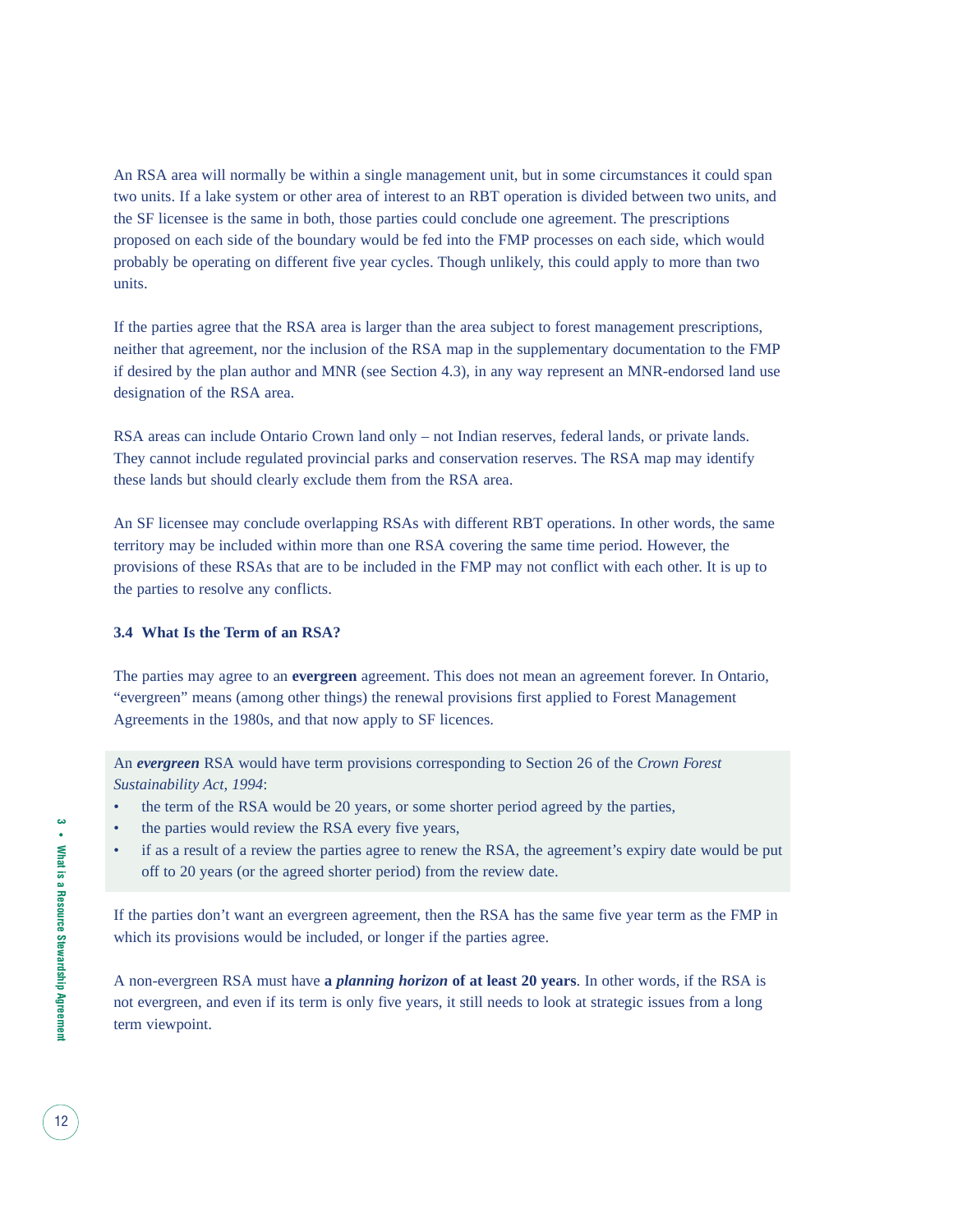A *planning horizon* is the period over which a plan should take a long term strategic perspective. Instead of "planning horizon", the *Forest Management Planning Manual* uses the term "plan period": "the [20] year timeframe for which strategic management direction is established, and forest sustainability is determined, in a forest management plan".

 $\left\{\widehat{\bigotimes}_{i=1}^{n} \prod P$  Even if an SF licensee and an RBT operation do not expect forest operations to affect the RBT operation's tourism values during the upcoming FMP term, they may be better off negotiating an RSA sooner rather than later. This will build the relationship between the parties, and help them deal with the harder choices they will face five or 10 years hence. A signed longer term agreement that represents forward thinking and planning may also improve the security of both parties' investments in the forest.

If the parties choose an evergreen or other longer term agreement, they are free to include in the RSA:

- provisions they will propose be included in later FMPs,
- more general statements of intent relevant to later FMPs (for example, that they wish to maintain the remoteness of Leech Lake for the next 15 years).

The parties may either make public provisions that would affect later FMPs as part of consultation on the upcoming FMP (see Section 4.1, Step 7), or keep them private for the time being.

Whether or not the RSA is evergreen, MNR can only consider and may only approve as part of an FMP those provisions that the parties propose be included in that FMP, and only for the five year term of that FMP. If the parties have agreed on provisions they will propose be included in later FMPs, they will need to submit them for consideration during each future FMP process.

#### **3.5 How Is an RSA Approved and Implemented?**

**《@】TIP** 

RSAs will always include provisions that the parties propose to be included in the FMP (or its supplementary documentation). Any provision that would fall under the definition of *forest management prescriptions* in Section 5.3 must be proposed for inclusion in the FMP. RSAs may also include provisions that do not belong in the FMP.

> If your RSA includes both types of provisions, divide it into two parts. For the purposes of this section of the Guide, let's refer to them as Part 1, the provisions the parties are proposing to MNR for inclusion in the upcoming or existing FMP, and Part 2, the provisions that do not belong in the FMP or its supplementary documentation.

**Every RSA, to the extent it is included or referenced in an FMP** (or its supplementary documentation)**, is subject to final approval by ... MNR**, as part of MNR's approval of that FMP. The Part 1 provisions, that the parties propose be included in the FMP, including the maps and forest management prescriptions required to be included in the RSA (see Section 3.2), do not come into effect when the parties sign the RSA. They remain proposals until the public reviews them as part of the FMP process, and MNR approves them as part of the FMP. As well, the Part 1 provisions only come into force when the term begins of the FMP in which they are being included, unless they are being included in an existing FMP by amendment, in which case they come into force when the amendment takes effect. For more on amending an existing FMP, see Section 4.2.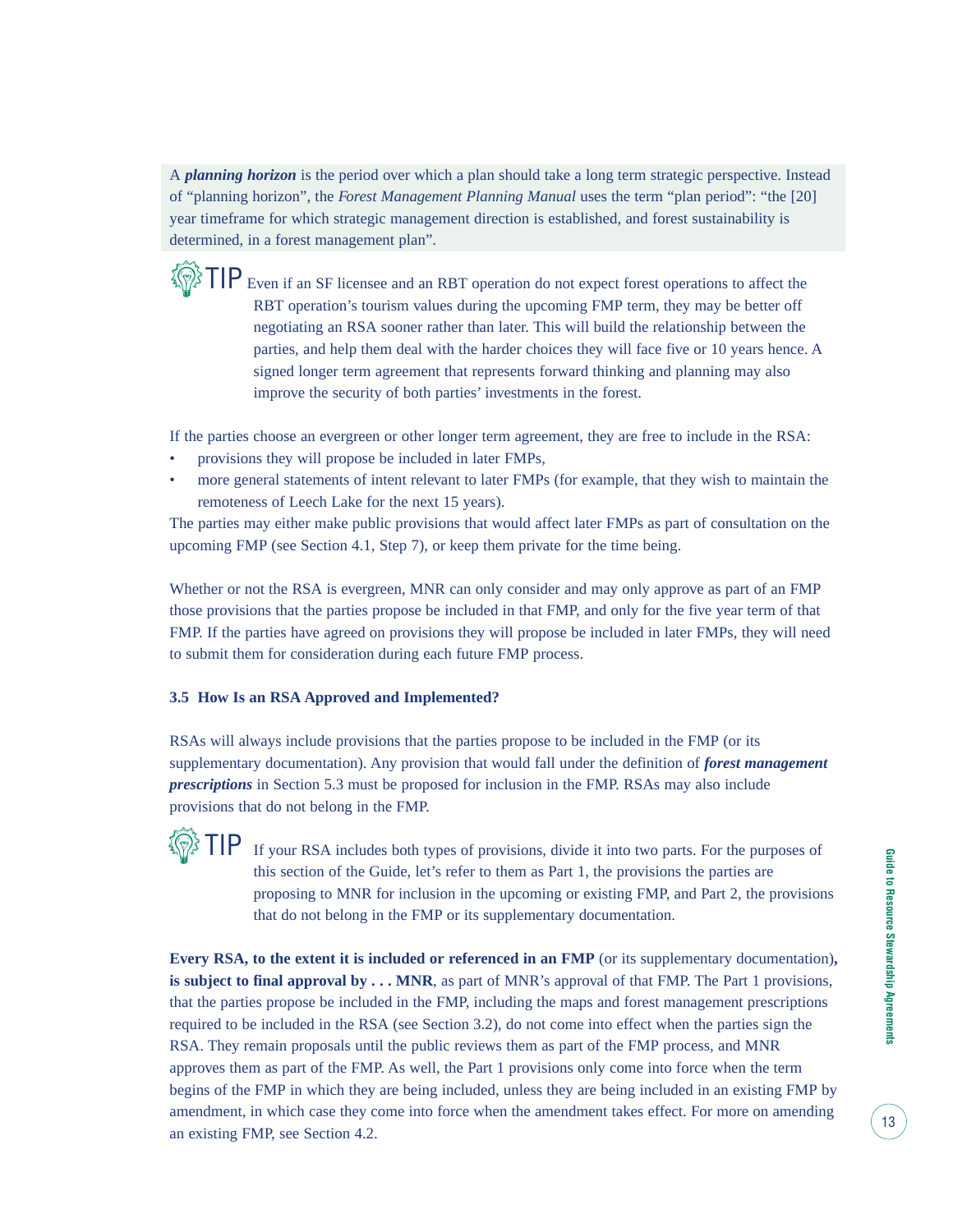As a signer of the MoU, MNR recognizes the values, interests, and importance of the two industries, and the desirability of the RSA process as a new chapter in their relationship. MNR must also recognize and respect the thought, effort, and commitment that the parties will invest in each RSA.

MNR is responsible for conserving and managing Ontario's public lands and resources for all its people. Therefore, MNR must also consider the following in deciding whether to approve an RSA's Part 1 provisions as part of the FMP.

- Are the provisions proposed to be included in the FMP consistent with the MoU and this Guide?
- Do they conform with the *Crown Forest Sustainability Act, 1994,* the *Forest Management Planning Manual*, the *Forest Operations and Silviculture Manual*, and other Ontario laws and regulations?
- If they or similar provisions were included in a previous FMP, did the annual reports and/or report of past forest operations (see Section 3.6) determine that they were effective?
- Will they maintain or improve long term resource sustainability?
- Will they not cause unacceptable conflict among resource users?
- Will they not prejudice Aboriginal or treaty rights?
- Will they not prejudice the irrevocable property rights of others?
- Will they not require unacceptable Ontario Government expenditures or staff commitments?
- In light of these considerations, the Government's commitment to the RSA process, and local citizens committee and other public response to the proposed provisions during the FMP process, is it in the public interest to approve these provisions as part of the FMP?

If MNR decides not to approve any proposed Part 1 provision as part of the FMP, MNR will provide the parties (in writing) with clear reasons for this decision, and say what, if any, changes could be made to the provision to increase its chances of being approved.

If MNR advises the parties that it will not approve any proposed Part 1 provision as part of the FMP, **the parties . . . will meet to determine whether further negotiations are required**. These negotiations could be any or all of:

- between the parties to renegotiate the provision,
- with other stakeholders to resolve issues,
- with MNR to resolve issues, including whether the parties still wish to propose the remaining Part 1 provisions.

To resolve such a dispute between themselves and MNR, the parties are also free to use the remedies available in the FMP process (see Section 6, Step 5).

TIP The parties may want to keep open the option that if MNR does not approve some or all of the Part 1 provisions of an RSA as part of the FMP, or if the provisions included in the FMP are later changed in a way not satisfactory to the parties (see Section 3.8), part or all of the rest of the RSA would be voided. Include an appropriate provision in your RSA if the parties want to be able to back out of the RSA in such cases.

Section 5.5 suggests how to get other stakeholders and MNR onside, and increase the likelihood that MNR will approve the proposed Part 1 provisions as part of the FMP.

**TO**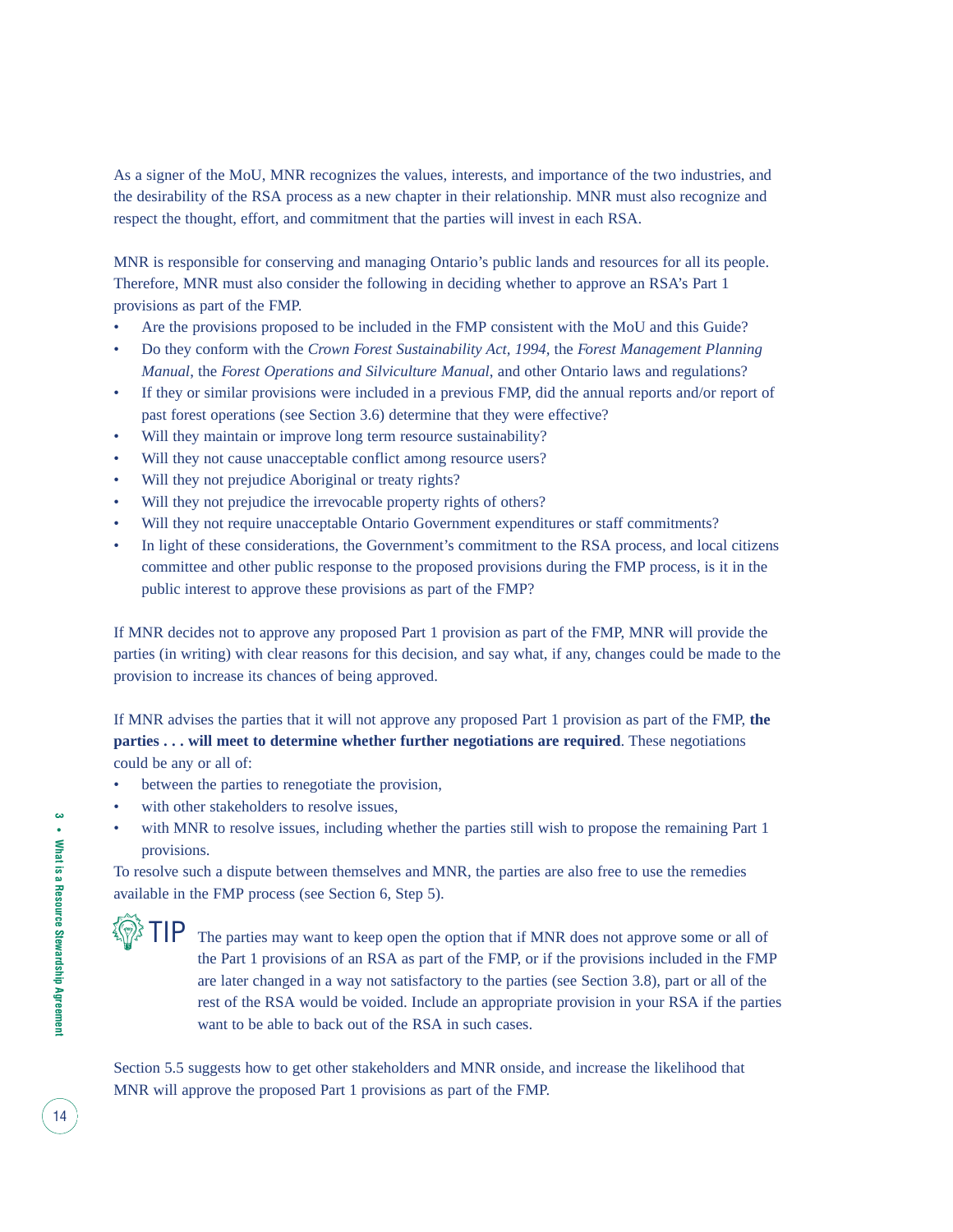Once approved by MNR as part of an FMP, the Part 1 provisions of an RSA are legally binding in the same way as the rest of the FMP: on MNR, on all forest resource licensees within the RSA area, and on the licensees' employees and contractors.

The Part 2 provisions of an RSA, that are not proposed to be included in the FMP or its supplementary documentation, are a private agreement between the parties. These provisions come into force when the parties sign the RSA, unless the RSA provides otherwise. The Part 2 provisions bind the parties in the same way as any other private contract would, and they don't bind anyone else.

If Part 2 includes provisions that the parties propose to include in later FMPs, what takes effect on signing is only the parties' commitment to advance these proposals in the future. When the time comes to propose these provisions for the upcoming FMP, they would become Part 1 provisions.



 $\left\{\widehat{\bigotimes}_{i=1}^{n} \prod P$  To avoid later misunderstandings, include a provision in your RSA along the lines of: "The Part 2 provisions take effect when this agreement is signed. The Part 1 provisions take effect if, as, and when they are incorporated into the Forest Management Plan for the Moose Pasture Forest Management Unit for the period April 1, 2003 to March 31, 2023, and subsequent plans for that unit."

#### **3.6 How Is an RSA Monitored and Evaluated?**

The provisions of an RSA that are included in an FMP will be monitored and evaluated by MNR and the SF licensee as part of the overall monitoring and evaluation of the FMP.

The Manufacturer

Part C, "Monitoring and Reporting", of the *Forest Management Planning Manual*, describes these responsibilities and who undertakes them, including:

- carrying out the monitoring program prescribed in the FMP,
- preparing annual reports on forest management operations,
- preparing the report of past forest operations as each five year FMP cycle ends.

In the same way:

- MNR and the SF licensee will be responsible for compliance, as required for all aspects of an FMP by the *Forest Compliance Handbook*,
- independent audits of all aspects of forest management are conducted for each management unit every five years.

Because an RSA makes an RBT operation a partner with the SF licensee in developing the FMP provisions that will be evaluated, the RBT operation should also participate in the monitoring and evaluation process. Often, the RBT operation will be in the best position to effectively monitor relevant activities, such as unauthorized use of roads, unauthorized making of trails, impacts of habitat modification on wildlife populations and hunting success, and so on. An RSA may include provisions for the RBT operation to monitor and evaluate aspects of the FMP that flow from the RSA.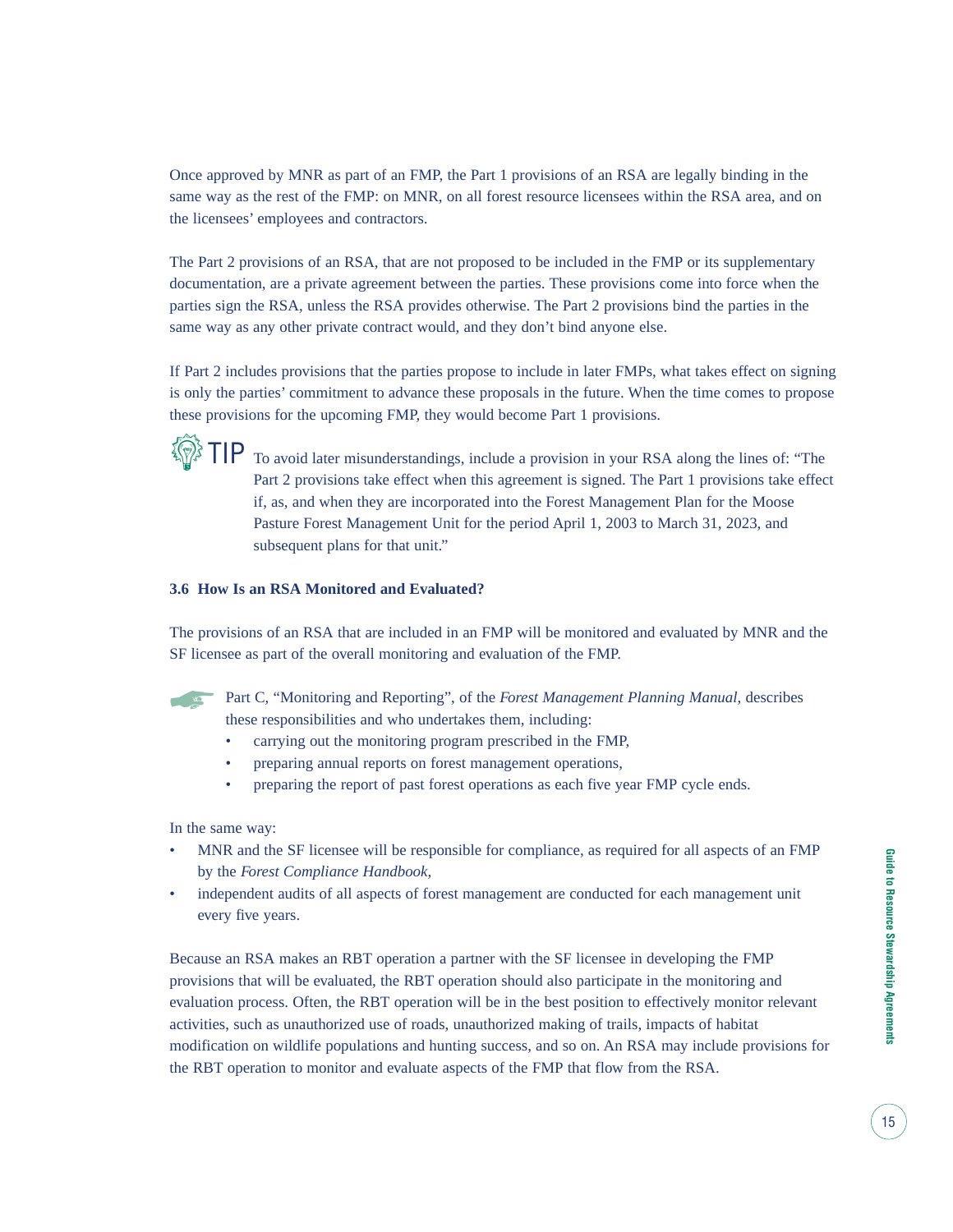#### **3.7 How Is an RSA Transferable?**

If the ownership of an SF licensee changes, or if MNR issues a new SF licence in accordance with the provisions of the *Crown Forest Sustainability Act, 1994*, during the term of an FMP which includes provisions proposed by an RSA, those provisions (and the rest of the FMP) are legally binding on the new licensee.

If the ownership of an RBT operation that is party to an RSA changes, the RSA is binding on the new owner, provided the operation continues to be licensed. This includes a new owner who is not incorporating the acquired operation into an existing licensed operation, but **takes reasonable steps at the time of the transfer to become a [licensed] RBT [operation] and receives a licence within a reasonable time**.

If an RBT operation that is party to an RSA changes owners and ceases to be licensed because:

- under the new owner, the operation ceases to be a "tourist establishment" or no longer makes use of Crown resources, and therefore no longer needs a licence (see Section 3.1), or
- the new owner refuses to apply for a licence,

then the RSA is void, including the provisions of the RSA that are in the FMP MNR will determine whether the FMP needs to be amended to reflect this.

For those provisions of an RSA that are not included in the FMP, the parties may agree in the RSA to conditions different from those in this Guide for what happens in case of change of ownership.

As soon as a party to the RSA knows that its ownership will change and who the new owner will be, it must advise, as soon as possible and before the transfer is completed, the other party to the RSA, the MNR district manager, and MTCR. This is in addition to the legal requirements for transfer of RBT operation licences and SF licences.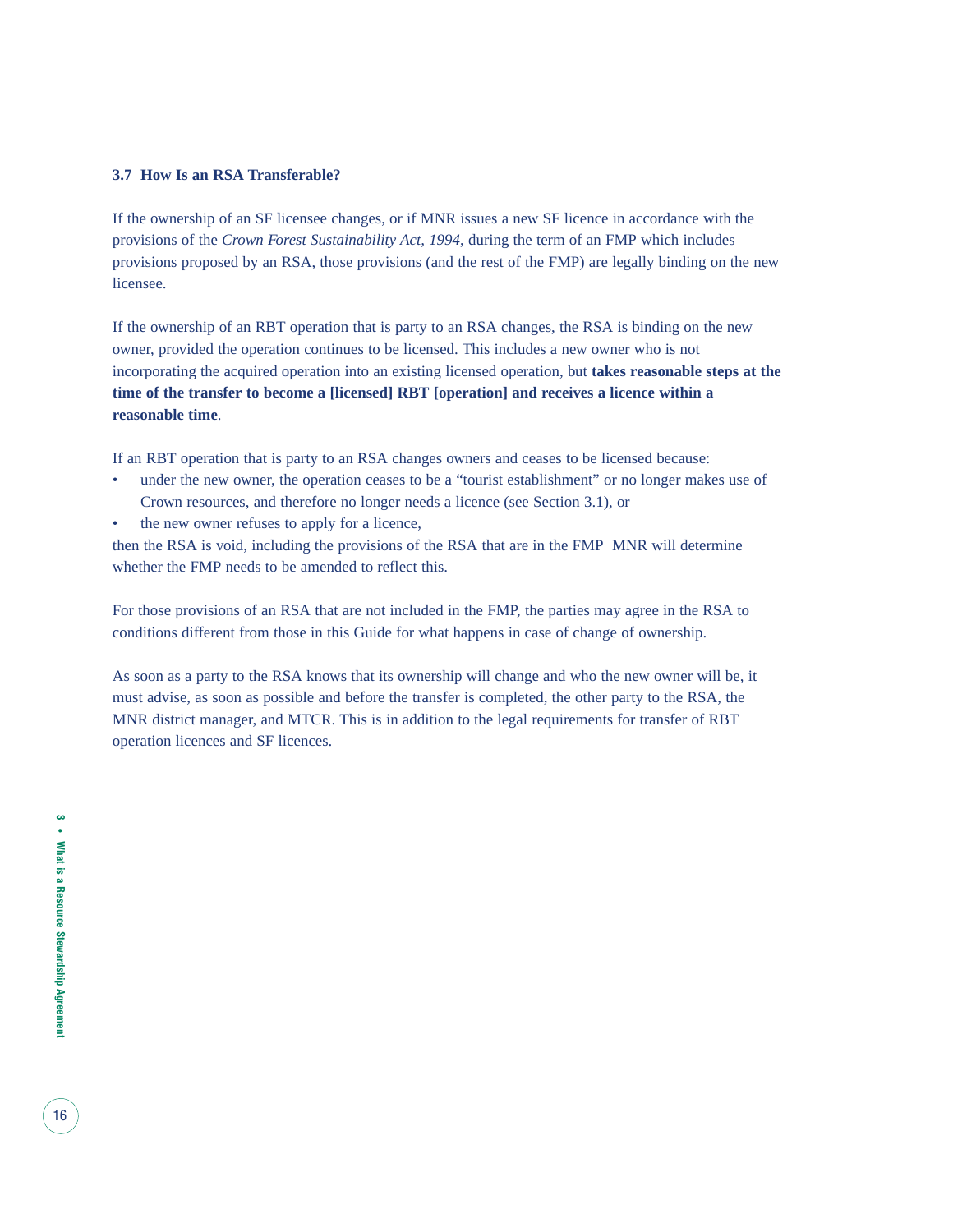

#### **3.8 How Can an RSA Be Amended?**

An RSA can only be amended by agreement of both parties.

If MNR does not approve as part of an FMP provisions that the RSA proposed to include in the FMP, this does not actually amend the RSA. However, the non-approved provisions will have no effect. It is up to the parties to decide whether to renegotiate and agree on new proposed provisions, drop those aspects of the RSA, drop the RSA entirely, or use FMP process remedies (see Section 3.5).

An FMP could be amended during its term so as to change or repeal provisions previously included as a result of an RSA. Of course, the RSA parties would have their say on this during public consultation on the proposed amendment. If an FMP is amended in this way, the effect on the RSA is the same as if MNR does not approve provisions that an RSA proposed be included in an FMP (see Section 3.5).

During the term of an RSA, the parties may agree to add new proposed provisions to be included in an FMP. They will have two options:

- wait until the next five year FMP cycle to seek MNR approval, or
- seek an amendment to the existing FMP (see Section 4.2).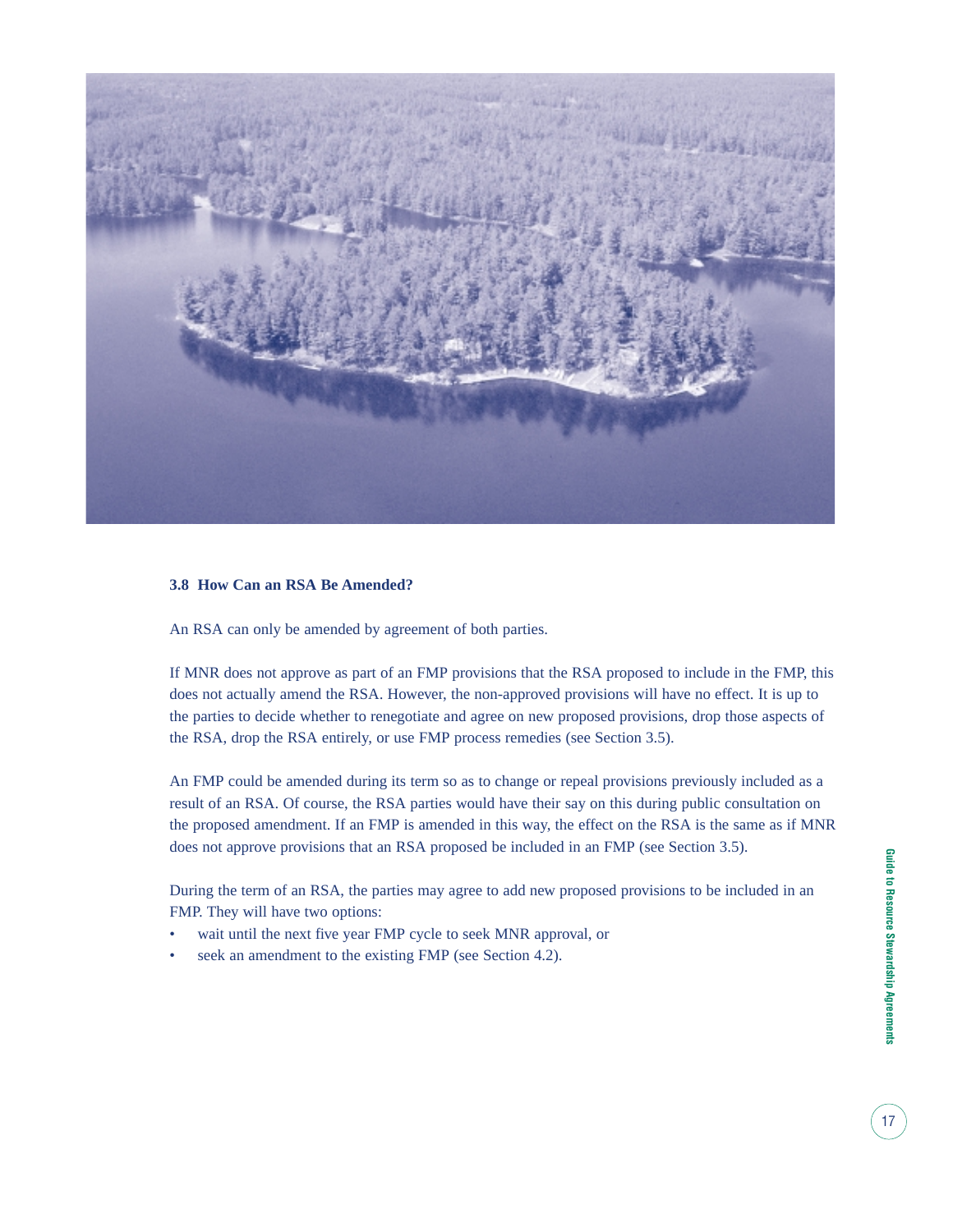#### **3.9 What Can an RSA Do?**

An RSA may propose to include in an FMP any forest management prescription that does not contravene the *Crown Forest Sustainability Act, 1994*, the *Forest Management Planning Manual*, the *Forest Operations and Silviculture Manual*, or other applicable laws and regulations.

The *Tourism Guidelines* provide many examples of prescriptions. However, an RSA may also propose an approach that is not found in the *Tourism Guidelines*.

An RSA's non-FMP provisions can commit the parties to anything that does not contravene Ontario and federal laws and regulations, and is considered legally acceptable within a private contract.

#### **3.10 What Can't an RSA Do?**

An RSA may not:

- contravene any of the laws and regulations mentioned in Section 3.9,
- prejudice or affect in any way any Aboriginal or treaty right of Aboriginal people,
- restrict the public right to boat on, or travel on the ice surface of, a navigable waterway,
- amend any forest management plan except through the process described in the *Forest Management Planning Manual* and this Guide,
- amend *Ontario's Living Legacy Land Use Strategy*, any land use plan approved under the *Public Lands Act*, or any MNR District Land Use Guidelines where still in force.

If the parties believe that a change is needed to any of the three types of MNR land use plans mentioned above, they should seek an amendment through the processes established by MNR for doing so (contact your local MNR office for more information). Such amendments could include the designation of an RSA area as an enhanced management area for resource-based tourism, as suggested in *Ontario's Living Legacy Land Use Strategy*.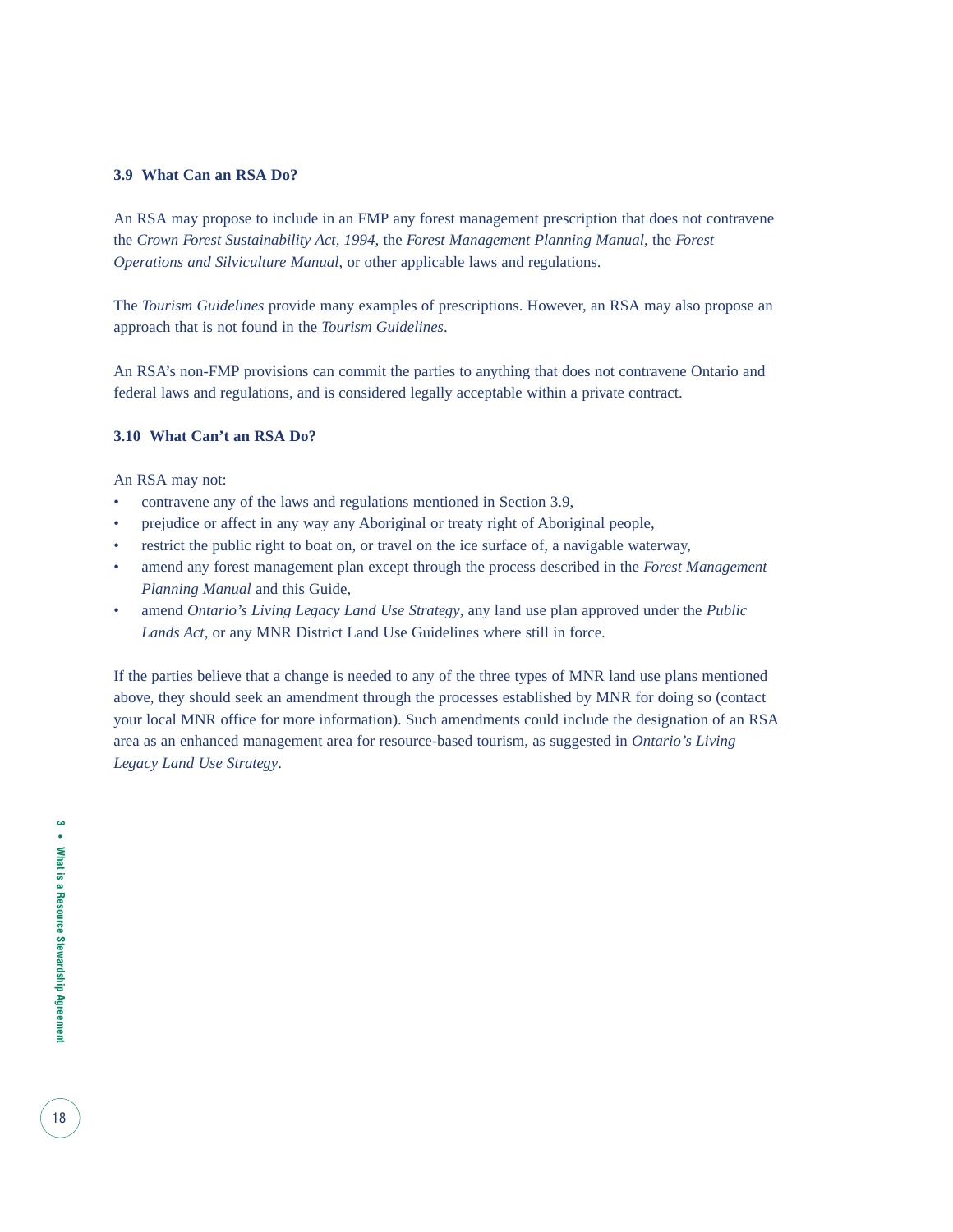### 4 The RSA Process and Forest Management Planning

This section of the Guide applies only to those provisions of an RSA proposed to be included in an FMP.

#### **4.1 The RSA Process and the FMP Process**

Preparing an FMP normally takes 27 to 30 months from start to finish. For example, for an FMP with a five year term and 20 year plan period starting April 1, 2005, the planning team would start its work between October 2002 and January 2003. The RSA process will normally be most effective, and result in provisions that can be included in the next five year FMP, if it fits within the framework and timing set out in the *Forest Management Planning Manual*. This is the clear intention of the MoU.

Figure 1 shows how the RSA process relates to the FMP process and provides input into it, where the RSA is leading to provisions proposed for the upcoming FMP. The following paragraphs provide more details on the boxes on the RSA process side of the figure. For more details on the FMP process side of the figure, see the *Forest Management Planning Manual*. The timeline in Figure 1 is an approximate, typical timeline for key stages of a 30 month FMP process. For the steps of the RSA process, the timeline is, except where noted otherwise below, only good practice suggested by this Guide and does not have to be followed.

#### *Step 1*

The SF licensee writes, **by registered mail**, to all licensed RBT operations located in the management unit, or in adjacent management units and using Crown resources within the licensee's unit (see also Section 3.1). This is to be done **during the appropriate time of year to ensure the general availability of [RBT operators]**, in other words, generally between May and October, though this may vary somewhat by management unit. MTCR will provide the licensee with an up to date list of licensed operations in the management unit or using the unit's Crown resources, with addresses, phone/fax numbers, and e-mail addresses. (Each January, MNR will alert MTCR of FMP processes to be started during the coming year.)

The licensee's letter:

- should be sent by the August 31st before FMP preparation begins,
- should remind the RBT operation that the preparation of the next FMP will begin soon (for example, a letter sent in August 2002 might refer to FMP preparation starting in October 2002, for an FMP term beginning April 1, 2005),
- should say that the SF licensee is willing to negotiate an RSA in accordance with the MoU and this Guide,
- may set as a condition to entering negotiations, that the RBT operation agree beforehand to keep confidential any information that the SF licensee shares with the RBT operation and designates as confidential,

19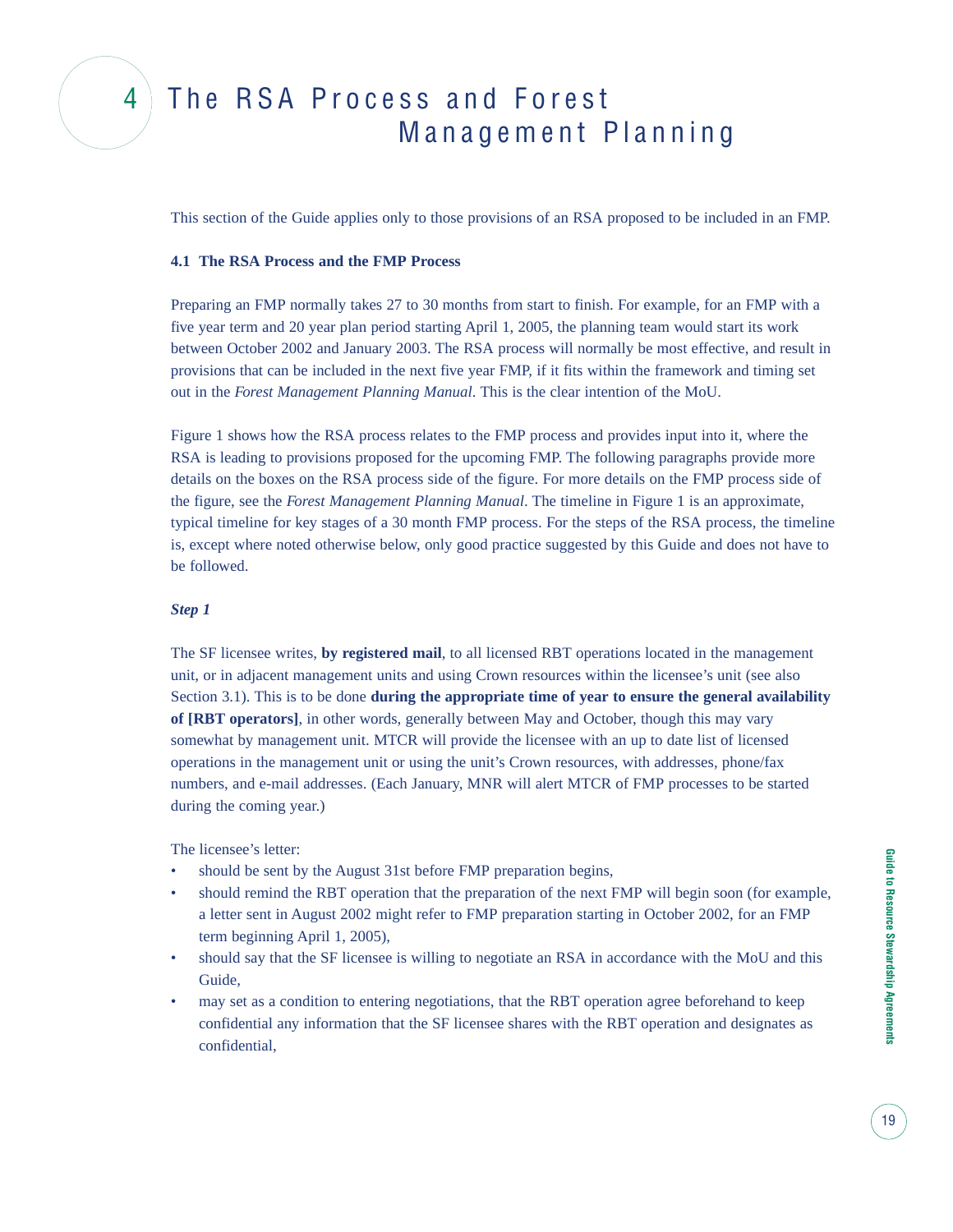

20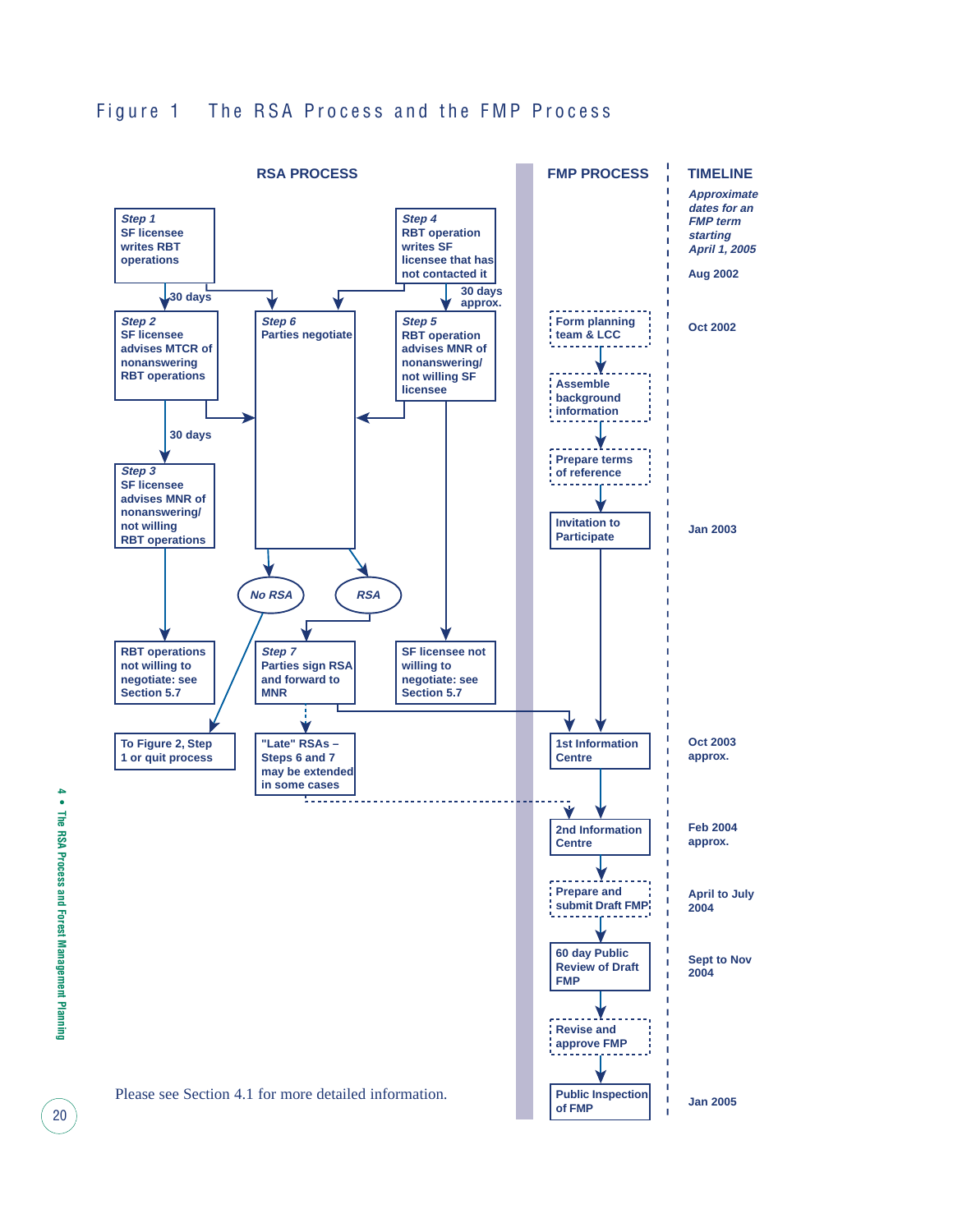- should enclose this Guide or say how the RBT operation can obtain a copy,
- must enclose the *best available information on anticipated 20 year primary and five year secondary road corridors*, or say that this information will be provided as soon as the RBT operation agrees to any confidentiality conditions required by the SF licensee,
- should ask the RBT operation to advise the SF licensee by mail, fax, or e-mail whether or not it is willing to negotiate an RSA, and ask that this response reach the licensee within 30 days of the date of the letter.

*Best available information on anticipated 20 year primary and five year secondary road corridors* means the map and text information that the SF licensee can reasonably provide at the current stage of the FMP process, consistent with the *Forest Management Planning Manual*, and recognizing that the licensee:

- should at any time be able to provide information on roads existing and planned up to the end of the current FMP term; normally, these roads will account for most of the primary and many of the secondary corridors in the next FMP term,
- should at any time be able to provide its best estimates of areas where it would most likely want to propose corridors, and would most and least likely want to operate, for the next term of the FMP,
- consistent with the spirit of the MoU, should be able to share information with RBT operations on a confidential basis, before it is released to the public as part of the FMP process.

As part of agreeing to negotiate, an RBT operation may set as a condition to entering negotiations, that the SF licensee agree beforehand to keep confidential any information that the RBT operation shares with the SF licensee and designates as confidential.

#### *Step 2*

Thirty days after writing the RBT operations (or as soon as possible thereafter), the SF licensee forwards to MTCR a list of those RBT operations that have not answered. As soon as possible, MTCR should contact those operations and confirm their intentions. If an RBT operation advises MTCR that it is willing to negotiate, the operation and MTCR should agree that one or the other will advise the SF licensee, by mail, fax, or e-mail, as soon as possible.

#### *Step 3*

Thirty days after forwarding the lists to MTCR (or as soon as possible thereafter), the SF licensee forwards to the MNR district manager a list of those RBT operations that have either still not answered or have said, either directly to the SF licensee or through MTCR, that they are *not willing to negotiate* an RSA. Section 5.7 describes the consequences for these operations.

#### *Not willing to negotiate* means **refusing to meet with the other party**.

A party may have good reasons not to want to negotiate, without lacking goodwill or being obstinate. For example, a party may just not be interested in the RSA process and its potential benefits, or may not consider the process relevant or worthwhile right now because it does not expect to be affected by forest management activities in the near future.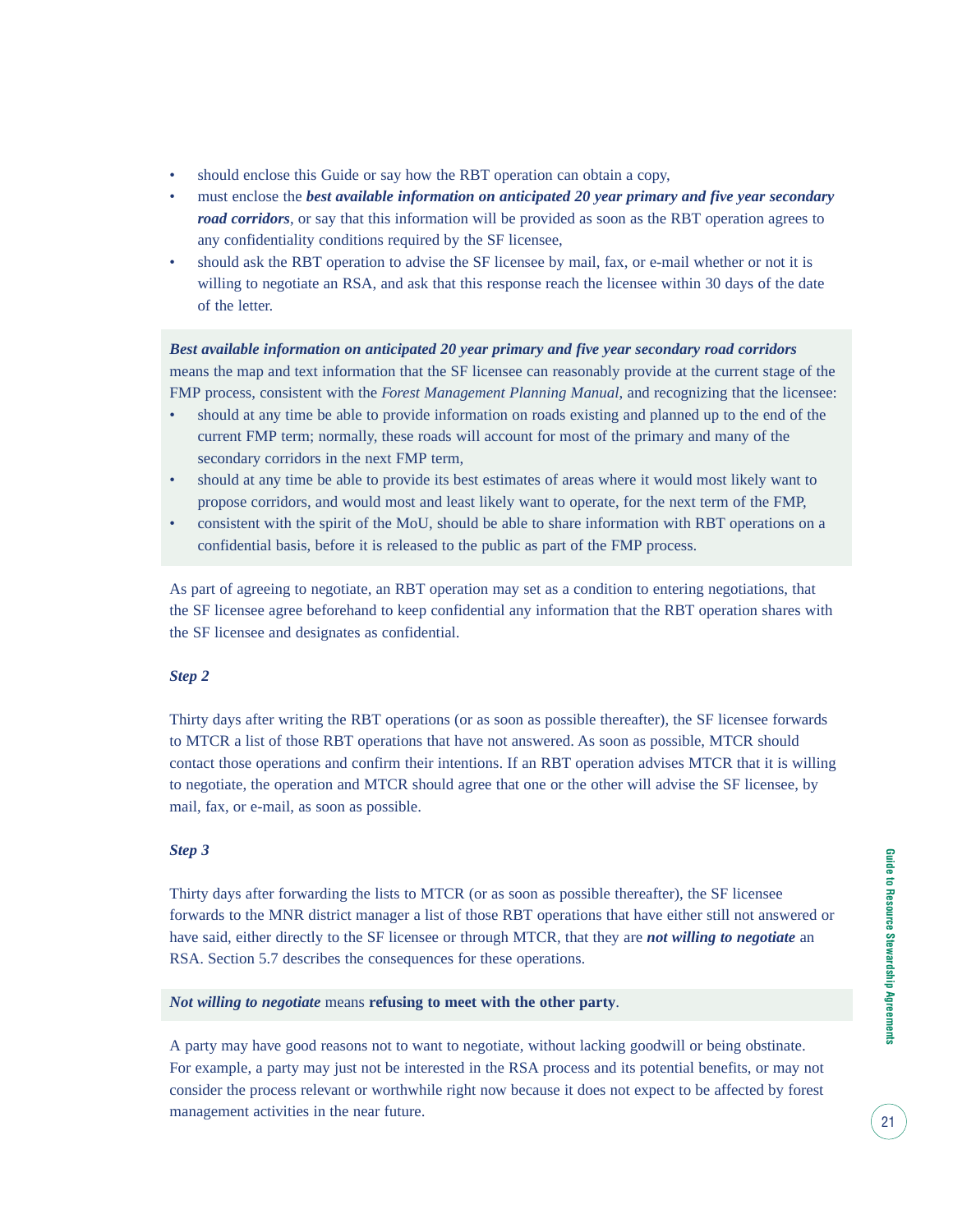#### *Step 4*

Any RBT operation wanting to negotiate an RSA that has not heard from the SF licensee because the SF licensee has failed to make contact, communicates with the SF licensee by mail, fax, or e-mail. This communication should say that because preparation of the next FMP is beginning, the RBT operation wants to negotiate an RSA in accordance with the MoU and this Guide.

#### *Step 5*

If after a reasonable period of time (say 30 days) an RBT operation communicating with an SF licensee has not received an answer from the licensee, or if the licensee has advised it is not willing to negotiate, the RBT operation should advise the MNR district manager. MNR should as soon as possible contact the SF licensee and confirm its intentions. If the licensee advises MNR that it is willing to negotiate, the licensee and MNR should agree that one or the other will advise the RBT operation, by mail, fax, or e-mail, as soon as possible. Section 5.7 describes the consequences for an SF licensee that advises that it is *not willing to negotiate*.

#### *Step 6*

**TO** 

Any time starting 30 days after the Step 1 letter, the interested parties begin negotiations. The SF licensee and a group of RBT operations with related issues may agree to meet together at first, to exchange information and discuss general principles. However, since each RSA is an agreement between the SF licensee and one RBT operation, these discussions will normally develop into one-to-one negotiations.

MNR strongly urges the interested parties to seek a scoping meeting with Ministry staff before they actually begin negotiations. MNR will be pleased to share with parties committed to negotiation all relevant policy and information, and to explain the criteria it will eventually use in deciding whether to approve the RSA proposals for inclusion in the FMP (see Section 3.5). This early consultation with MNR may save a lot of trouble later on (see also Section 5.5). If the parties forward an RSA to MNR (Step 7) without having held a scoping meeting with the Ministry, MNR will want the parties to justify why they did not feel that such a meeting was necessary or desirable.

Before starting to negotiate, make sure that you have signed with the other party a document agreeing in advance to any conditions to the RSA process that the parties may consider appropriate. These could include:

- confidentiality conditions; however, these can only apply within the RSA process (see Step 7);
- conditions about the use of the FMP process remedies described in Section 6, Step 5.

Section 5 provides information on how to negotiate an RSA, and what the parties need to bring to the table. If the negotiations don't result in an RSA, the parties are free to quit the process, but if they want to keep trying, see Section 6 and Figure 2.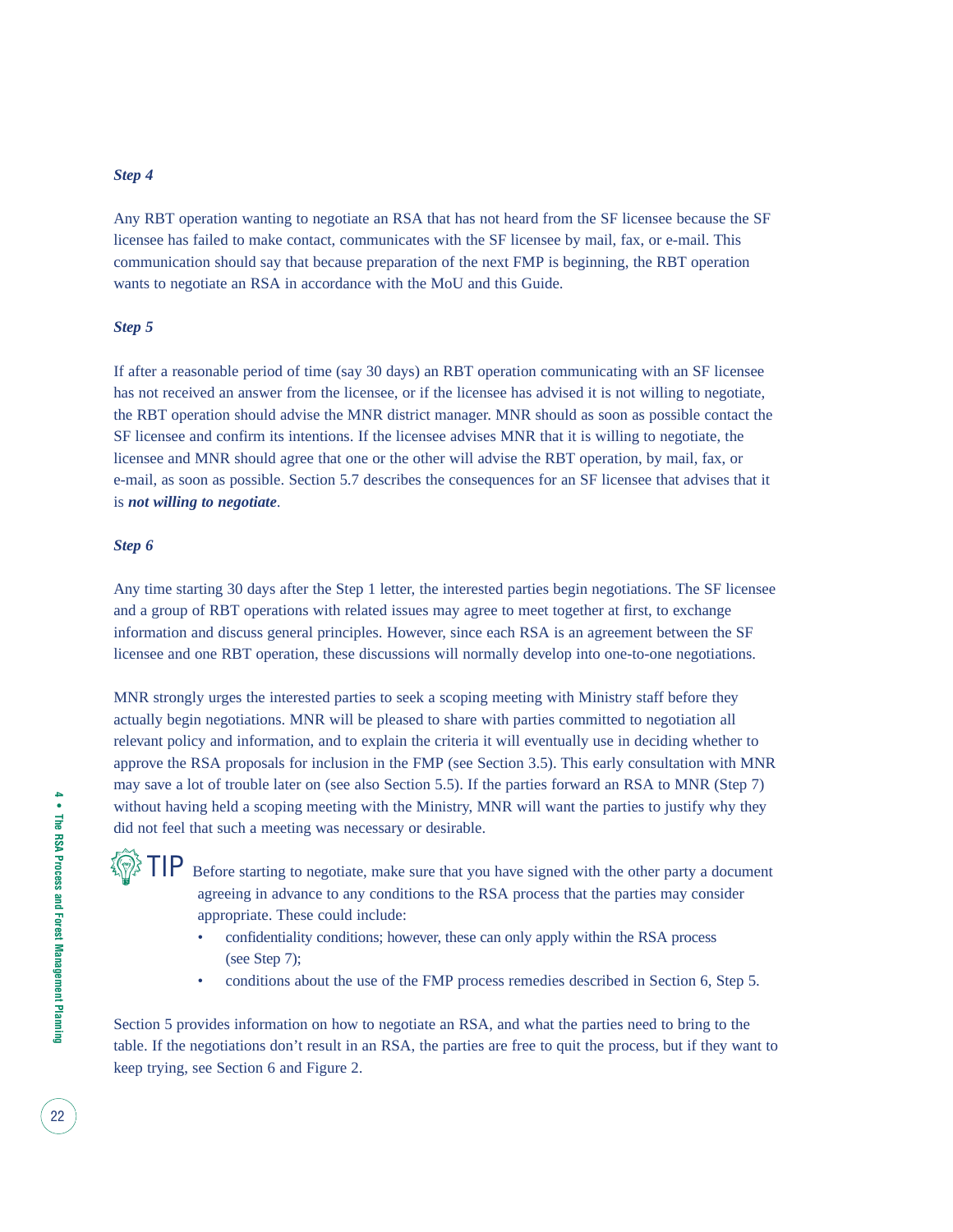#### *Step 7*

If the negotiations succeed, the RBT operation and the SF licensee sign an RSA that includes all the required items listed in Section 3.2. They should then forward the RSA to the MNR district manager, or at least those provisions that the RSA proposes to include in the FMP or that would otherwise affect it.

At this point, the RSA provisions proposed to be included in the FMP or that would otherwise affect it become part of the FMP process and are subject to full public consultation as described in the *Forest Management Planning Manual*. For this reason, the MoU states that the **RSA negotiation process will normally be commenced prior to the Invitation to Participate in the FMP process and completed for the first Information Centre**, as shown in Figure 1. Step 7 should be completed enough in advance of the first Information Centre that the RSA, or those parts of it relevant to the FMP, can be included in the information available for public review. If the parties want to keep confidential any or all portions of the RSA that are not relevant to the FMP, they should do so by not forwarding those portions to MNR.

There may be delays when negotiations are sensitive. A "late" RSA is not normally desirable, but may be acceptable if the proposed forest management prescriptions do not involve major changes to what the licensee already is or would be proposing, and are not expected to be particularly controversial. A "late" RSA may also be acceptable if the parties have consulted with other stakeholders while preparing the RSA; see Section 5.5. If the parties realize that the RSA they are negotiating will not be ready for the first Information Centre, they should as soon as possible discuss with the plan author and the MNR district manager the acceptability of their "late" RSA. The latest that Step 7 should ever be completed is before the second Information Centre.

#### *Modified RSA Process for Complex Situations*

The MoU timetable for the RSA process may not always be realistic in more complex situations. "Late" RSAs as described above are fine in simpler situations where unexpected delays arise. However, the MoU timetable can be expected to be difficult or impossible to meet in situations such as:

- Before the first or even the second Information Centre, the SF licensee can only identify to the RBT operation primary road corridor alternatives and optional areas for harvest operations that are far more extensive than they will be in the approved FMP.
- Before the first or even the second Information Centre, the SF licensee cannot confirm whether or how the RBT operation would be affected by harvest operations or primary road corridors.
- The SF licensee and the RBT operation have never before negotiated RSAs or RSA-like agreements.
- The effects of harvest operations or primary road corridors on the RBT operation are expected to be very substantial and/or controversial.

In complex situations, any provisions the parties agree to propose for inclusion in an FMP may need to be continually renegotiated until as late as the completion of the draft FMP, just before the draft is made available for public review. However, it's still essential that a clear indication of the parties' intentions becomes part of the FMP process and subject to full public consultation, by the second Information Centre at the very latest.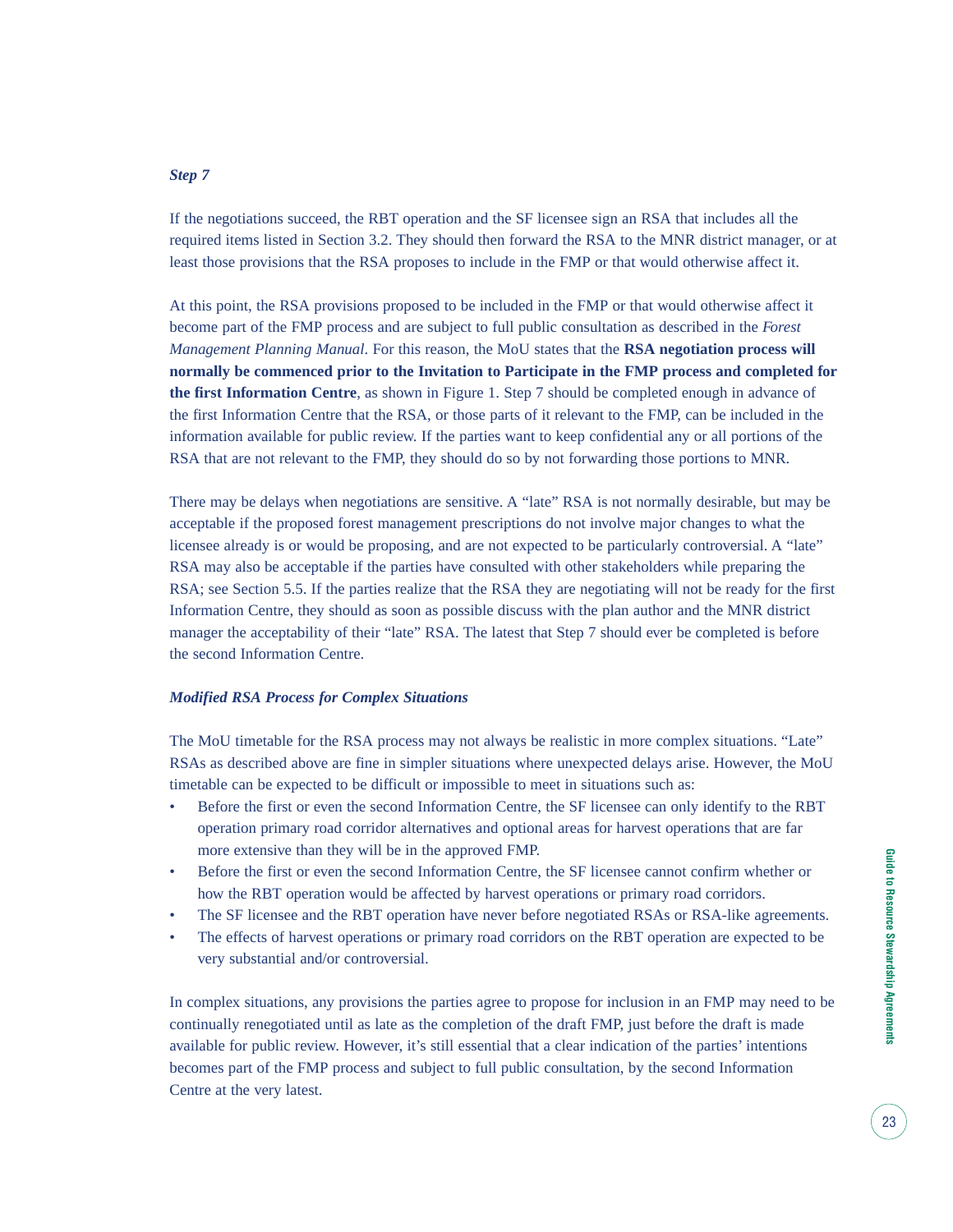Therefore, parties who believe they cannot meet the MoU's timetable because their situations are complex are encouraged to follow a modified RSA process, to better achieve the MoU's intent. Appendix 4 describes this process.

\* \* \*

The Step 1 startup suggested above, 32 months before the next FMP takes effect, may seem very early to some. However, because many RBT operators are away from much or all of November through April, this lead time allows for the negotiating parties to:

- be identified, have a startup meeting by the October of the year when FMP preparation begins, and exchange initial information before winter,
- continue discussion and information exchange over the winter, by phone, e-mail, etc.,
- resume serious negotiations the next spring, hopefully leading to an RSA by the first Information Centre, around October of the second year of FMP preparation.

#### **4.2 The RSA Process and Amending an Existing FMP**

The parties may decide that they want to conclude an RSA and seek to have its provisions incorporated into an existing FMP, because they missed their window of opportunity in the FMP cycle, or are not prepared to wait till the next FMP comes into effect. In this case, the RSA process is generally the same as in Section 4.1 and Figure 1, but it does not have to tie into the timetable for a new FMP.

Either the SF licensee or the RBT operation can initiate negotiations for an RSA whose provisions would be incorporated into an existing FMP, by following Step 1 or Step 4 respectively, and making appropriate changes to the initial letter. However, if the other party is not willing to negotiate, the consequences described in Section 5.7 do not apply. Step 7, the submission of an RSA to MNR, should be accompanied by a request to amend the current FMP. This request should also indicate the date on which the proposed amendment would come into effect.

Either party to an RSA has the right to request on its own an amendment to an FMP at any time, as described in Section 5.2 of the *Forest Management Planning Manual*. However, it will normally be in that party's best interest to work with the other party, within the RSA process.

#### **4.3 The RSA and the Forest Management Plan**

You have negotiated and signed an RSA and forwarded it to MNR. The provisions proposed to be included in the FMP have stood up to public scrutiny and MNR review, and MNR has approved them for inclusion. How do they get incorporated into the FMP?

The provisions that directly affect the FMP should be incorporated into the body of the FMP and its supplementary documentation in the way prescribed by the *Forest Management Planning Manual*.

The FMP must in any case include maps of selected 20 year primary road corridors, and selected five year secondary road corridors. If the RSA process resulted in any changes, the maps will reflect them.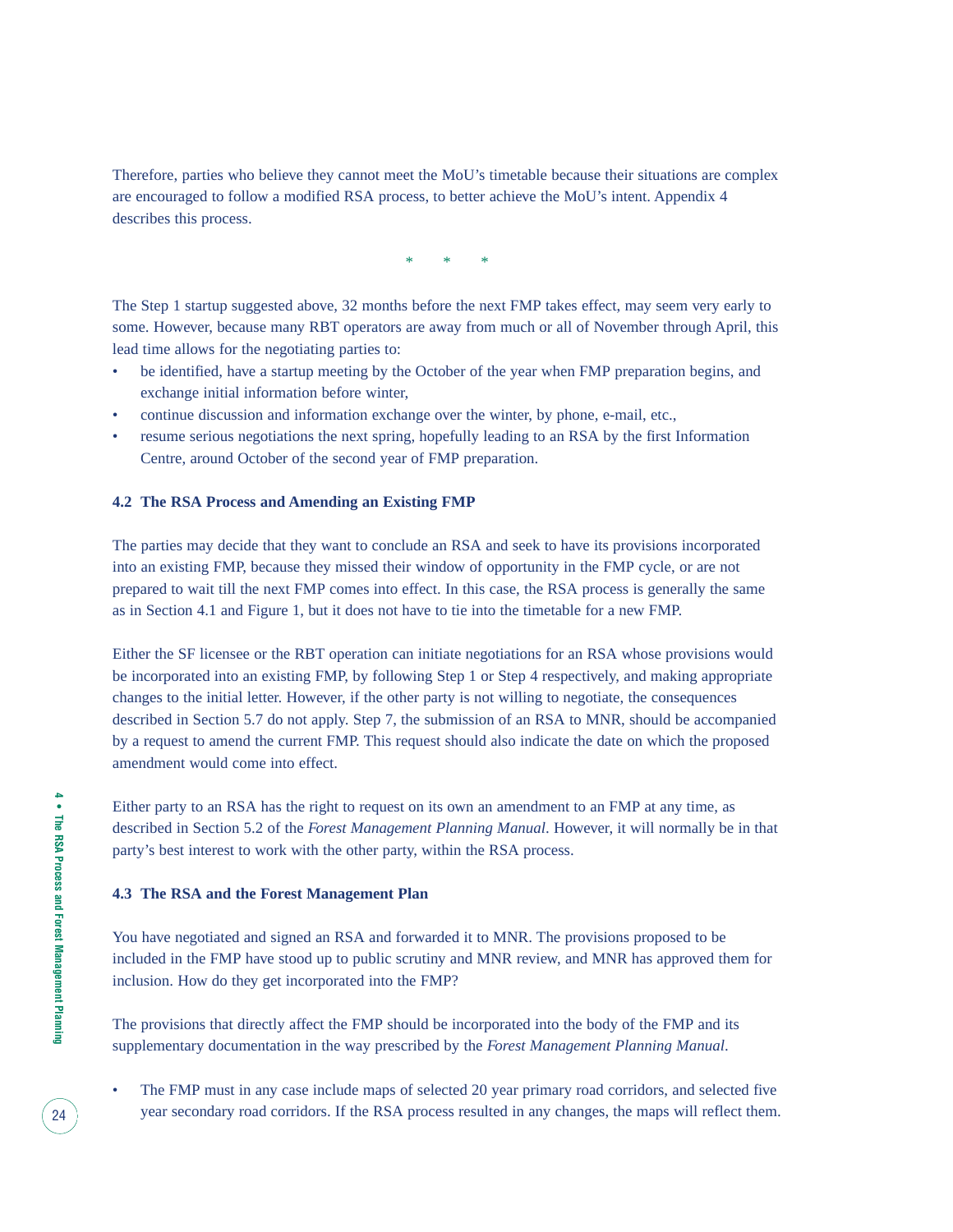- The supplementary documentation accompanying the FMP must in any case include maps of a wide variety of forest values, including a map of *tourism values* (see Section 5.2). If the RSA process resulted in any changes, the tourism values map will reflect them.
- If a *tourism business interest map* (see Section 5.2) was also prepared, and if the RBT operation wishes to forward it to MNR, it will be included in the supplementary documentation.
- If the RSA process resulted in the identification of new tourism values that will be affected by proposed forest operations, then new *areas of concern* (see Section 5.3) will be added to the relevant tables and maps in the FMP, and to the area of concern prescription forms and the stand listings in the supplementary documentation.
- The RSA's *forest management prescriptions* (including road use management strategies, see Section 5.3) to protect tourism values, in new areas of concern as well as in areas of concern already identified, will be added to the relevant tables and maps in the FMP, and to the area of concern prescription forms, road corridor forms, and stand listings in the supplementary documentation.

The introduction to the FMP should say that on Y Date, 200x, an RSA was signed for RSA area XXX by parties A and B, and that its relevant provisions were incorporated into the FMP. If MNR does not approve as part of an FMP some or all of the provisions proposed by an RSA, some explanation of MNR's reasons for decision will be included in the supplementary documentation.

As long as they meet the above requirements, the plan author and MNR will decide on the details of how the RSA is translated into the FMP and its supplementary documentation.

Also, whether or not MNR has approved any RSA provisions as part of an FMP, **every FMP . . . [must] include a statement confirming the commitment of part of the FMP to maintain the viability of the tourism industry by protecting tourism values in the [FMP] process through the application of the [***Tourism Guidelines***] and the use of RSAs as one method of protecting and sustaining these values**. ("Commitment *of* part of the FMP" is a typographical error; it appears that the parties intended the MoU to read, "commitment *as* part" or "commitment *on the* part".) The training that MNR provides for key FMP planning team members will discuss how to best incorporate this requirement into plan objectives consistent with the *Forest Management Planning Manual*.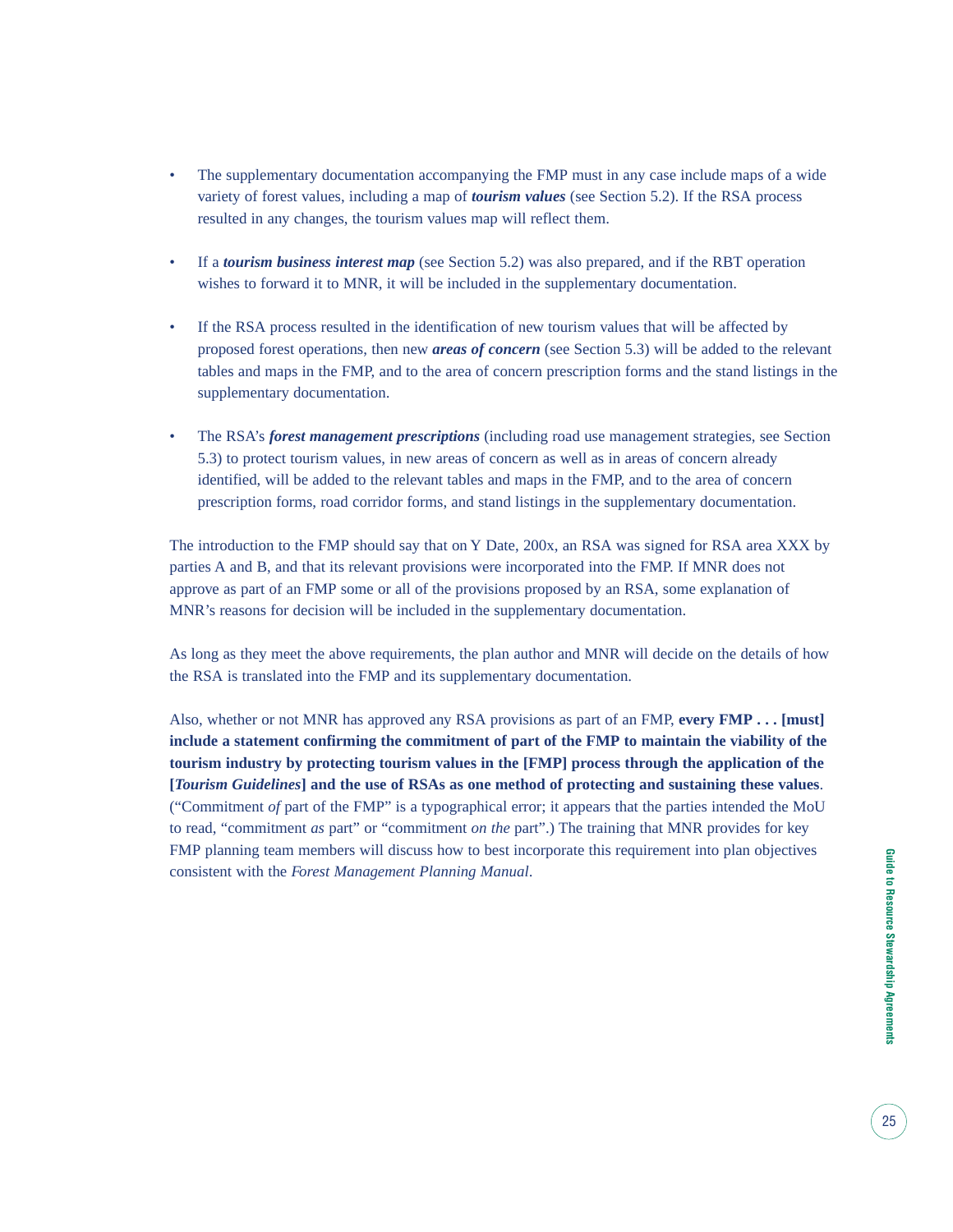### 5 How to Negotiate an RSA

#### **5.1 What Information Should Be on the Table?**

When negotiations begin, the following should be available to the parties.

- This Guide, and the *Tourism Guidelines*.
- MNR will provide its current tourism values map (see Section 5.2), and the FMP terms of reference as soon as they are completed. MNR will also use this opportunity to remind the parties that they are urged to request a scoping meeting with the Ministry (see Section 4.1, Step 6).
- The SF licensee will bring the *best available information on anticipated 20 year primary and five year secondary road corridors* (see Section 4.1, Step 1).
- The SF licensee and the RBT operation should bring as much information as they are prepared to share on their existing and desired operations, that will help them better understand each other's present realities and future plans. For example, an RBT operation might provide videos, photos, site maps/plans, brochures, and relevant visitation, harvest, and revenue data.

It's often a good idea for the parties to meet in the field, to get to know each other's businesses better, and explore and examine the prospective areas of concern, sometime before or during their more formal discussions. In the words of the *Tourism Guidelines*, "it is much easier to understand the other fellow's point of view when you spend a day with him in the forest".

#### **5.2 How are the Tourism Values Map and Tourism Business Interest Map Developed?**

"Criteria for Mapping Tourism Values" (see Appendix 3) defines a *tourism value* as a resource feature that is within the management unit, that is important to a tourism activity or experience in which tourists participate, and that can be mapped. Ultimately, it is tourists who define a tourism value. Once a tourism value is defined on a map, and if forest operations are being proposed that could affect that value, prescriptions are developed for the *area of concern* that is associated with the protection of that value (or a collection of values that have an affinity for each other). *Areas of concern* are defined in Section 5.3.

MNR is responsible for maintaining an information base on Ontario's Crown land and resource values (the Natural Resource Values Information System, or NRVIS, data base) that will be useful to and respected by Crown land and resource users and the general public. In this role, MNR will help the RSA parties to the best of its ability, and will make the final decisions as to what tourism values should be mapped in the NRVIS data base for RSA and FMP purposes.

#### *Step 1*

**TO** 

MNR provides to the negotiating parties a *tourism values* map for the management unit, showing all existing information in the NRVIS data base that falls within the categories listed in "Criteria for Mapping Tourism Values". Before forwarding this map, MNR will review it with MTCR.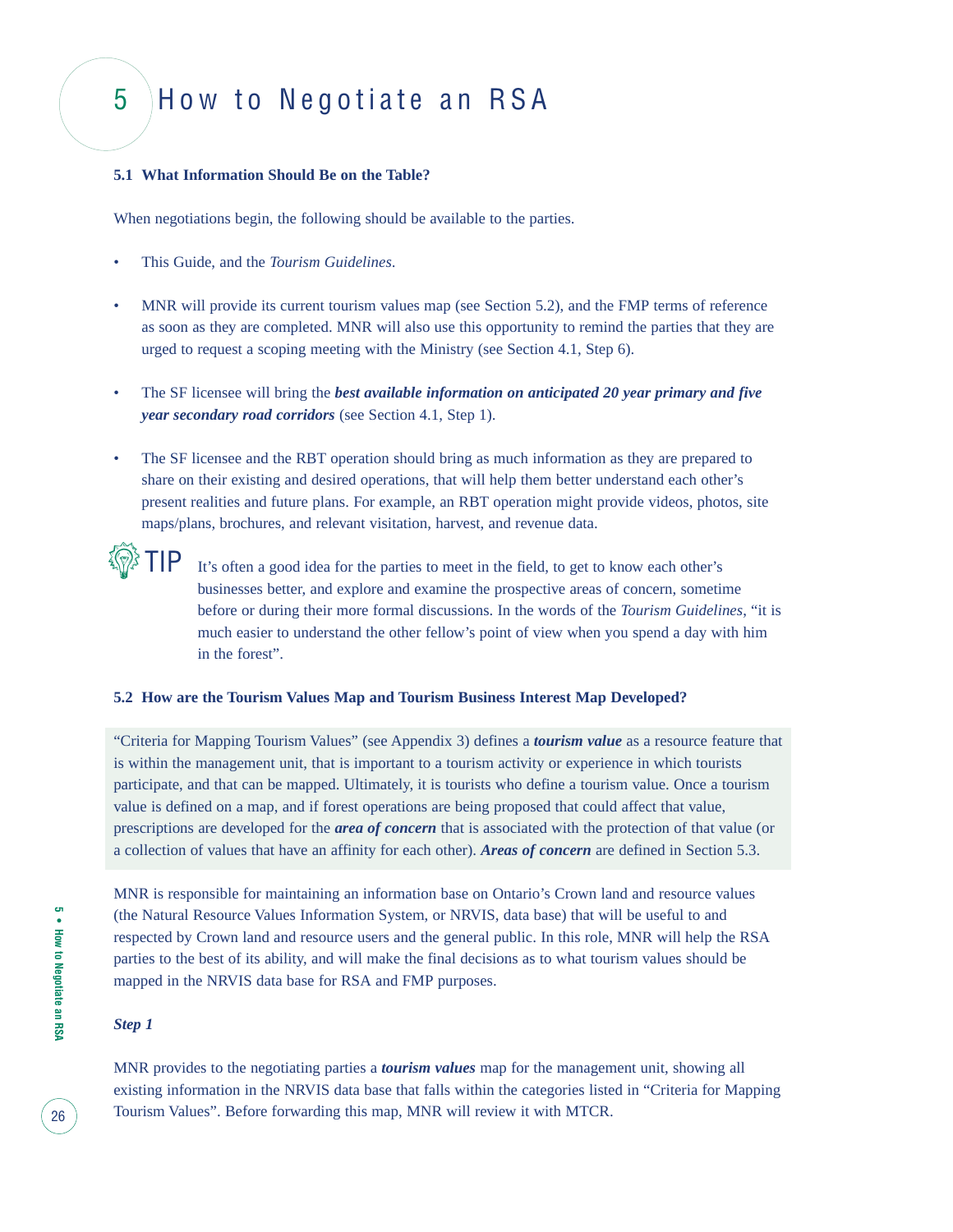#### *Step 2*

The RBT operation identifies any additional tourism values that it believes are consistent with "Criteria for Mapping Tourism Values", contribute to its own business, and need protection over the 20 year period of the FMP, as well as any corrections or deletions.

#### *Step 3*

The SF licensee reviews the additions and changes proposed by the RBT operation.

#### *Step 4*

If the SF licensee and RBT operation do not at first agree on proposed additions and changes to the map, they negotiate until they reach agreement, and forward the agreed additions and changes to the MNR district manager. If they cannot agree, they advise the MNR district manager.

#### *Step 5*

If the parties agree on the proposed additions and changes, MNR reviews them, and approves or modifies them based on "Criteria for Mapping Tourism Values". If the parties cannot agree, the district manager or her designate hears the parties' views and makes a final decision. The confirmed additions and changes will be incorporated into the final tourism values map in the supplementary documentation to the FMP.

#### *Step 6*

The parties identify on the RSA map (see Section 3.2) all tourism values that contribute to the RBT operation, whether they were on the map originally provided by MNR or added in the previous steps.

\* \* \*

The RBT operation may also choose to prepare a *tourism business interest map*, individually or jointly with other operations. Any such map will be included in the supplementary documentation to the FMP if the RBT operation chooses to forward it to the MNR district manager. However, this does not in any way represent MNR approval of the map or MNR endorsement of any land use designation shown.

A *tourism business interest map* shows those parts (or all) of a management unit that the RBT operation(s) preparing it consider to be important for their short and long term business interests. "Issue Resolution for Mapping Tourism Values" also intended that this map could include tourism values that the RBT operation(s) believe are important but that MNR does not believe are consistent with "Criteria for Mapping Tourism Values".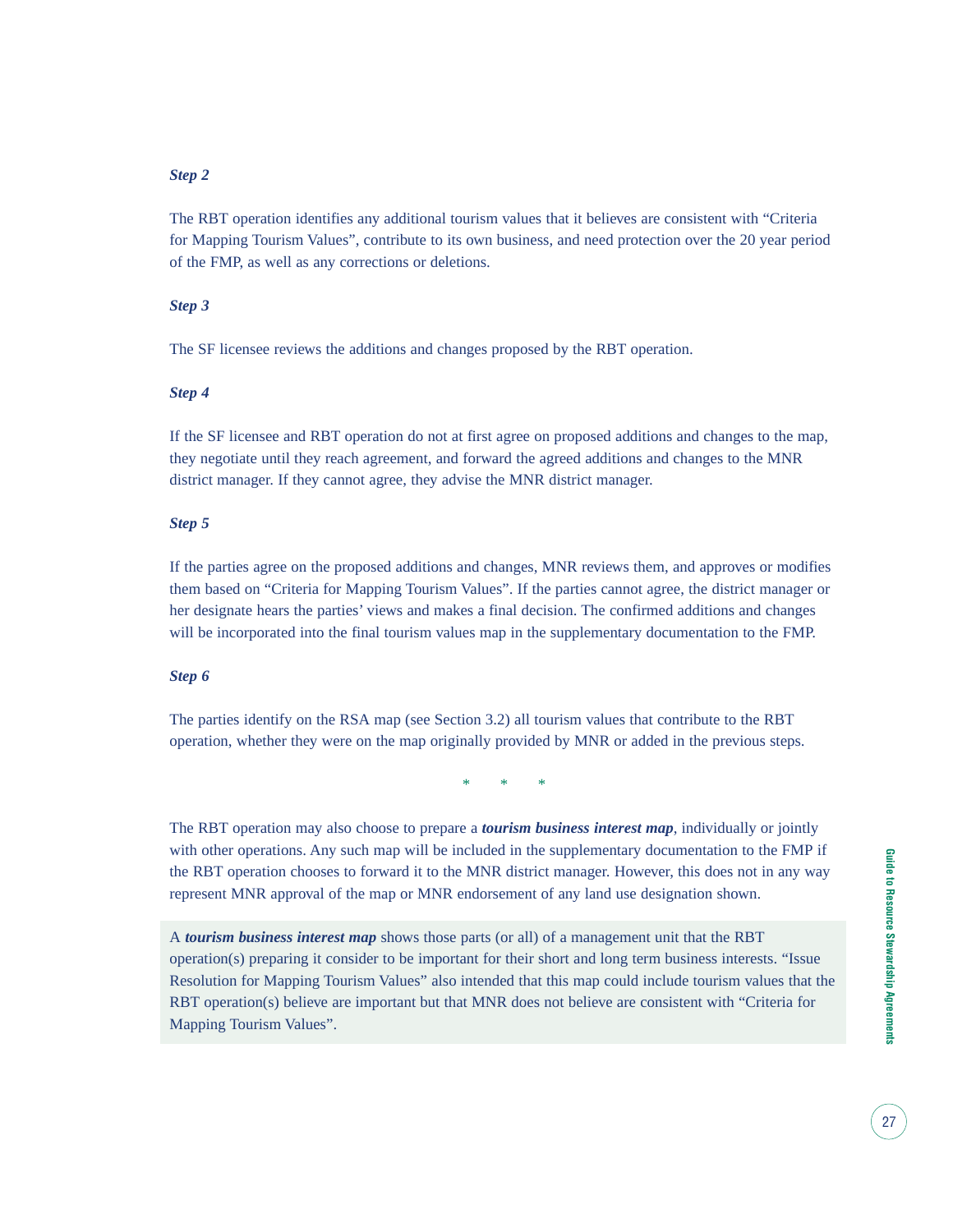#### **5.3 How are Forest Management Prescriptions Developed?**

Once a tourism value has been identified and confirmed by MNR, and if forest operations are proposed that could affect that value, it becomes an *area of concern* for forest management planning**. Parties agree in RSA negotiations to apply** *[forest management] prescriptions* to areas of concern **to protect specific tourism values.**

The *Forest Management Planning Manual* defines an *area of concern* as an area of value to users/uses which may be affected by forest management activities, and that requires modifications to those operations usually prescribed.

A *forest management prescription*, referred to in the *Crown Forest Sustainability Act, 1994* as a forest operations prescription, is a specific set of integrated activities prescribed by an FMP for a particular forest site. The MoU and the *Tourism Guidelines* clearly intend that forest management prescriptions may:

- cover all aspects of forest operations, including forest harvesting, renewal, and maintenance,
- include forest road location and *road use management strategies.*

Prescriptions may dictate when as well as how operations and related activities take place.

The *Forest Management Planning Manual* defines a *road use management strategy* as a statement outlining the purpose and description of, and defining the roles and responsibilities related to, the use, maintenance, use control, abandonment, and monitoring of roads on Crown land.

**The [***Tourism Guidelines***] . . . include a list of tools available to address . . . Tourism and Forestry interests . . . and provide guidance in creating the [forest management] prescriptions in a particular RSA**. However, with the exceptions below and in Section 3.9, the parties do not have to rely on the *Guidelines* in developing prescriptions.

**Where the [RBT operation] has identified remoteness as a value to be protected, then the prescriptions identified in the** *Tourism Guidelines* **shall be applied to maintain a** *reasonably similar level of remoteness* **as existed prior to forest management operations. The prescriptions to be considered will include, but are not limited to: no harvest areas;** *functionally roadless* **strategies; modified operations.**

A *reasonably similar level of remoteness* is where the tourism value(s) involved have the same level of remoteness on the *ending benchmark date* as on the *beginning benchmark date*. The *beginning* **benchmark date** is a date agreed by the parties. It may be the beginning date of the five year term of the next FMP, or some other date, but may not be earlier than the date the RSA is signed. The *ending benchmark date* is any later date agreed by the parties. It may be the ending date of the FMP term, or some other date. Remoteness refers to accessibility; in other words, access to the tourism value(s) should be limited to the same methods, and be similarly easy or difficult, on the ending date as it was on the beginning date.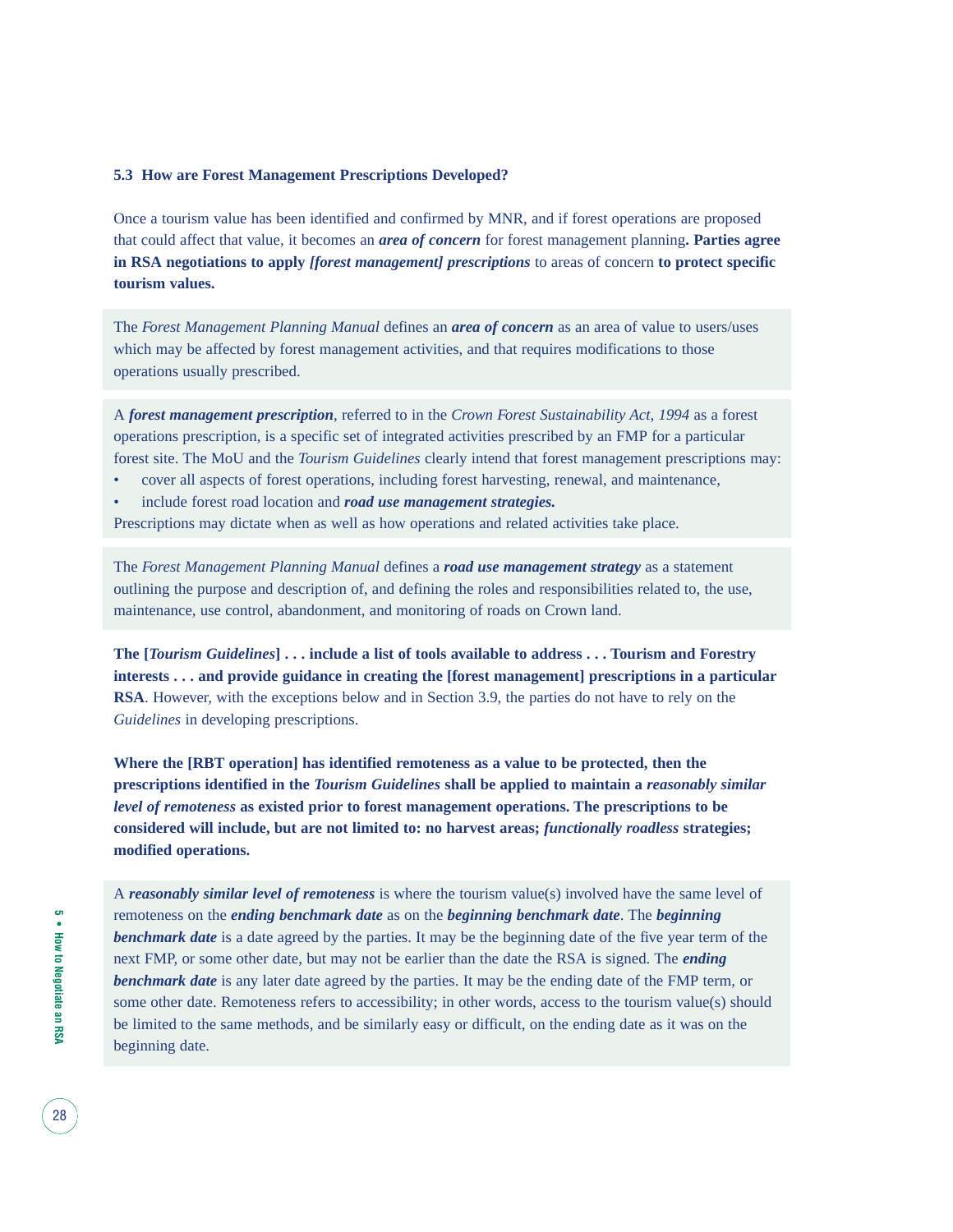In *functionally roadless* areas, roads are generally discouraged, and may be prohibited except for forest management purposes. Any roads permitted are generally constructed to the lowest possible standard (for example, tertiary roads or winter roads), located to facilitate decommissioning, and/or restricted to specific activities and uses. Functionally roadless areas would normally be maintained to provide for, and promote, a tourism value or values that might be negatively affected by permanent, public road access.

#### **5.4 What Kind of Help Do I Need?**

As the principal representative of an SF licensee or RBT operation, what is most important is the attitude and outlook you yourself bring to the table. This Guide is not a how-to course in successful negotiation, but there are many resources out there you can use.



You can take a course, read a book, or look up Internet resources on the art of effective, successful negotiation. You can also contact, directly or through your local MNR office, MNR's RSA Alternative Dispute Resolution Program Advisor, who can provide you with an up to date list of resources on negotiation.

#### **5.5 What Role Do Other Stakeholders Play?**

Some of the MoU's provisions, and other Guide recommendations such as scoping meetings (see Section 4.1, Step 6), will result in the Ontario Government being advised that the parties are preparing to negotiate. Also, MNR's role as custodian of information on Crown resources means it must be involved in tourism values mapping as described in Section 5.2. With these exceptions, the MoU does not require the parties to involve anyone else in their negotiations, or advise anyone of the results until they forward a signed RSA to MNR. However, the MoU does not prohibit the parties from involving other stakeholders in or informing them of negotiations; it only prohibits those other stakeholders from being parties to the RSA.

A confidential approach may have these advantages for the parties:

- It may be easier to keep proprietary business information confidential.
- The businesses involved do not have to show their hands any earlier than necessary to competitors who aren't at the table.
- The RSA process may go faster.

On the other hand, a consultative approach may have some big advantages. MNR's eventual decision as to whether to include RSA proposals in the FMP will rely heavily on local citizens committee and other public response during the FMP process, and especially on the views of potentially affected stakeholders such as Aboriginal communities, private property owners, Crown land disposition holders, and other land and resource users. If the RSA proposals are controversial with other stakeholders, but those stakeholders feel they have been consulted and respected and that their concerns have been fairly and reasonably considered beforehand, MNR will be more likely to approve the RSA proposals as part of an FMP, than if the RSA appears out of the blue at the first Information Centre. In the same way, early consultation with MNR staff may pay off too.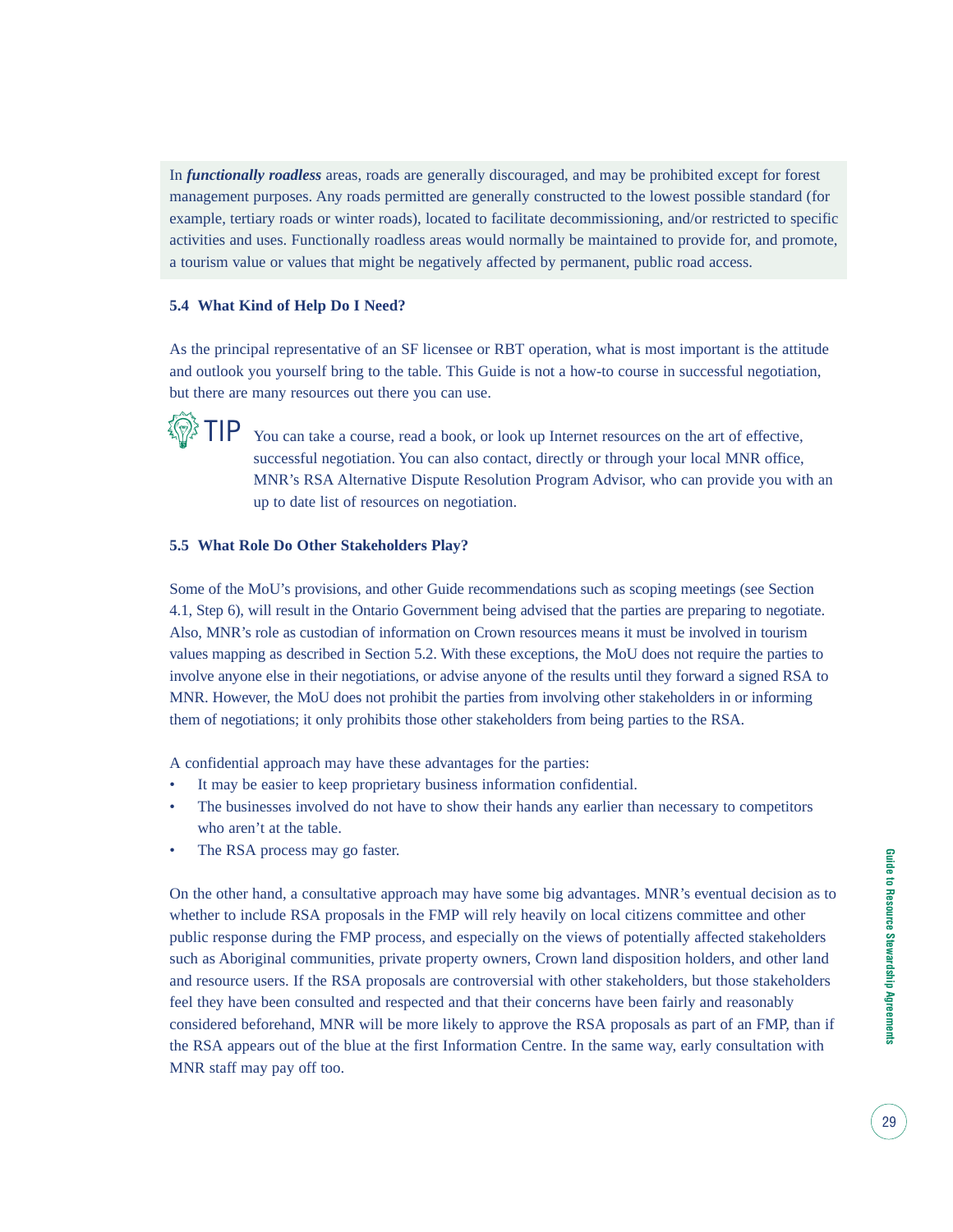

Unless considerations of confidentiality and speed are overwhelming, consult with your local MNR office, and key potentially affected stakeholders, in developing your RSA. Seek MNR's advice on which stakeholders to consult and how best to do it. "Early consultation can save time and money and can result in early dispute resolution." – Ministry of Municipal Affairs and Housing, *The Land Use Planning System in Ontario, Achieving the Vision*, 1998.

#### **5.6 What Role Does Government Play?**

The RSA process is a business-to-business relationship, but Ontario Government staff can and will help the parties in several important ways. These are mentioned throughout the *Guide* but are summarized here for convenience. Specific MNR and MTCR roles are described in the sections referred to. Generally, MNR will take the lead and MTCR will advise and assist as appropriate.

Government's role includes:

- confirming the eligibility of RBT operations and SF licensees (Section 3.1),
- helping confirm the negotiating intentions of RBT operations and SF licensees (Section 4.1),
- providing a scoping meeting with the negotiating parties if requested (Section 4.1),
- providing the negotiating parties with a tourism values map, and determining whether the parties' proposed changes to those values are acceptable (Section 5.2),
- receiving an RSA from the parties for inclusion in the FMP process (Section 4.1; see also Appendix 4),
- approving as part of an FMP the relevant provisions proposed in an RSA, and explaining the Government's reasons for not approving provisions (Section 3.5),
- determining along with the plan author how to best incorporate the approved provisions in the FMP and its supplementary documentation (Section 4.3),
- managing the dispute resolution process and providing dispute resolution services (Section 6),
- determining whether an RSA resulting from non-binding arbitration or FMP process remedies constitutes protection in excess of normal application of the *Tourism Guidelines*, and ordering compensation (Section 6),
- monitoring and compliance (Section 3.6),
- in general, providing advice to the parties and acting as resource people whenever asked.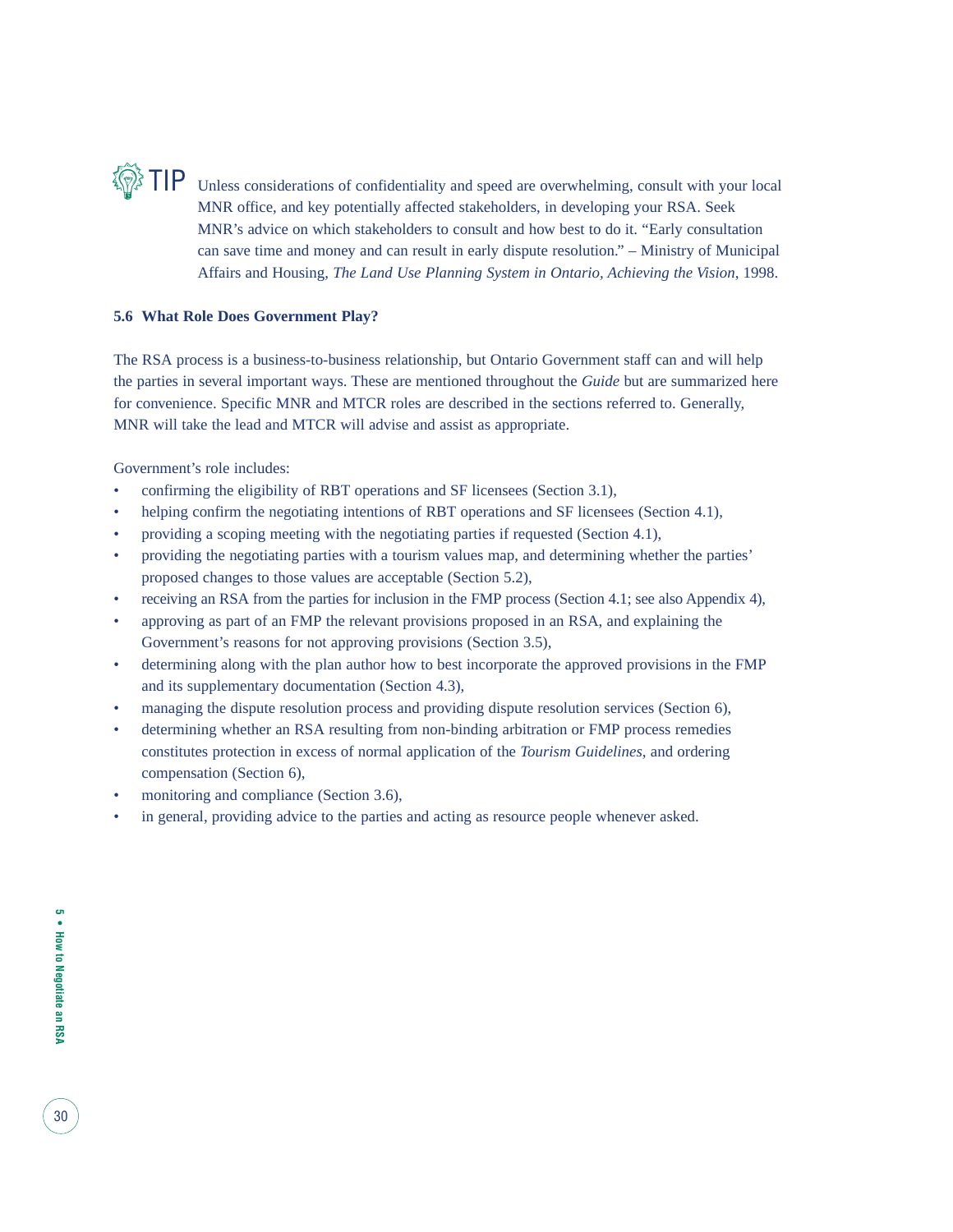

#### **5.7 What Happens if a Party is Not Willing to Negotiate?**

If an RBT operation is *not willing to negotiate* (see Section 4.1, Step 3), then:

- **The [SF licensee] may presume that the [RBT operation's] business interests are protected by application of the** *[FMP guidelines]*, and **will be able to complete operations in accordance with [those guidelines]**.
- If the RBT operation later objects to provisions proposed to be included in the FMP that other RBT operations agreed to in negotiations, or argues that the proposed FMP will not adequately protect its interests, **MNR will consider the RBT's failure to seek negotiations in its approval of [the] FMP**.

The MoU refers to "ecological guidelines". To avoid confusion, as many of the guidelines in question are not primarily ecological, this *Guide* refers instead to *FMP guidelines*. These include all applicable implementation guidelines and manuals produced by MNR and listed in Appendix A of the *Forest Operations and Silviculture Manual* (*Moose Habitat Guidelines*, *Fish Habitat Guidelines*, *Access Roads and Water Crossing Guidelines*, etc.). However, for the purposes of the MoU, "FMP guidelines" does not include the *Tourism Guidelines*.

If an SF licensee is *not willing to negotiate* (see Section 4.1, Step 5), then:

- either **MNR** will . . . not approve an FMP for that [management unit],
- or MNR **will not approve the commencement of harvesting operations**, at least those operations that could affect tourism values of concern to the RBT operation(s) the licensee refused to negotiate with.

If an RBT operation or SF licensee is not willing to negotiate an RSA that would seek to amend an existing FMP (see Section 4.2), these consequences do not apply.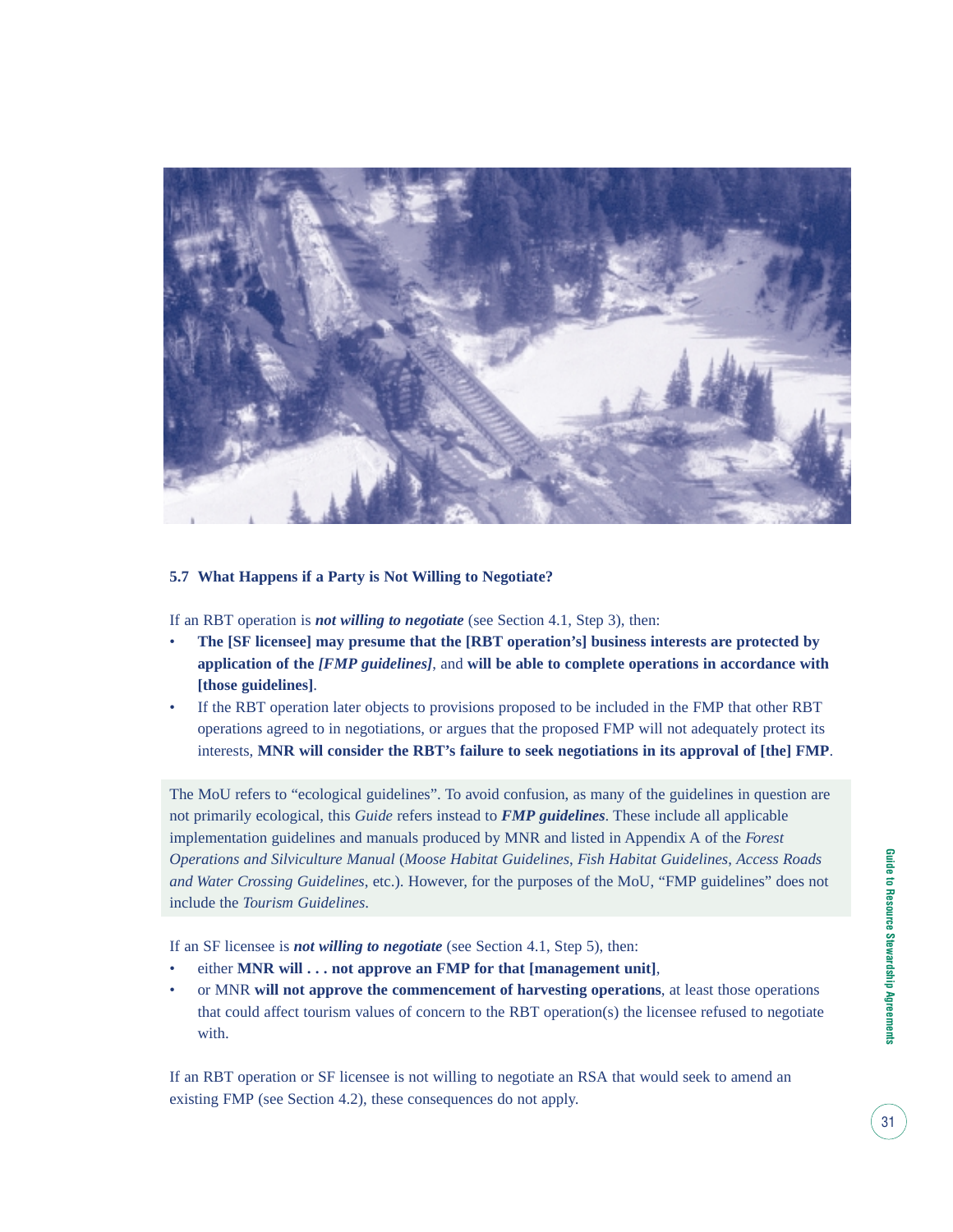### 6 What if Negotiations Don't Result in an RSA?

If negotiations don't result in an RSA, the parties are free to quit the RSA process. However, if the parties want to keep trying to reach agreement on proposals to be included in an FMP, then the RSA dispute resolution process is available to help them along. No party has to use this service and there are no consequences for parties who don't use it.

This section of the Guide applies only to those provisions of an RSA proposed to be included in an FMP. If negotiations fail over non-FMP provisions only, it's a private matter between the parties and can be resolved (or not resolved) however they want.

Figure 2 shows the steps of the RSA dispute resolution process, and how they relate to the Issue Resolution Procedure and "bump-up" request remedies that are available for resolving disputes within the FMP process. The following paragraphs provide more details on the boxes in the RSA process. For more details on the FMP process remedies, see Step 5 and the *Forest Management Planning Manual*.

If you become involved in RSA dispute resolution, you may want to contact MNR's RSA Alternative Dispute Resolution Program Advisor, directly or through your local MNR office. The Program Advisor can guide you through the dispute resolution process and provide information on how to make mediation and arbitration work for you.

#### *Step 1*

**If the parties are unable to negotiate an RSA, then they may seek** *mediation*. The SF licensee and RBT operation submit their request to the MNR district manager, by completing and submitting a Request for Mediation form available from MNR.

*Mediation* is "assisted negotiation", in which an impartial mediator helps the parties to resolve their dispute by facilitating communication between them about their needs and interests. The mediator may make suggestions, but does not impose or recommend a solution; in a successful mediation, the parties find the solution themselves.

#### *Step 2*

- MNR ensures that the **mediation will be conducted within 15 days of** receiving **the request**. If MNR **determines that a mediation is impractical or impossible within 15 days** of receiving the request, **then no mediation will be conducted unless the parties otherwise agree**. MNR may determine that mediation is impractical or impossible within 15 days because:
	- despite submitting a Request for Mediation form, either or both parties are not willing to participate, in which case mediation does not proceed,
	- of the mediator's and/or the parties' schedules; however, if the mediator and parties agree to delay mediation to a mutually convenient date, then it will still proceed.

32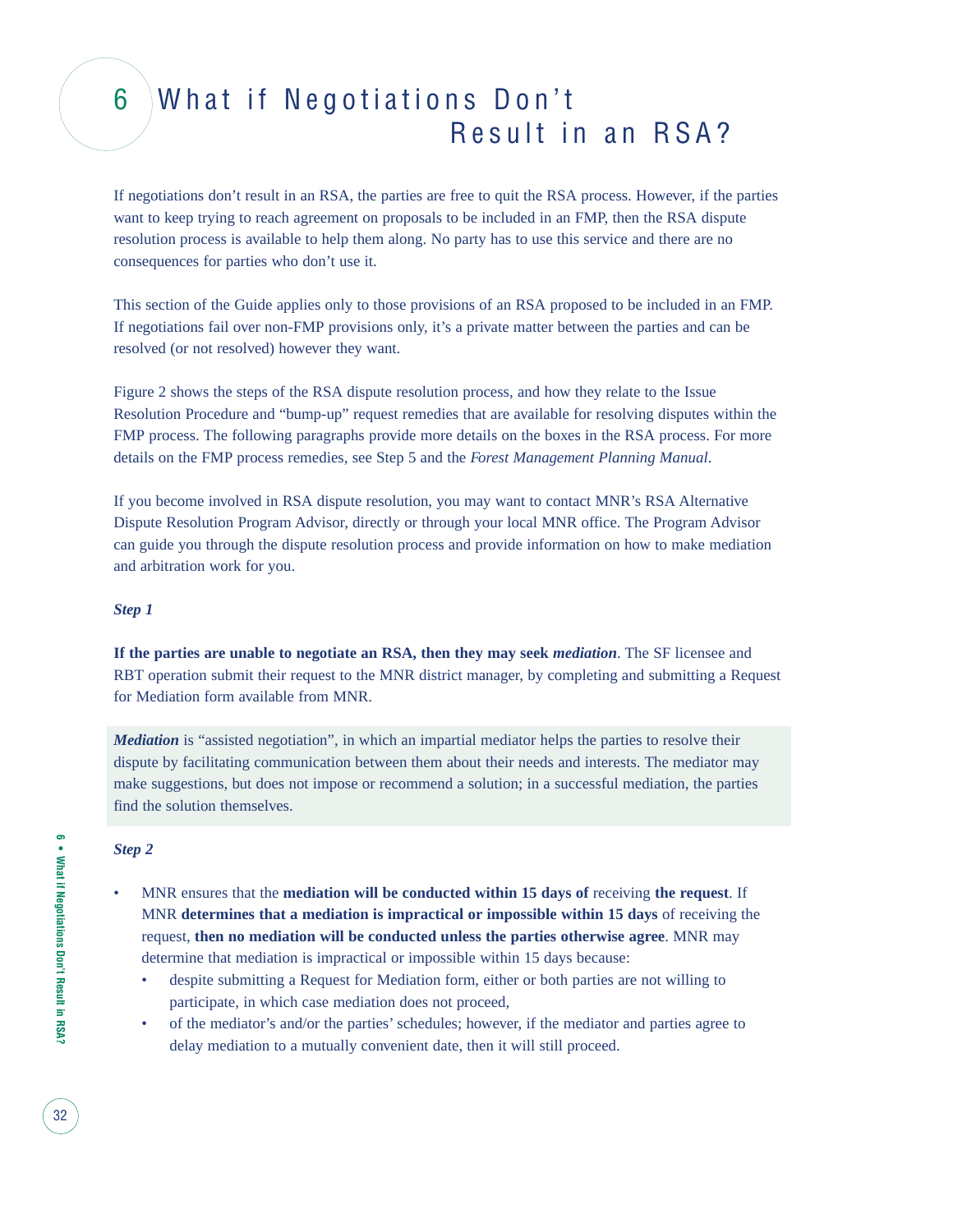### Figure 2 The RSA Dispute Resolution Process



Please see Section 4.1 for more detailed information.

33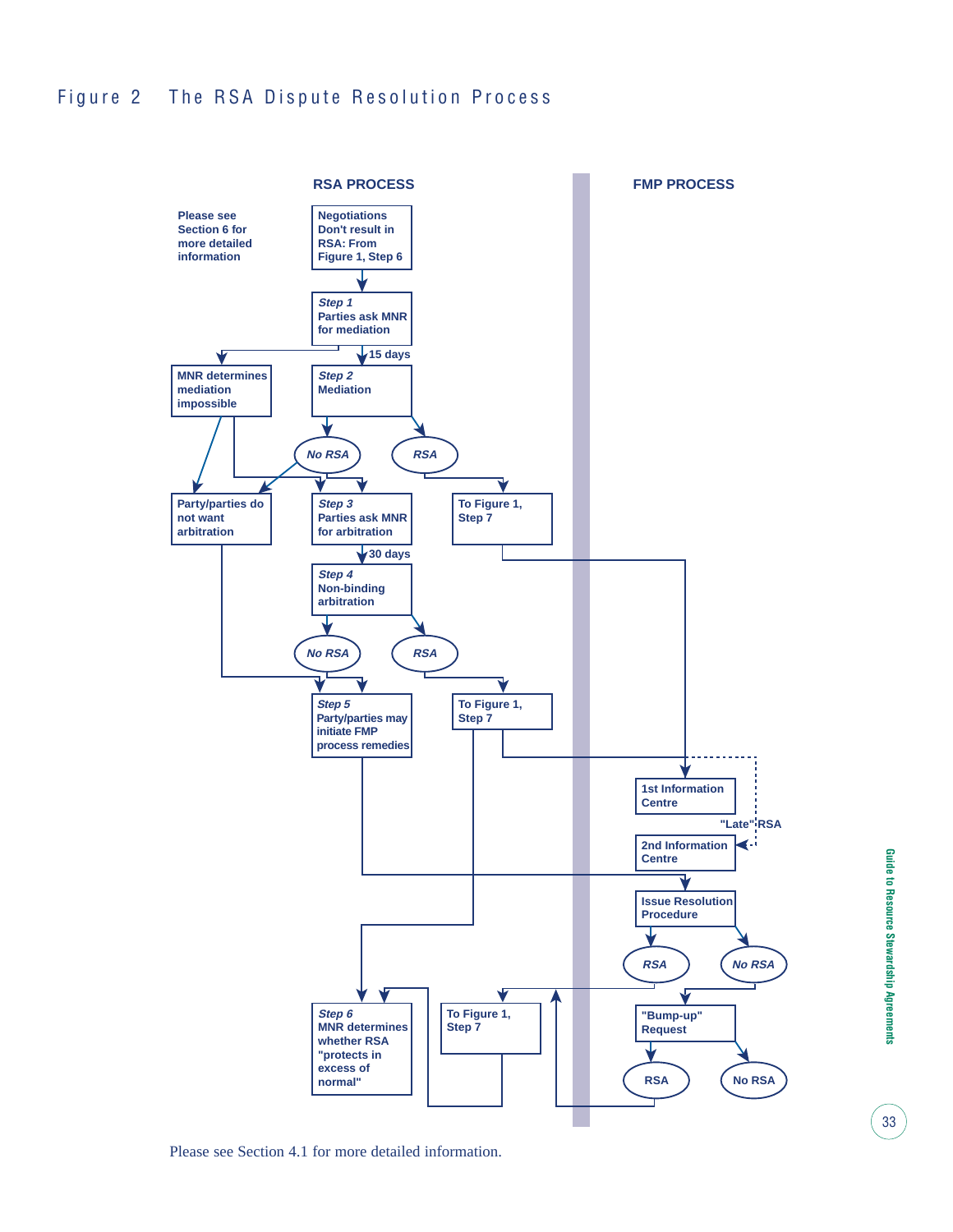- If mediation does not proceed for the above reasons, the parties may request non-binding arbitration (Step 3). If either or both parties are not willing to participate in arbitration, either party may proceed to the FMP process remedies (Step 5).
- The parties select the mediator from the *dispute resolution professionals roster*, and MNR pays the mediator's reasonable costs except as indicated below. If the parties cannot agree on a mediator, MNR will randomly select one from the roster.

The *dispute resolution professionals roster* is a list of independent professional mediators and arbitrators. The list is developed by MNR, the Ministry of the Attorney General, and a representative of private sector professionals, and approved by representatives of the RBT and forest industries. These professionals are categorized by MNR administrative region, but parties are free to select professionals from either inside or outside their region.

- The MNR district manager may decide that the mediator and the parties should be provided beforehand with an MNR staff report. The district manager would ask each party to provide an outline of the situation. Staff would prepare a report using this material (if provided) and file information, summarizing the process to date, the parties involved, and the issues outstanding, but offering no opinions.
- If the parties and MNR consider it appropriate, MNR staff may attend the mediation session. Staff would act as resource people, providing advice and assistance on possible solutions.
- **The mediation will last a maximum of one day unless otherwise agreed by [the] parties.** However, if mediation is extended, MNR may require the parties to contribute to the mediator's additional costs.
- **Mediation is confidential, and any offers, options or discussions regarding potential settlements will not be disclosed in or used as the basis for a decision in any subsequent proceeding.** Of course, if the mediation results in an RSA, the provisions proposed to be included in an FMP become public.
- If the mediation succeeds, the parties sign an RSA see Step 7 in Section 4.1, and Figure 1.

#### *Step 3*

If the mediation doesn't result in an RSA, the SF licensee and RBT operation may submit a request for *non-binding arbitration* to the MNR district manager, by completing and submitting a Request for Non-Binding Arbitration form available from MNR.

In *arbitration*, an impartial arbitrator hears evidence presented by the parties about their dispute and issues a decision. The RSA process uses *non-binding arbitration*, in which the arbitrator hears the evidence and issues a non-binding recommendation to the parties, with a copy to MNR.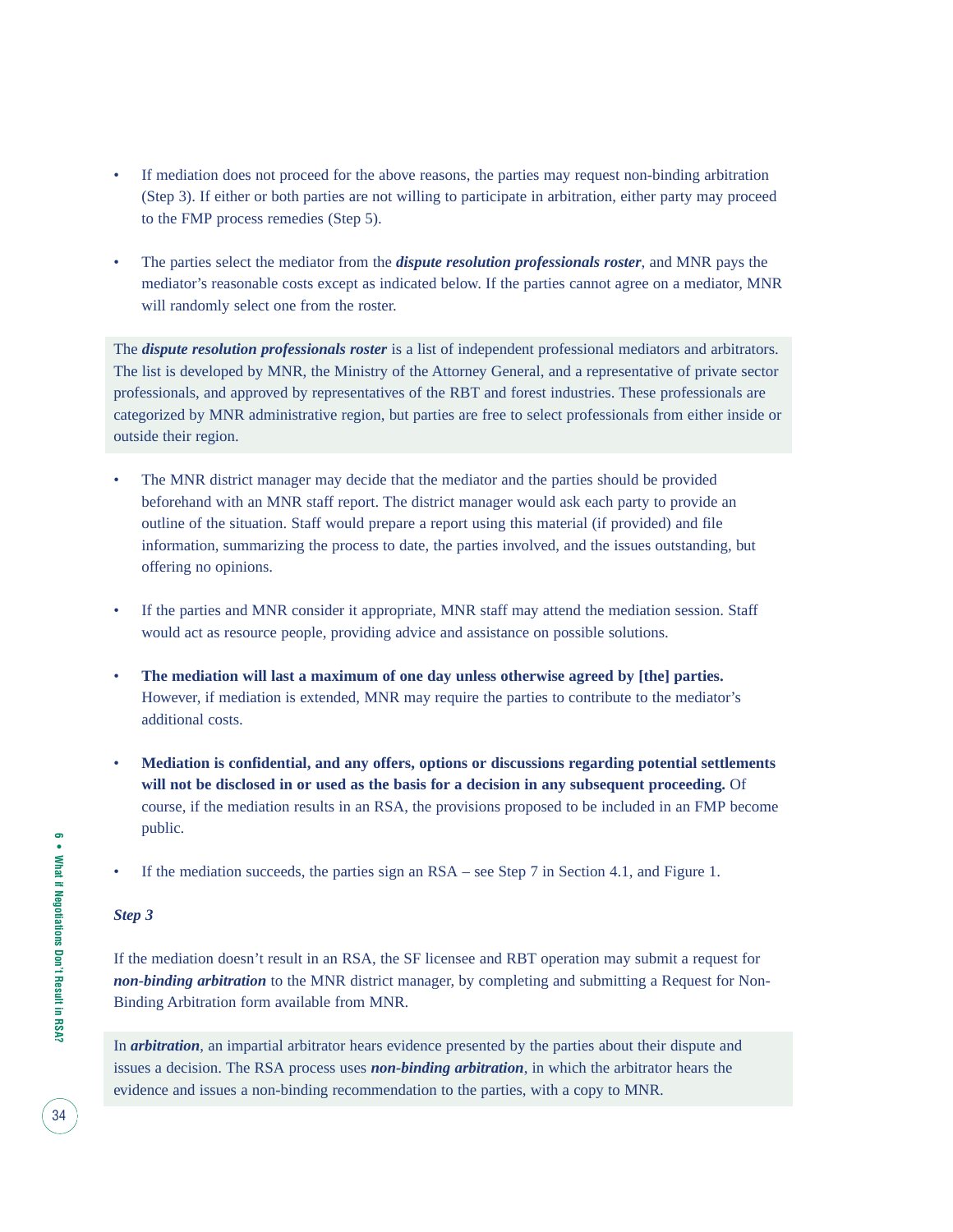If either or both parties are not willing to participate, arbitration does not proceed, and either party may proceed to the FMP process remedies (Step 5).

#### *Step 4*

- MNR ensures that the **arbitration will be completed within 30 days of** receiving **the request**.
- The parties select the arbitrator from the *dispute resolution professionals roster*. If the parties cannot agree on an arbitrator, MNR will randomly select one from the roster.
- **Each party will pay . . . MNR \$500 towards the cost of arbitration**. MNR pays the rest of the arbitrator's reasonable costs. However, MNR is not generally able to keep and use funds paid to it. Therefore, MNR may direct the parties to provide it with cheques payable to the arbitrator, which it will forward to the arbitrator.
- **The maximum duration of the arbitration shall be two days.**
- **Where the dispute affects a [water body] where timber harvesting practices are by clear-cutting (as defined in . . .** *Tourism Guidelines***), the arbitrator shall make a [recommendation] based on the principles of [the MoU] in order to allocate 50% of the** *Mutual Allocation Zone* **to [the SF licensee and 50% to the RBT operation]. Each party must define for and present to the arbitrator . . . a map and rationale showing one half of the area in the zone to be designated as a no-cut reserve, and one half of the area in the zone to be designated as harvest, so long as no zone designation contravenes** any provision of the *[FMP guidelines]* (defined in Section 5.7) that **[defines] the minimum distance from shoreline available for harvest**. As well, the parties must include in their proposed no-cut reserves all areas that the *[FMP guidelines]* would require not be cut in any case.

**The** *Mutual Allocation Zone* **is … a zone extending 200 m from the shoreline of the [water body] and** within the area defined as the five year timber allocation. "Criteria for Mapping Tourism Values" defines the shoreline as the ordinary high water mark.

- **For all other issues the arbitrator shall [recommend] as he or she considers just and appropriate in accordance with . . . the principles [of the MoU]; the [***FMP guidelines* **and** *Tourism Guidelines***]; and the map of [tourism] values and [***best available information on anticipated 20 year primary and five year secondary road corridors***]** (defined in Section 4.1, Step 1).
- The MoU says that **the arbitrator may award costs to a maximum of ... \$1,000**, in addition to payment towards the cost of arbitration, **against an unreasonable party, to be paid to the successful party**.



Before entering arbitration, make sure that you have signed with the other party a document agreeing to the above terms.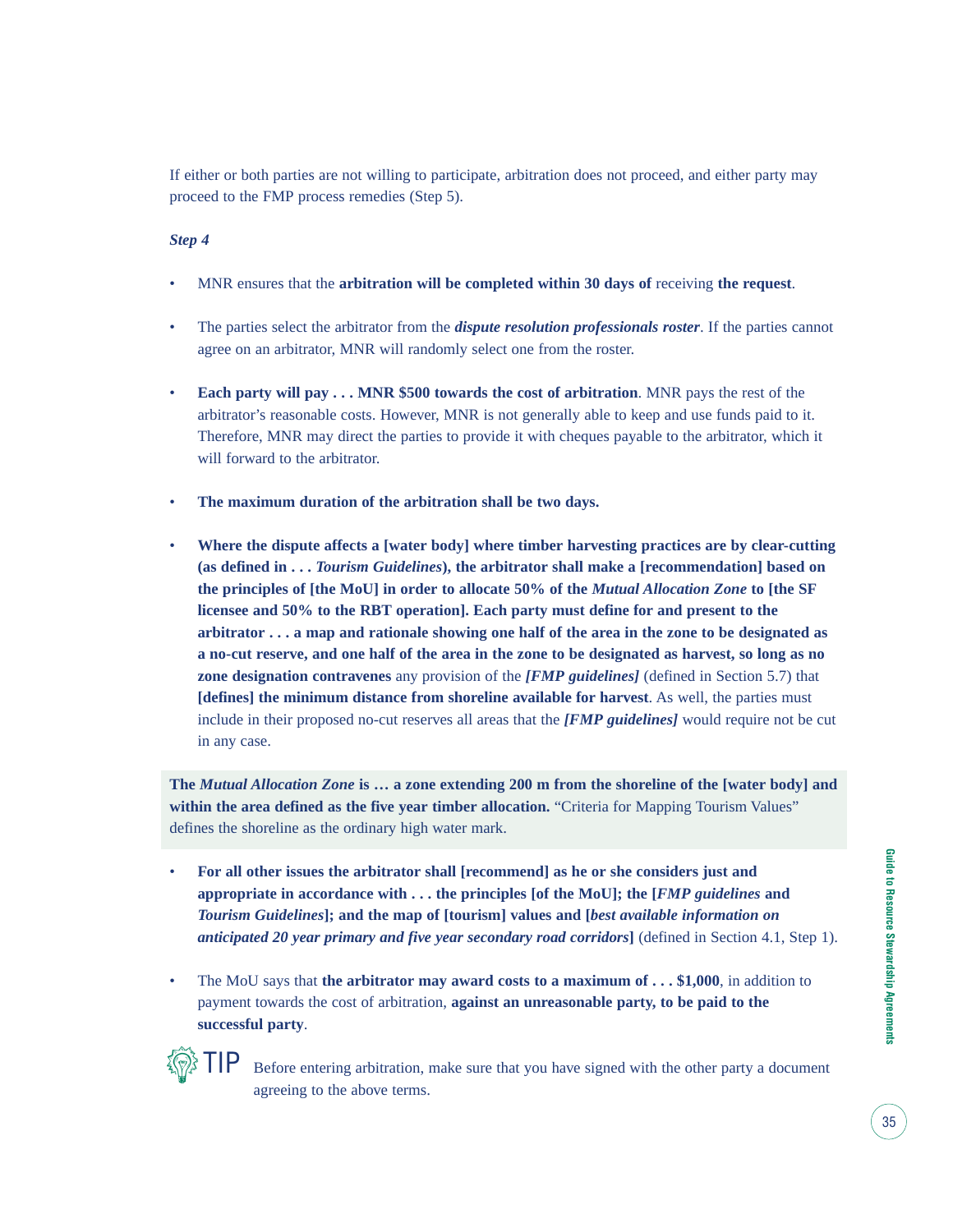If the parties are satisfied with the results of the arbitration, they sign an RSA – see Step 7 in Section 4.1, and Figure 1.

#### *Step 5*

- **If the parties are not satisfied with the result of the arbitration,** either party **may then use the other legal remedies available to resolve disputes** in the FMP process, when the appropriate stage of the FMP process is reached:
	- the Issue Resolution Procedure,
	- a "bump-up" request to the Minister of the Environment under the *Environmental Assessment Act*,

as described in Section 3 of the *Forest Management Planning Manual*.

- Parties do have the legal right to use the FMP process remedies at any earlier point in the RSA process, but it will normally not be in their interest to do so. The MoU intended to strongly discourage a participant in RSA negotiations from using those remedies unless:
	- those negotiations didn't result in an RSA,
	- and the party then participated in mediation and arbitration, or arbitration only, that also didn't result in an RSA.

Therefore, before beginning the RSA negotiation process, parties may want to agree that they will not use the FMP process remedies unless and until they have exhausted the negotiation, mediation (if applicable), and arbitration processes.

- If the FMP process remedies are used and the parties are satisfied with the results, they sign an RSA – see Step 7 in Section 4.1, and Figure 1.
- Where the parties agree with each other but not with MNR (for example, where MNR decides not to approve as part of an FMP a provision proposed by an RSA), the FMP process remedies are available to the parties and appropriate for them to use.
- Anyone else who is concerned about a provision proposed by an RSA for inclusion in an FMP may use these remedies at any point in the FMP process.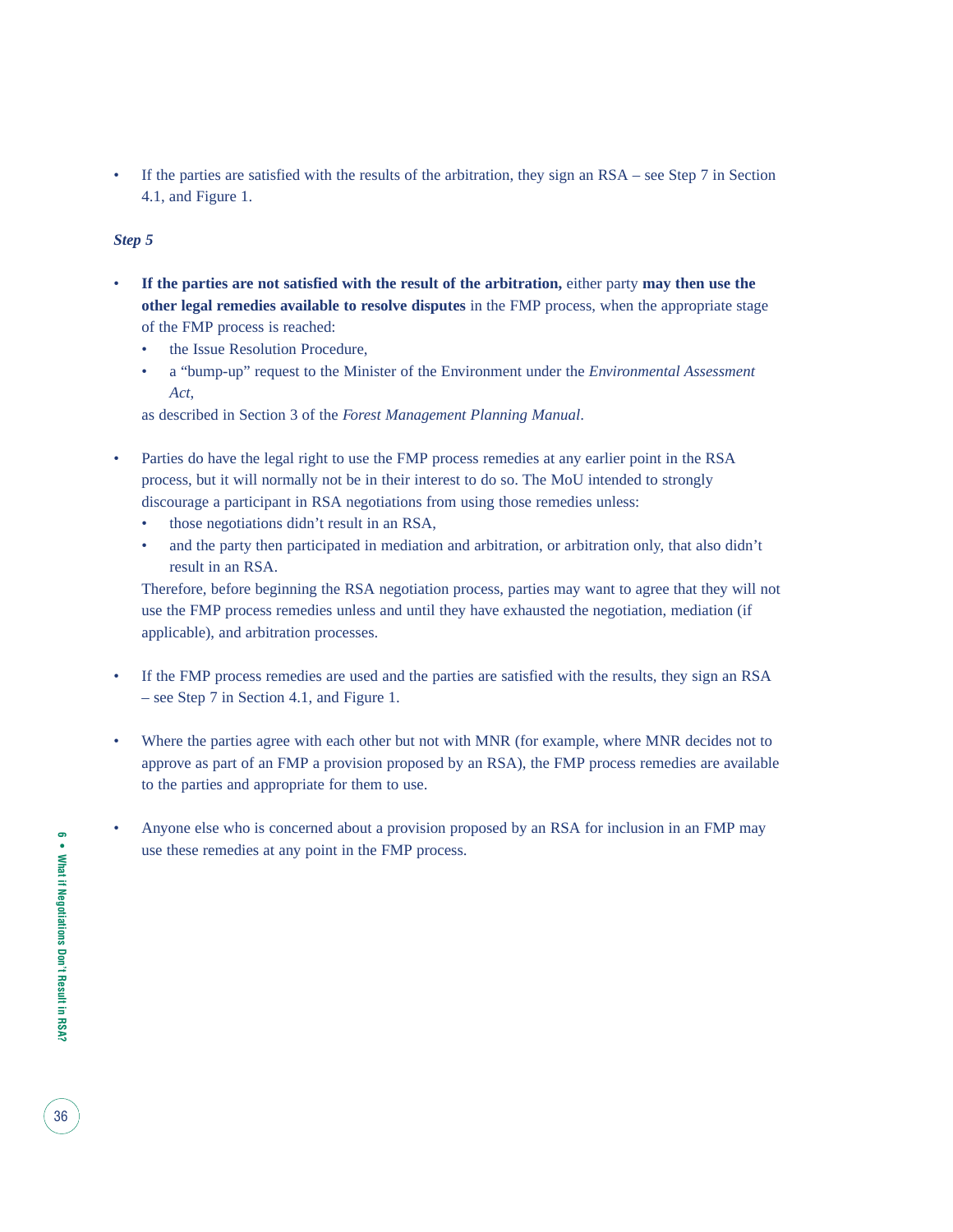#### *Step 6*

- An RSA that is signed as a result of arbitration, or the FMP process remedies in Step 5, is **subject to a determination by . . . MNR, after completion of the . . . FMP, and in light of the final terms of the RSA as included in the FMP. . . . MNR will determine whether there is protection in excess of the normal application of the [***Tourism Guidelines***], whether there is a beneficiary, whether there is a loss or cost to the [SF licensee], and if so, [may] order payment of the amount [of] the cost or losses to the [SF licensee]. In the event [that] MNR determines that the normal application of the [***Tourism Guidelines***] has not been achieved, it may order the payment of compensation to the [RBT operation].**
- MNR (usually the regional director on the advice of the district manager) determines what "normal" application of the [*Tourism Guidelines*]" would mean in that particular RSA area. MNR then determines whether the RSA's provisions would result in more or less forest protection than, or the same protection as, "normal application" would. To do this, MNR may need to ask the parties for information about and submissions documenting their expected gains and losses from the RSA's provisions.
- Step 6 does not apply to any RSA concluded by negotiation or mediation.
- Step 6 is a result of Term 29 of the *Ontario Forest Accord* agreed to in March 1999 by MNR, forest industry representatives, and the Partnership for Public Lands: "MNR and the forest industry will support the principle that the increased costs and lost volumes incurred by the forest industry as a result of resource (tourism) stewardship agreements which provide tourism protection in excess of that resulting from the normal application of tourism guidelines, will be the basis for calculating a charge to the beneficiary to offset the forest industry's costs or losses."  $\sqrt{2}$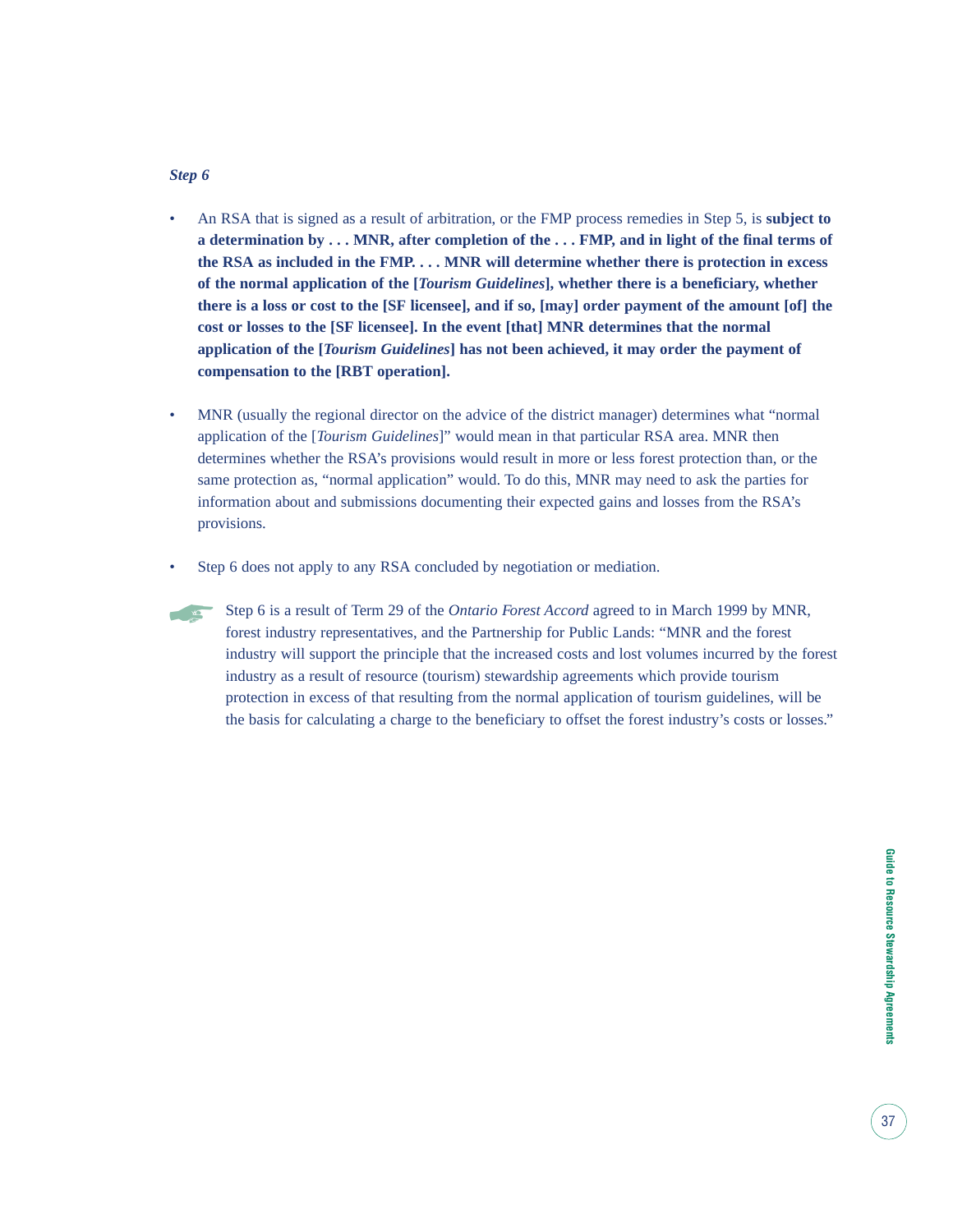### 7 How to Keep Your RSA Working for You

An RSA must include a **commitment to share information** among the parties. This information could include:

- information that the parties might collect to meet gaps identified during the RSA negotiations,
- information that the parties might collect in the future as part of their ongoing operations.

An RSA may also include provisions that, among other things (see also Appendix 2):

- If the RSA is part of a group of overlapping or otherwise related RSAs, establish a **management structure to implement the [RSAs]**.
- Require the parties, individually or through a management structure, to inform other land and resource users about those RSA provisions that could affect them or might otherwise be of interest to them.
- Involve the RBT operation in the monitoring and evaluation of those aspects of the FMP that flow from the RSA (see Section 3.6).
- Require the parties, individually or through the management structure, to carry out their own evaluations of how effective the RSA is in achieving the parties' objectives.

The RSA can't be put in a drawer when the FMP takes effect. It's a continuing commitment by the SF licensee and RBT operation to work together. Like any other relationship, it needs continuing care, consideration, and communication!

### 8 For More Information

Stephen Harvey, Senior Policy Advisor Forest Management Branch Ministry of Natural Resources 70 Foster Drive, suite 400 Sault Ste. Marie P6A 6V5 (705) 945-6713 *fax* (705) 945-6711 *e-mail* stephen.harvey@mnr.gov.on.ca

Sergio Buonocore, Coordinator, Resource-Based Tourism Ministry of Tourism, Culture and Recreation 615 James St. South, suite 201 Thunder Bay P7E 6P6 (807) 475-1450 *fax* (807) 475-1765 *e-mail* sergio.buonocore@omt.gov.on.ca

Gerry Webber, Tourism Advisor Ministry of Tourism, Culture and Recreation 199 Larch Street, suite 401 Sudbury P3E 6A5 (705) 564-3175 *fax* (705) 677-4019 *e-mail* gerry.webber@edt.gov.on.ca

Christine Hansen, Manager, Kenora and Area Ministry of Northern Development and Mines 810 Robertson Street, suite 104 Kenora P9N 4J2 (807) 468-2938 *fax* (807) 468-2930 *e-mail* christine.hansen@ndm.gov.on.ca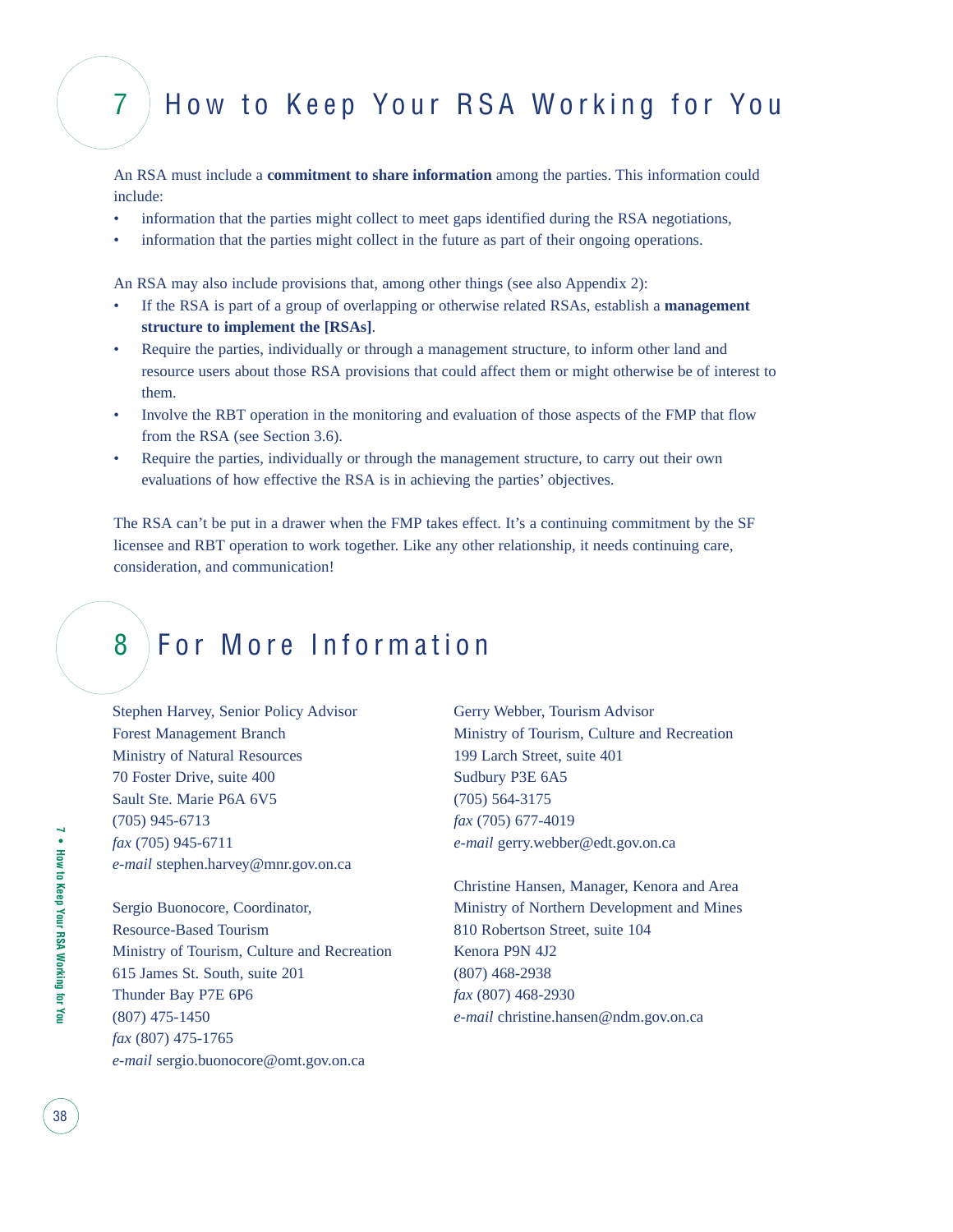### Appendix 1

#### **TOURISM AND FORESTRY INDUSTRY MEMORANDUM OF UNDERSTANDING**

#### **Purpose:**

This Memorandum establishes a framework for negotiating Resource Stewardship Agreements (RSA's) that will allow the Resource-Based Tourism and Forestry industries in Ontario to co-exist and prosper. This memorandum sets the general principles and minimum content for an RSA. The Resource-Based Tourism and Forestry industries in Ontario agree to respect and adhere to this Memorandum, and to negotiate RSA's in good faith. This memorandum is intended to direct RSA negotiations between Sustainable Forest Licencees and Resource-Based Tourism Establishment Licencees in Ontario and is endorsed by a steering committee comprised of representatives from the Forestry Industry, the Resource-Based Tourism Industry, the Ministry of Natural Resources (MNR), the Ministry of Tourism (MTOUR) and the Ministry of Northern Development and Mines (MNDM).

#### **Principles:**

This Memorandum is based on mutual recognition of and respect for the legitimacy and presence of the tourism and forestry industries.

#### In particular:

- A. The Forest Industry of Ontario recognizes the importance of resource-based tourism industry operations in the forests of Ontario;
- B. The Resource-Based Tourism industry of Ontario recognizes the importance of forest industry operations in the forests of Ontario;
- C. The Forest and Resource-Based Tourism industries desire a pro-active long term approach to conducting operations and resolving conflicts involving their respective activities in the forests of Ontario;
- D. The Forest and Resource-Based Tourism industries will, on a voluntary basis, promote each other's interests to third parties when reasonable and appropriate.
- E. The MNR, MTOUR, MNDM and the two industries recognize the following interests as critical to the continued success and viability of industry operations:
	- I: For the forest industry:
		- (a) minimize the cost of wood delivered to the mill;
		- (b) no long term reduction in the supply of fibre and timber;
		- (c) security and accessibility of fibre supply;
		- (d) sustainability of the forest resource for future generations;
		- (e) protection of other forest values; and
		- (f) management of the forest resource in accordance with legislative and policy requirements governing forest management planning in Ontario;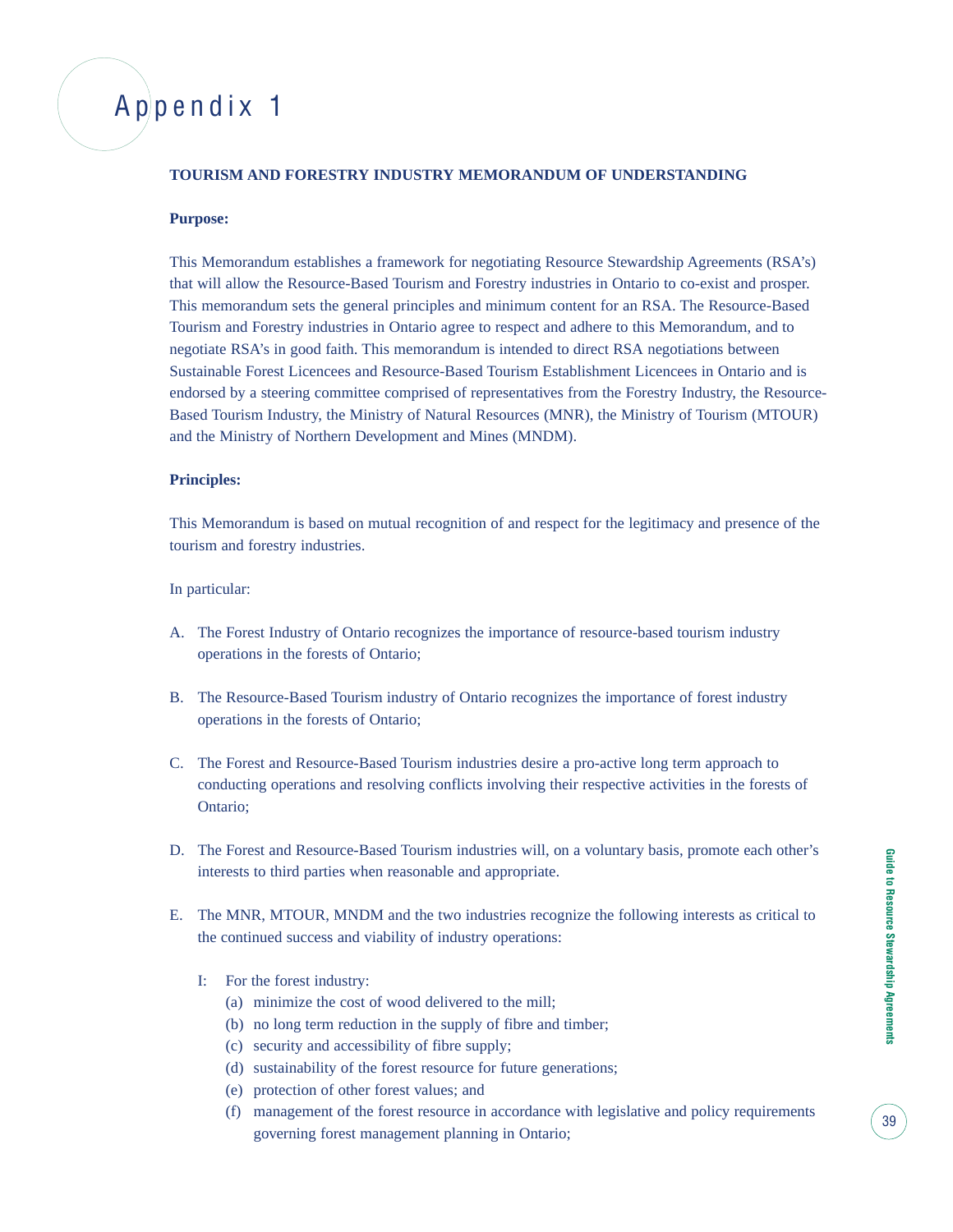- (g) sustainability and enhancement of fibre supply, timber supply and forestry opportunities necessary for forestry industry viability;
- II: For the Resource Based Tourism industry:
	- (a) natural aesthetics;
	- (b) remoteness, including maintenance of traditional means of access;
	- (c) maintenance of the perception of wilderness, including minimization of noise;
	- (d) sustainability and enhancement of fish, game, and wilderness opportunities necessary for tourism operations; and
	- (e) maintenance of the perception of Ontario as a world class wilderness tourism destination;

#### **Terms of Agreement**

Therefore, the two industries agree in this Memorandum as follows:

- 1. Every Forest Management Plan (FMP) in Ontario will include a statement confirming the commitment of part of the FMP to maintain the viability of the tourism industry by protecting tourism values in the forest management planning process through the application of the Timber Management Guidelines for the Protection of Tourism Values (the Guidelines) and the use of RSA's as one method of protecting and sustaining these values;
- 2. The MNR, MTOUR, and the tourism and forest industries will approve criteria that will permit the mapping of tourism values. This mapping will be developed and maintained as part of each FMP. The MNR and MTOUR will provide a draft of proposed criteria to the two industries within 60 days of completion of this Memorandum. The Working Group or its representatives will define the criteria at a meeting with MNR and MTOUR to be held within 90 days of the completion of this Memorandum. In the event a dispute over the criteria remains after this meeting, MNR and MTOUR will define the criteria.
- 3. The Guidelines will include a list of tools available to address the Tourism and Forestry interests set out in this Memorandum, and provide guidance in creating the prescriptions in a particular RSA. In addition, the Guidelines will not contradict any provision to this Memorandum.
- 4. Every RSA shall as a minimum follow the framework and contain the terms set out in Appendix "A" to this Memorandum.
- 5. This is the entire agreement, and if any term is changed without the express consent of all signatories, then the agreement is void.

#### **Appendix A: Framework of an RSA**

1) An RSA is an agreement negotiated between two legal entities: a Resource Based Tourism Establishment licencee (RBT) as determined by the Ministry of Tourism, and a Sustainable Forest Licencee (SFL). If the parties so agree, an RSA may involve more than one RBT, and more than one SFL but each RSA will be signed by an individual RBT and an individual SFL. If multiple parties are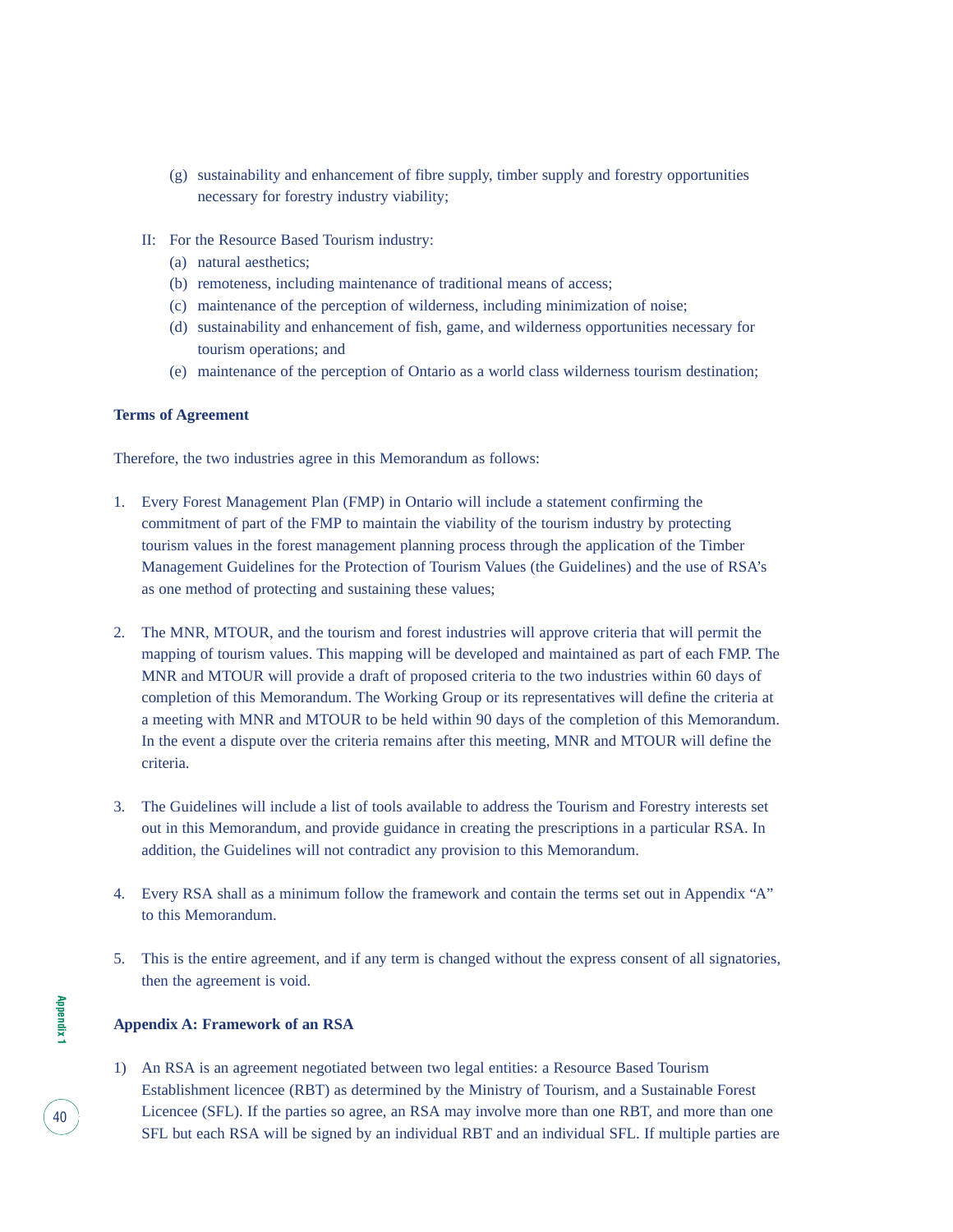involved, the parties by negotiation may agree on a Management Structure to implement the RSA. This right to negotiate an RSA will be extended to the successors to such RBT designations as MTOUR may determine.

- 2) An RSA will contain:
	- a) A map containing the projected twenty (20) year primary road corridors, the projected five year secondary road corridors, and Tourism values to be protected over the next twenty (20) year period;
	- b) A statement of the principles in this Memorandum;
	- c) A section containing the prescriptions affecting forest management that will be approved by the MNR and included as part of a Forest Management Plan (FMP) under the Crown Forest Sustainability Act (CFSA); and
	- d) Any other provisions the parties agree to that are not part of an FMP.
- 3) Nothing in the RSA shall abrogate or derogate from or add to Aboriginal or treaty rights.
- 4) All RSA's will comply with all provincial legislation and polices. Only parties to RSA's will be bound by RSA's.
- 5) The RSA negotiation process will normally be commenced prior to the Invitation to Participate in the FMP process and completed for the first Information Centre Open House. The SFL will contact by registered mail, during the appropriate time of the year to ensures the general availability of the RBT, all RBT's who operate in the Forest Management Unit (FMU). Each RBT will receive the projected 20-year primary and five year secondary road corridors from the SFL as part of the initial contact. The SFL will negotiate with any RBT who notifies the SFL that it wishes to negotiate an RSA. Thirty (30) days after sending the initial contact letter, the SFL will provide the MTOUR with a list of those RBT's who have not responded. If the SFL does not receive notice within thirty (30) days from MTOUR or the RBT that the RBT is interested in negotiated an RSA, then the SFL may presume that the respective business interests are protected by application of the ecological guidelines. The MNR will consider the RBT's failure to seek negotiations in its approval of an FMP.
- 6) Parties agree in RSA negotiations to apply prescriptions to protect specific tourism values. Where the tourism operator has identified remoteness as a value to be protected, then the prescriptions identified in the Tourism Guidelines shall be applied to maintain a reasonably similar level of remoteness as existed prior to forest management operations. The prescriptions to be considered will include, but are not limited to: no harvest areas; functionally roadless strategies; modified operations.
- 7) The RSA process up to and including the arbitration process, if any, will be completed before recourse to the Forest Management Planning dispute resolution process or the right to an EA "designation request" are available.
- 8) If the RBT has contacted the SFL but is unwilling to commence negotiations to complete an RSA, then the SFL will be able to complete operations in accordance with the ecological guidelines applicable to the area. If the SFL is unwilling to commence negotiations to complete an RSA, then the MNR will in its discretion either not approve an FMP for that FMU, or will not approve the commencement of harvesting operations. For the purpose of this paragraph "unwilling to commence negotiations" means refusing to meet with the other party.

41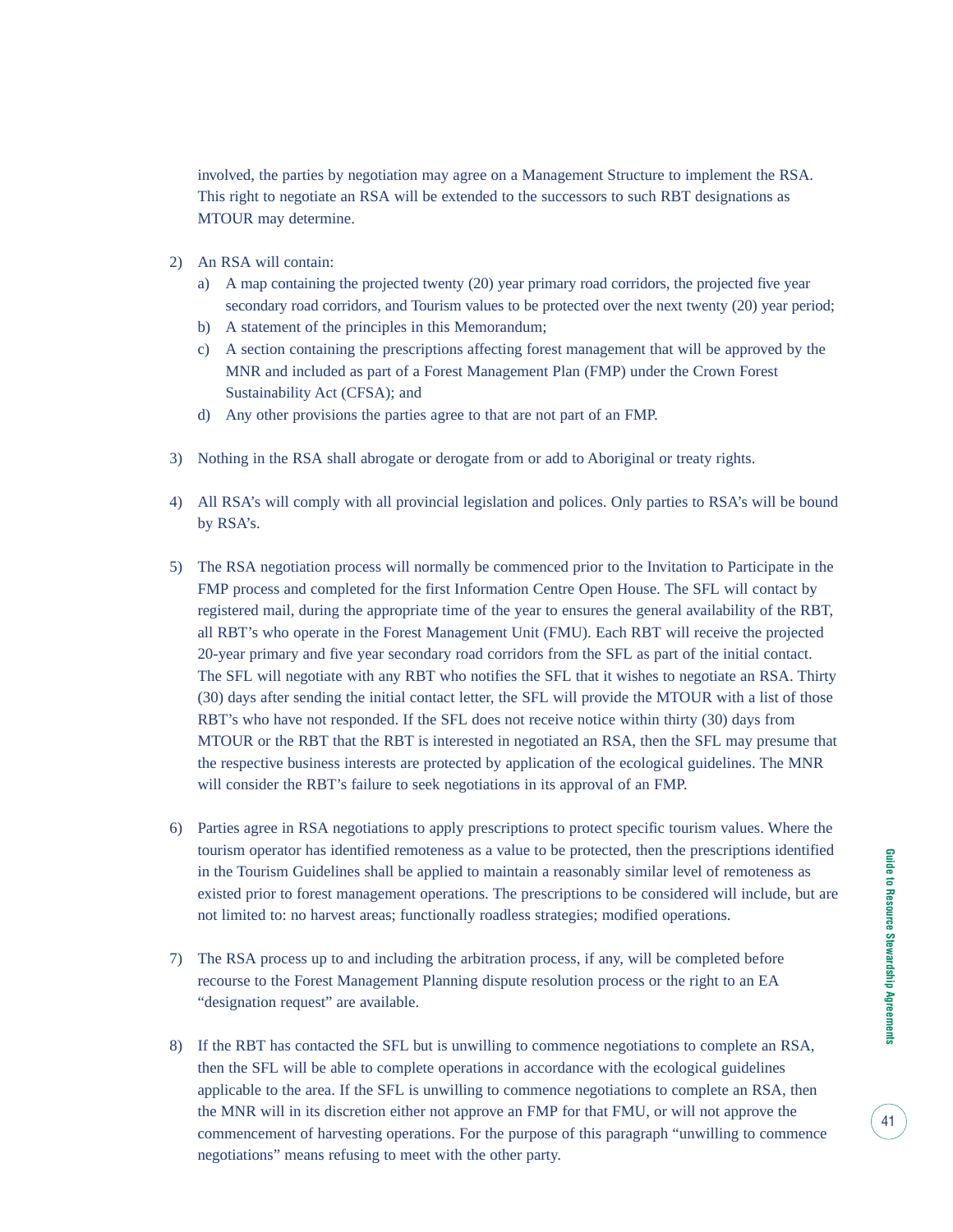- 9) If the parties are unable to negotiate an RSA, then either party may seek mediation. The mediation will last a maximum of one day unless otherwise agreed by all parties, and will be conducted by the MNR or a mediator appointed by the MNR. The mediation will be conducted within fifteen (15) days of the request for mediation. If the MNR determines that a mediation is impractical or impossible within fifteen (15) days, then no mediation will be conducted unless the parties otherwise agree. Mediation is confidential, and any offers, options or discussions regarding potential settlements will not be disclosed in or used as the basis for a decision in any subsequent proceeding.
- 10) If the parties do not agree at mediation, then an arbitration will be conducted on the following terms:
	- the arbitration will be completed within thirty (30) days of the request for arbitration,
	- the maximum duration of the arbitration shall be two (2) days;
	- each party will pay to the MNR five hundred (\$500) dollars towards the cost of arbitration;
	- the arbitrator will be selected by the MNR from a regional list of arbitrators approved by the two industries;
	- where the dispute affects a lake where timber harvesting practices are by clear- cutting (as defined in the revised Tourism Guidelines), the arbitrator shall make a decision based on the principles of this Memorandum in order to allocate fifty (50) percent of the Mutual Allocation Zone to each party. The Mutual Allocation Zone is defined as a zone extending two hundred (200) metres from the shoreline of the lake and within the area defined as the five year timber allocation. Each party must define for and present to the arbitrator, a map and rationale showing one half of the area in the zone to be designated as a no-cut reserve, and one half of the area in the zone to be designated as harvest, so long as no zone designation contravenes the ecological Forest Management Planning Guidelines of which define the minimum distance from shoreline available for harvest.
	- for all other issues the arbitrator shall decide as he or she considers just and appropriate in accordance with the following documents:
		- a) the principles contained in this Memorandum;
		- b) the Forest Management Planning Guidelines; and
		- c) the map of values and projected road patterns.
	- the Arbitrator may award costs to a maximum of an additional one thousand (\$1000) dollars against an unreasonable party, to be paid to the successful party.
- 11) In the event the parties are not satisfied with the result of the arbitration, either may then use the other legal remedies available to resolve disputes under the CFSA or the EA Act, when they become available.
- 12) Every RSA that is completed by negotiation or mediation will be deemed to comply with the normal application of the Guidelines, but only for the purpose of confirming that no "beneficiary pay" charge will be applied to such RSA's.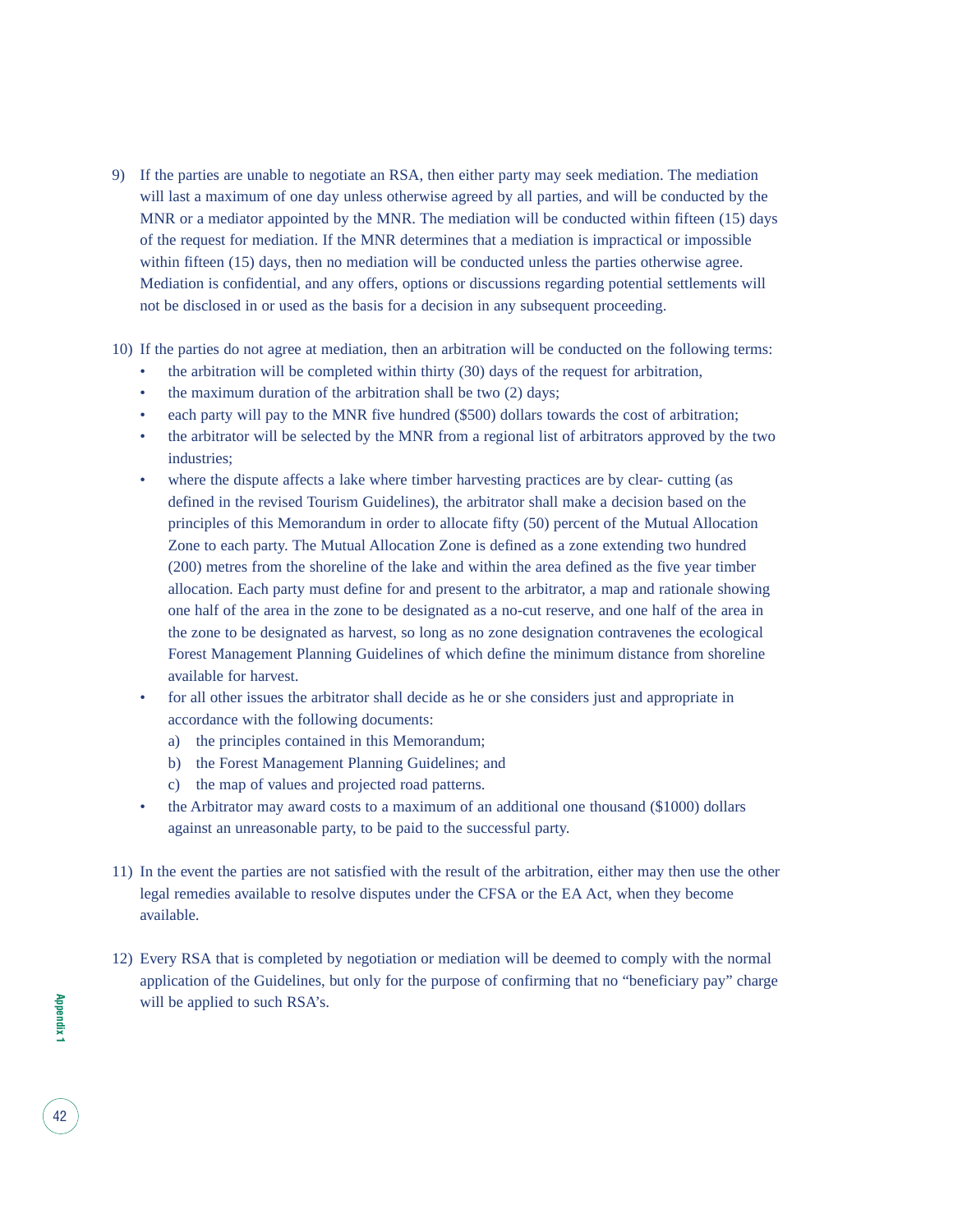- 13) Every RSA that is completed as a result of the RSA arbitration process, the Forest Management Planning dispute resolution process, or an EA "designation request" will be subject to a determination by the MNR, after completion of the relevant FMP, and in light of the final terms of the RSA as included in the FMP. The MNR will determine whether there is protection in excess of the normal application of the Guidelines, whether there is a beneficiary, whether there is a loss or cost to the SFL, and, if so, order payment of the amount the cost or losses to the SFL. In the event the MNR determines that the normal application of the Guidelines has not been achieved, it may order the payment of compensation to the RBT.
- 14) Every RSA shall:
	- a) be an evergreen agreement, if agreed to, or shall have a minimum term equal to the term of the FMP and a planning horizon of at least 20 years;
	- b) be transferable, on the following terms:
		- i. Any transferee who is an RBT (or non-licenced tourism operator who takes reasonable steps at the time of the transfer to become an RBT and receives a licence within a reasonable time) or SFL must agree to be bound by the terms of the RSA;
		- ii. A transfer to a non-licenced tourism operator, except those described in subsection (i) above, or any person other than an RBT or SFL will void the requirements and obligations of the RSA; and
		- iii. Notice will be provided to the parties to an RSA, to the MNR, and to MTOUR by the transferor prior to the transfer;
	- c) be amendable only on mutual consent of the parties or as a result of the amendment of the FMP by order of the MNR;
	- d) have prescriptions which will protect the tourism values identified in the RSA through the application of the Guidelines and the inclusion of the prescriptions in the FMP;
	- e) contain a commitment to share information and a list of reference material available for use in negotiating the RSA;
	- f) apply to a specific geographic area determined by the results of the RSA negotiations and agreed to by the parties; and
	- g) be a commitment binding on all overlapping licencees of the SFL.
- 15) Auditing, Monitoring, enforcement and reporting for those portions of the RSA included in an FMP will be conducted by the MNR and the SFL in accordance with FMP requirements.
- 16) Every RSA, to the extent it is included or referenced in an FMP, is subject to final approval by the MNR. In the event an RSA is amended as a result of an order of the MNR, the parties to the RSA will meet to determine whether further negotiations are required.
- 17) The parties will be responsible for monitoring and enforcing sections of the RSA that are not included in an FMP.

Dated: June 7, 2000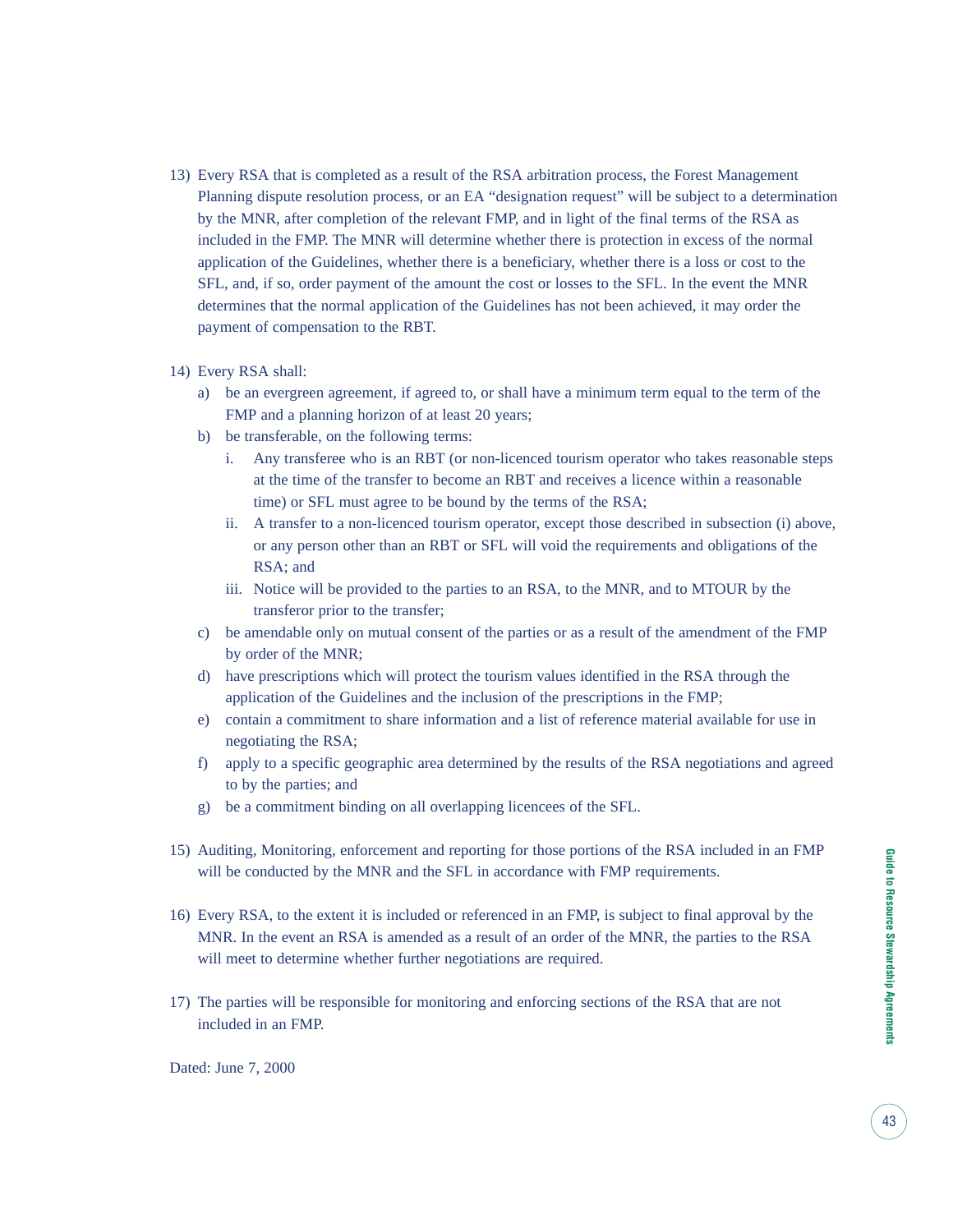#### *[The original was signed and dated as indicated in italics:]*

We the undersigned, as members of the RSA Working Group, do hereby recommend to the Steering Committee for approval, the attached Agreement, entitled "Tourism and Forestry Industry Memorandum of Understanding, Revision #5",

Dated the 26th day of April, 2000 in the City of Toronto, Province of Ontario.

| <b>Brad Greaves</b> | <b>Bill Thornton</b> |
|---------------------|----------------------|
| Mal Tygesson        | <i>Craig Boddy</i>   |
| Bill Roll           | Sergio Buonocore     |

We the undersigned as members of the RSA Steering Committee do hereby recommend to the Ministers of Natural Resources, Northern Development and Mines, and Tourism for approval, the attached Agreement entitled "Tourism and Forestry Industry Memorandum of Understanding", dated June 7, 2000.

| Patricia Malcolmson | 28/6/00           | <b>Peter Elmhirst</b> | <i>July 18, 2000</i> |
|---------------------|-------------------|-----------------------|----------------------|
| <b>Jim McClure</b>  | 29/06/00          | Don Hopkins           | <i>June 29, 2000</i> |
| Jean Lam            | <i>July 21/00</i> | <b>Jim Lopez</b>      | <i>July 11, 2000</i> |
| <b>Betty McGie</b>  | 07/07/00          | Glen Swant            | <i>July 7, 2000</i>  |

We the undersigned recognise and support the "Tourism and Forestry Industry Memorandum of Understanding."

*John C. Snobelen* Minister of Natural Resources

*Tim Hudak* Minister of Northern Development and Mines

*Cam Jackson* Minister of Tourism

44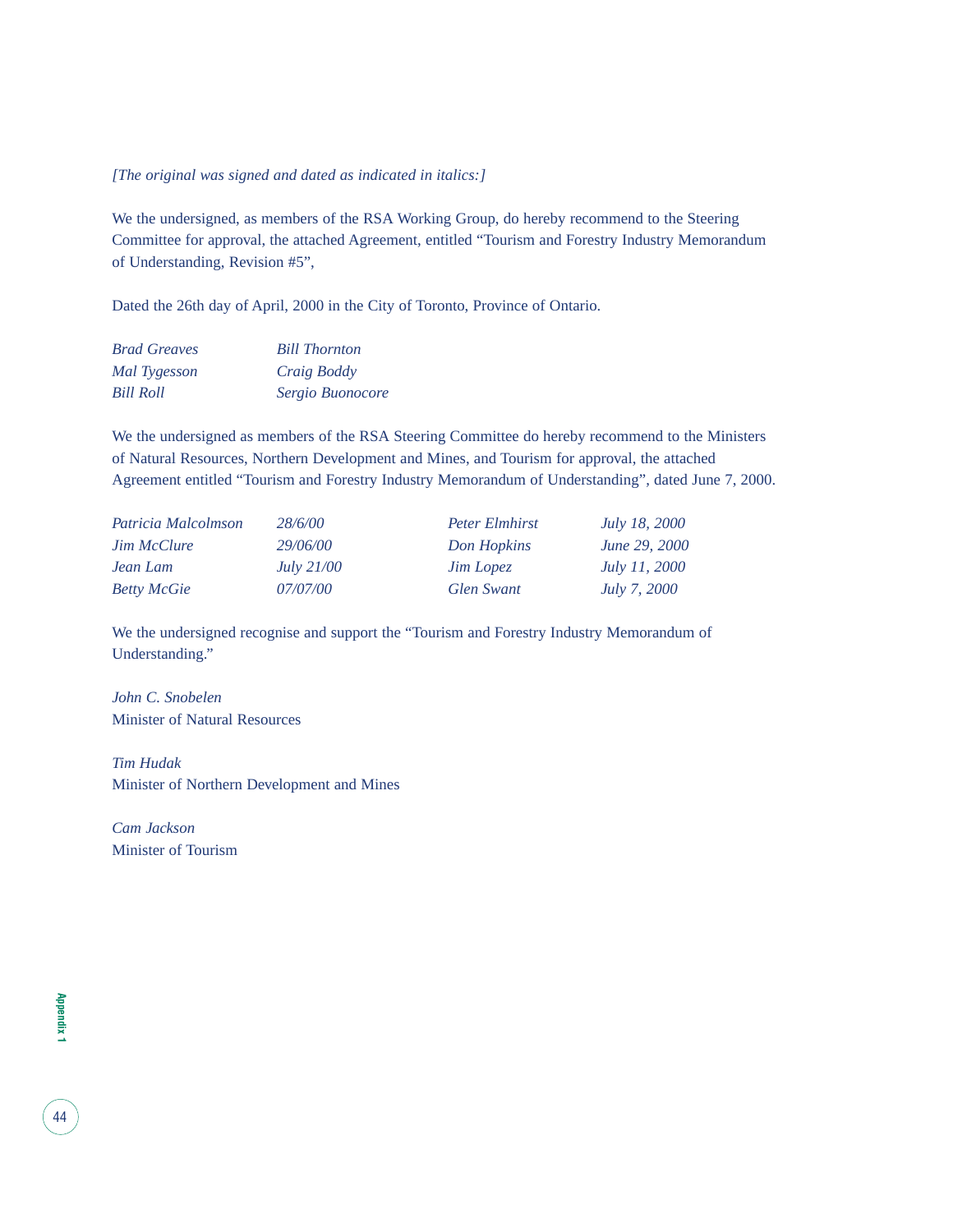## Appendix 2

#### **OUTLINE OF A TYPICAL RESOURCE STEWARDSHIP AGREEMENT**

#### **Preamble**

- the date of the agreement
- the parties to the agreement
- the purpose of the agreement

#### **Principles and Objectives**

- the principles of the MoU (see Appendix 1 of the Guide)
- the objectives of the parties

#### **Part 1: Provisions Proposed for Inclusion in Forest Management Plan**

- 1.1 RSA Area
	- map showing and/or text describing the boundary of the area of the agreement (see Sections 3.2) and 3.3 of the Guide)
- 1.2 Road Corridors
	- maps showing primary and secondary road corridors, or best available information on anticipated corridors (see Sections 3.2 and 4.1 of the Guide)
- 1.3 Tourism Values
	- map showing tourism values in the management unit (see Sections 3.2 and 5.2 of the Guide)
	- map showing tourism values that contribute to the RBT operation that is party to the agreement (see Sections 3.2 and 5.2 of the Guide)
- 1.4 Forest Management Prescriptions
	- in order to protect the tourism values that contribute to the RBT operation that is party to the agreement, the parties propose that forest operations be conducted as follows (describe for each value), and road use be managed as follows (describe for each value) (see Sections 3.2 and 5.3 of the Guide)
	- if applicable, the beginning and ending benchmark dates for the determination of "reasonably" similar level of remoteness" (see Section 5.3 of the Guide)
	- map showing location of the prescriptions
- 1.5 Tourism Business Interest Map
	- optional whether to develop, and if developed, optional whether to include in Part 1 or Part 2 (see Section 5.2 of the Guide)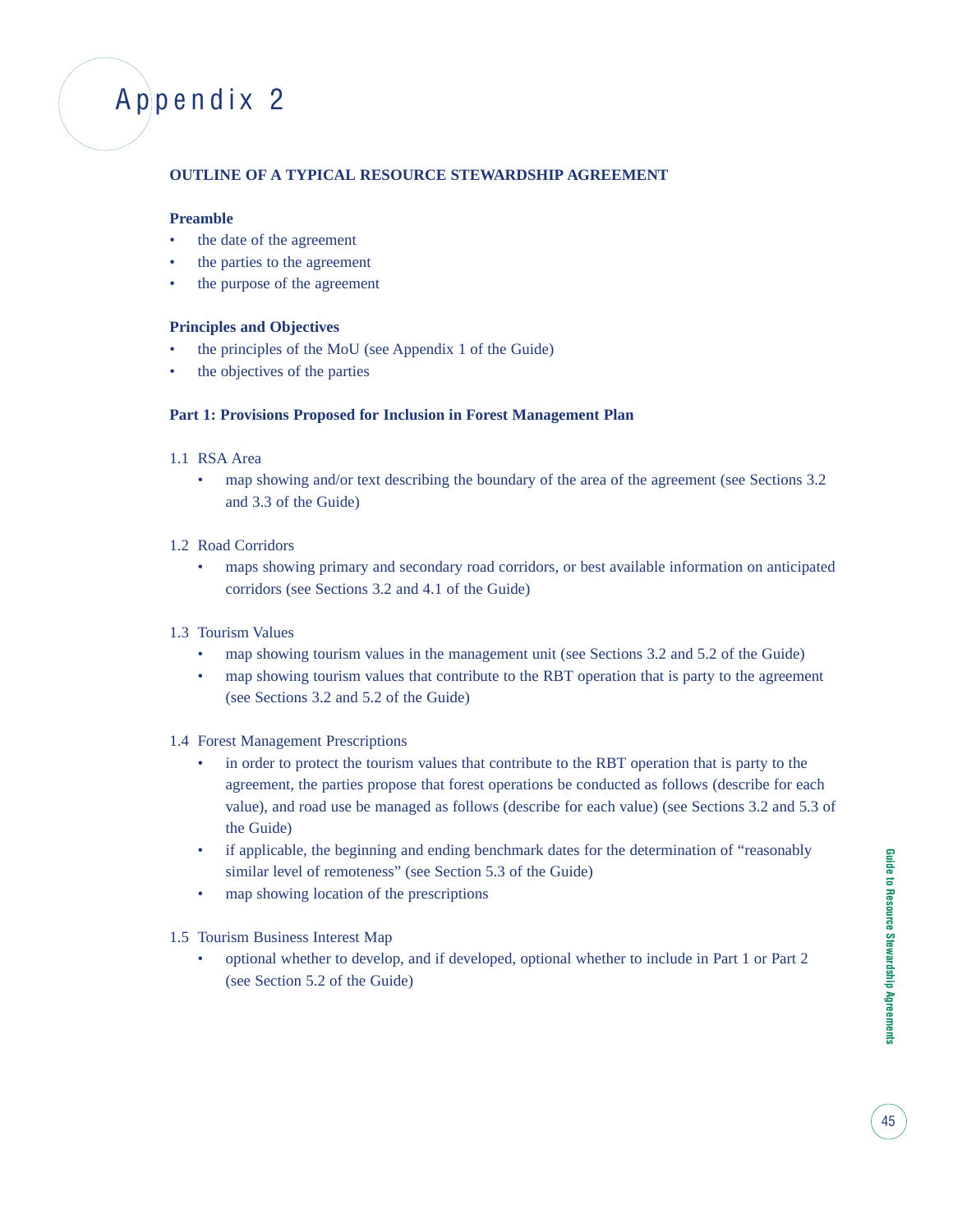#### **Part 2: Other Provisions**

#### *Interests of others*

- 2.1 Other Interests in the Crown Forest
	- confirmation that the parties have considered and taken into account the interests of other stakeholders in the Crown forest in the area of the agreement

#### *Information*

- 2.2 Information Sharing
	- commitment to share information with each other (see Section 7 of the Guide)

#### 2.3 Communication

- optional
- commitment to inform other land and resource users about relevant provisions of the agreement (see Section 7 of the Guide)

#### 2.4 Reference Material

• list of the reference material available to the parties in their negotiations

*Future provisions* (if an evergreen or other longer term agreement; optional whether to include in Part 1 or Part 2)

- 2.5 Long Term Objectives
	- objectives or intentions of the parties with respect to future FMPs (see Section 3.4 of the Guide)

#### 2.6 Future Forest Management Prescriptions

• forest management prescriptions that the parties will propose in future FMPs (see Section 3.4 o the Guide)

#### *Non-forest management provisions*

- 2.7 Other Provisions
	- any provisions that do not concern forest management

#### *Administration*

#### 2.8 Term

- when do the Part 1 and Part 2 provisions take effect? (see Section 3.5 of the Guide)
- for how long is the agreement in force? (see Section 3.4 of the Guide)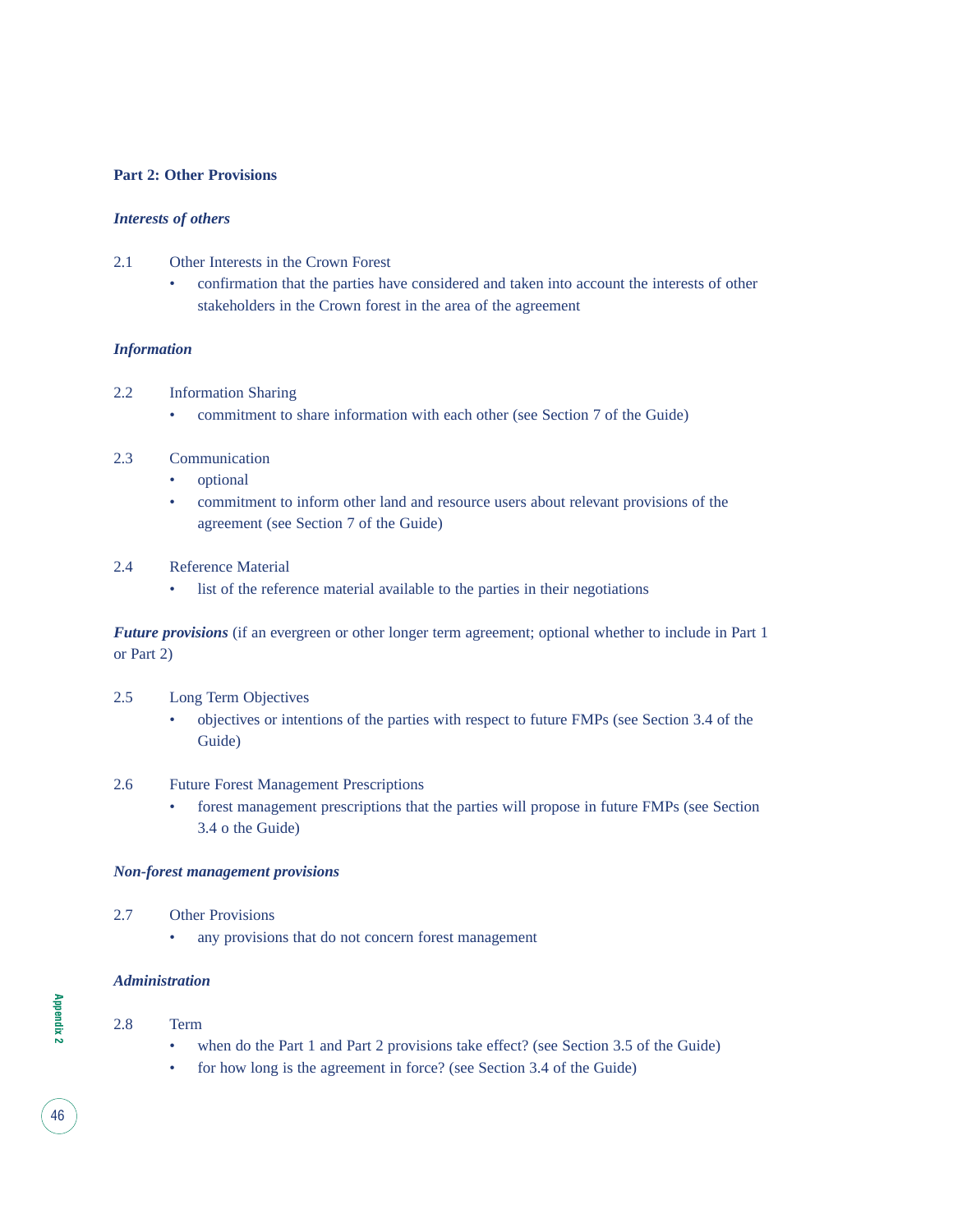- 2.9 Management Structure
	- optional, if the RSA overlaps with or relates to other RSAs (see Section 3.2 of the Guide)
- 2.10 Cancellation
	- events that will result in the cancellation of the agreement (see Section 3.6 of the Guide)
	- contingency for operating without an RSA
- 2.11 Transferability
	- see Section 3.7 of the Guide
- 2.12 MNR Approval
	- Part 1 provisions being proposed for inclusion in the upcoming FMP are subject to final approval by MNR as part of that FMP (see Section 3.5 of the Guide)
	- process if MNR does not approve Part 1 provisions for inclusion in the FMP, or amends Part 1 provisions following their incorporation in the FMP (see Section 3.8 of the Guide)

#### *Review, Amendment, Renewal*

- 2.13 Monitoring and Evaluating the Agreement
	- optional
	- how the RBT operation that is party to the agreement will be involved in FMP monitoring and evaluation (see Section 3.6 of the Guide)
	- how the parties will evaluate the agreement (see Section 7 of the Guide)
- 2.14 Reviewing the Agreement
	- if an evergreen or other longer term agreement (see Section 3.4 of the Guide), process for review

#### 2.15 Amending the Agreement

- conditions that may lead to the need for amendment
- amendment procedure
- 2.16 Renewing the Agreement
	- process for renewing the agreement (see Section 3.4 of the Guide)
	- process for developing/revising Part 1 provisions for future FMPs

Parties are free to include in their RSA any other provisions that are not contrary to Section 3.10 of the Guide.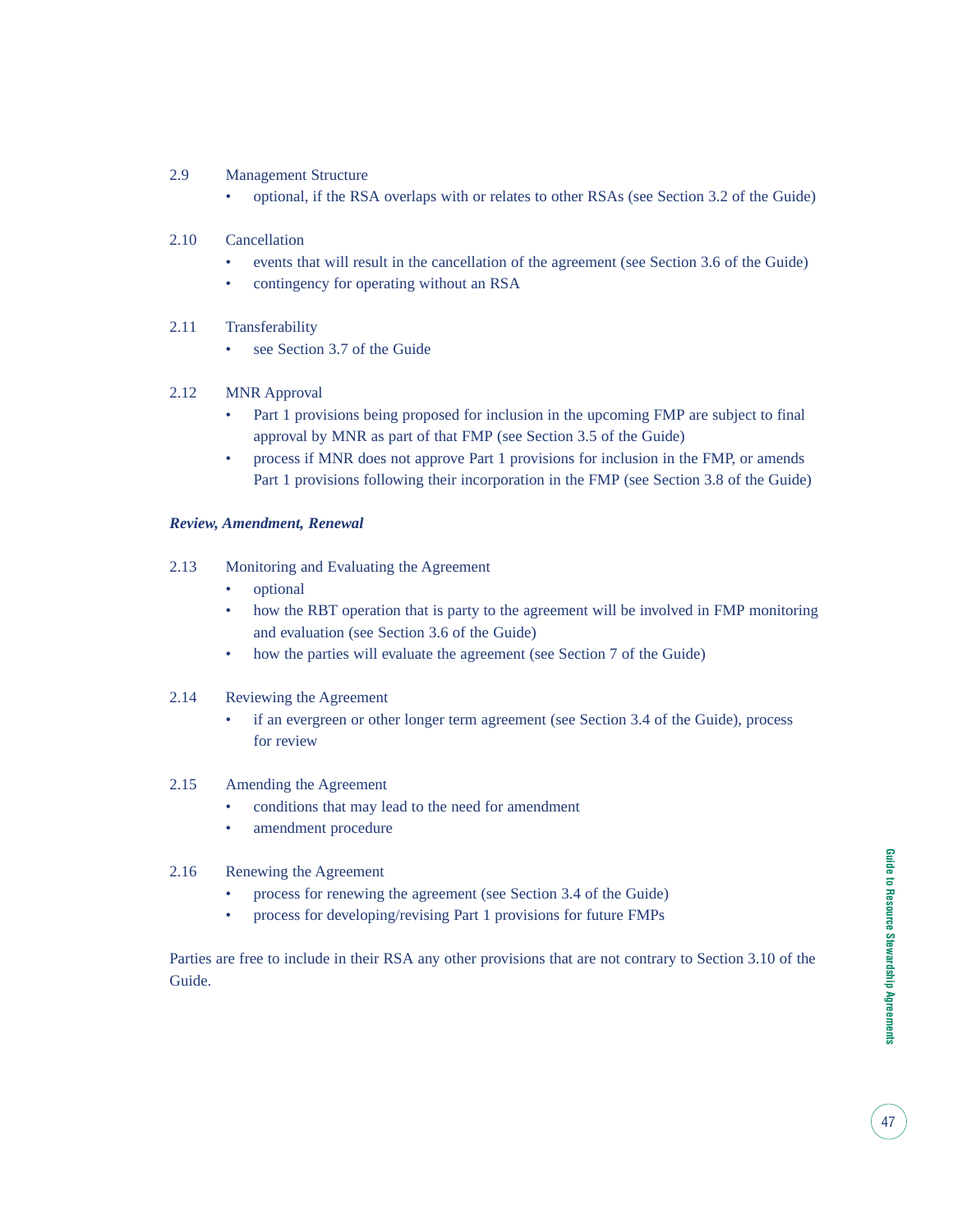## Appendix 3

#### **ISSUE RESOLUTION FOR MAPPING TOURISM VALUES**

#### **Preamble**

The purpose of this document is to record the understanding reached among members of the Tourism Guideline Working Group regarding the mapping of tourism values for the purpose of forest management planning and resource stewardship agreement (RSA) negotiations.

Both the forest and tourist industries have expressed concerns regarding mapped information. The tourist industry has noted that they have a need to express both their short and long term interests in the forest and that their interests are often best expressed by identifying "areas". The tourist industry has an ongoing need to have its business interests understood. The forest industry is concerned that forest management planning remain the operational tool for determining how forest operations are conducted and that forest management planning not be used to make land use decisions. The forest industry has a need to identify tourism values so that prescriptions for directing forest operations can be developed for inclusion in forest management plans.

To resolve the issue, two separate maps can be prepared - a Tourism Values Map and a Tourism Business Interest Map.

#### **Tourism Values Map**

A Tourism Values Map will be maintained by MNR using data contained in its Natural Resource Values Information (NRVIS) data base in accordance with Appendix 1 – "Criteria for Mapping Values for the Ministry of Natural Resources Natural Resource Values Information System". Noteworthy criteria include the following:

- Tourism establishments will be classified as "remote, semi-remote and drive-in" using definitions contained in the Ontario government approved Resource Based Tourism Policy.
- Only those identifiable features which are considered integral to the operation of a tourism business will be mapped.

The Tourism Values Map will be produced by MNR, based on existing information in NRVIS and in consultation with the Ministry of Tourism tourism advisors.

#### **Tourism Business Interest Map**

A Tourism Business Interest Map is a map prepared voluntarily by a resource based tourist operator(s) showing those parts, or all, of a forest management unit that are important for their short and long term business interests. The map, if provided to MNR, will form part of the supplemental documentation to a Forest Management Plan. The forest management planning process will not require the production of such a map, and MNR will neither approve the map nor endorse any land use designations shown on the map.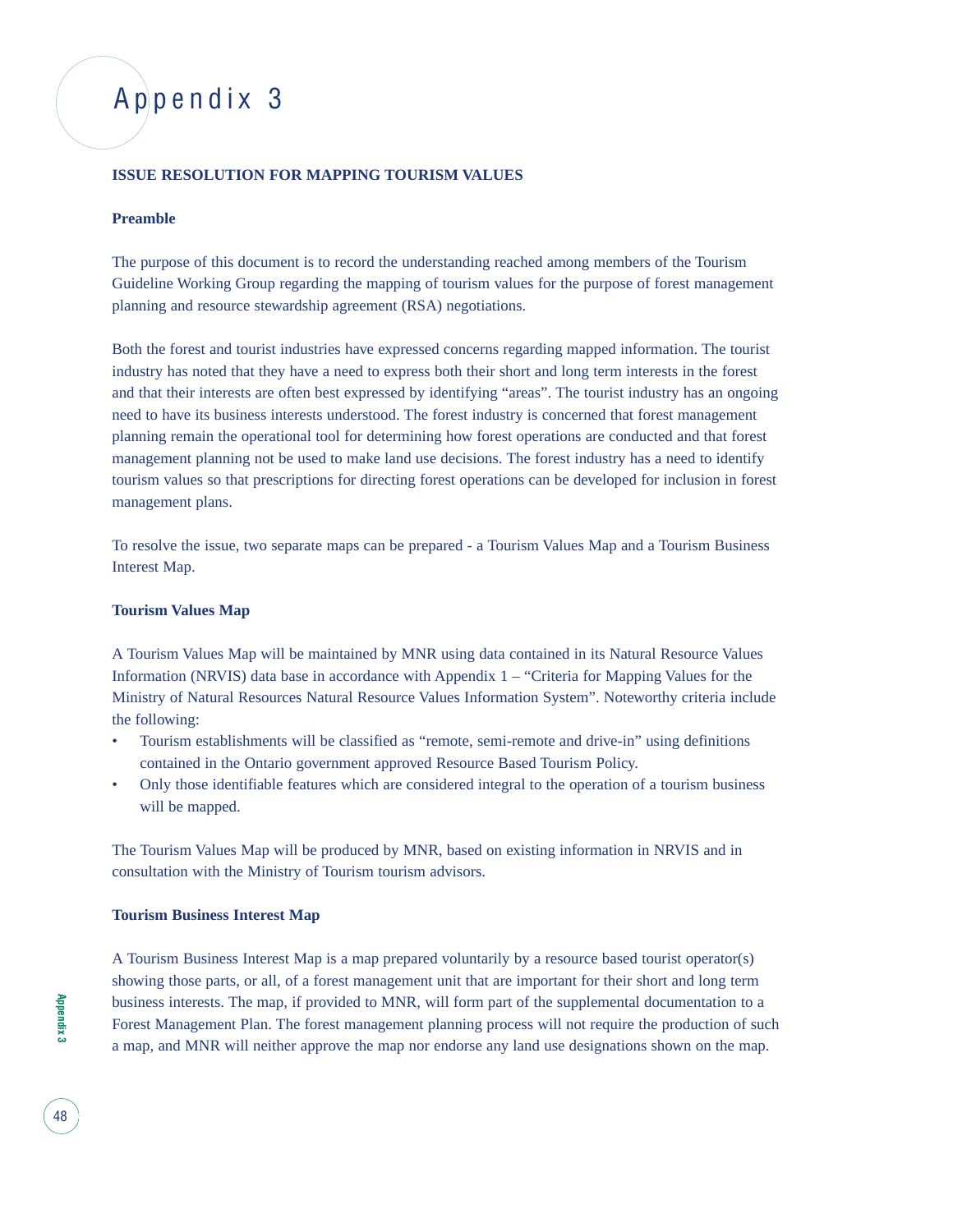

The Tourism Business Interest Map is intended to assist in the negotiations of an RSA(s). Where an RSA is successfully negotiated, the forest management planning prescriptions contained in the RSA will be made available for public review and comment as part of the normal forest management planning (including plan amendment) process.

This direction is agreed upon and supported by the following members of Tourism Guideline Working Group.

*[The original was signed and dated as indicated in italics:]*

| <b>Betty McGie</b>   | Dec. 7/2000  | <b>Stephen Harvey</b> | Dec. 7/2000      |
|----------------------|--------------|-----------------------|------------------|
| <b>Bruce Hyer</b>    | Dec. 7, 2000 | Dave Barker           | December 7 2000  |
| <b>Bud Dickson</b>   | Dec. 7/2000  | <b>Heather Barns</b>  | December 7 2000  |
| Paul Jewiss          | Dec. 7/2000  | <b>Paul Glassford</b> | December 7, 2000 |
| John McLaren         | Dec. 7/2000  | Gerry Webber          | December 7, 2000 |
| <b>Rick Groves</b>   | Dec. 7/2000  | Sergio Buonocore      | December 7, 2000 |
| <b>Bill Thornton</b> | Dec. 7/2000  |                       |                  |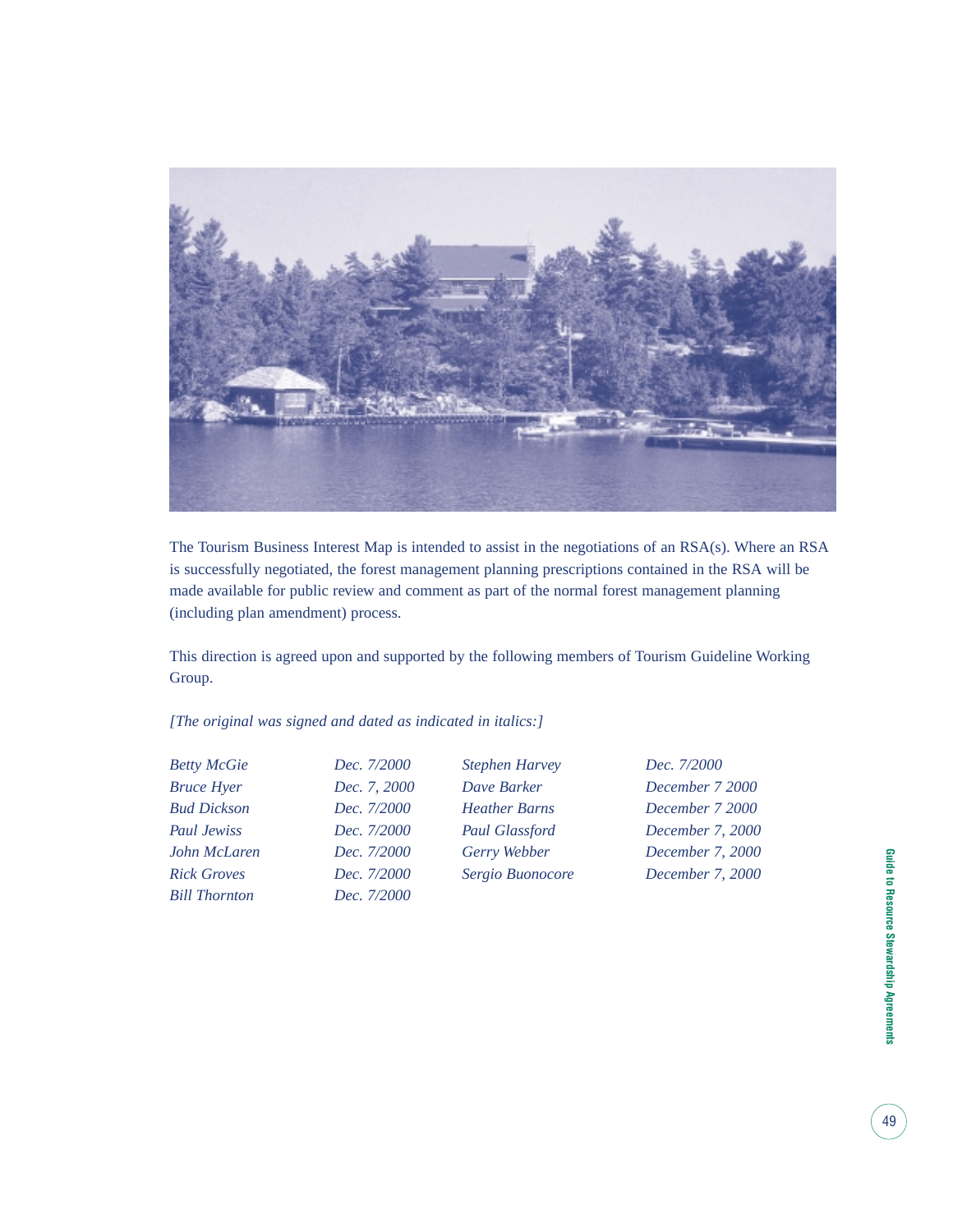#### **Criteria for Mapping Tourism Values for the Ministry of Natural Resources Natural Resource Values Information System**

#### *Introduction*

This Guide is intended to assist with the identification of "mapable" tourism values. The purpose of setting out mapable tourism values and criteria is to support the Ministry of Natural Resources in its role as the custodian of an information system for all natural resource values. In the mapping of tourism values as directed by this Guide the Ministry of Tourism will work with the Ministry of Natural Resources to ensure that mapped information is complete and accurate. This information system maintained by Ontario and referred to as the NRVIS (Natural Resource Values Information System) only deals with physical things such as a lake, microwave tower, cottage or lodge. This information assists the Ministry of Natural Resources in a variety of planning and operational functions including the development of forest management plans. There are other things such as District Land Use Guidelines, public comments and, sophisticated computer models that assist planners with the development of plans and 'on-the-ground' actions.

**After this "Guide" has been used revisions may be required based on operational experience with Resource Stewardship Agreement negotiations and forest management planning. Ontario's Resource-based Tourism Policy gives particular recognition to the importance of tourism in Ontario's forests.**

Once mapped the tourism values may then be addressed in a Resource Stewardship Agreement (RSA), in a Forest Management Plan (FMP) or, in both. Following the preamble is a list of criteria for assessing whether or not something is a value. A list of actual values has also been presented as a tool. Individual circumstances must be considered to determine whether or not something is a value for the purposes of developing RSAs and FMPs.

There is a natural tendency for people involved in such complex work as forest management to attempt to simplify their planning environment. In this case it will be attractive to leap straight to the **list of tourism values** without first understanding the list's significance. **The reader is cautioned; the tourism values list will never be complete. Also, the relatively straightforward act of defining a value does little to establish the significance or relative worth of a value**; it is the business case supporting a value that will attend to this. The **list of criteria** or considerations is much more significant. The list of criteria serves as a filter for determining whether or not a value will be mapped.

Managing for tourism values in the forest is challenging. The forest and tourist industries along with the Ontario government have signed a Memorandum Of Understanding which should assist all parties in meeting this challenge. The MOU takes the first step towards redefining the way in which two important users of the forest are engaged in planning their business operations. The seemingly simple act of mapping values is a vital aspect of the stage which is being set for the negotiation of local agreements between the forest and tourist industries. **It is the 'map' which will represent those things that are important to the tourist industry upon which forestry prescriptions in RSA's will be built.** The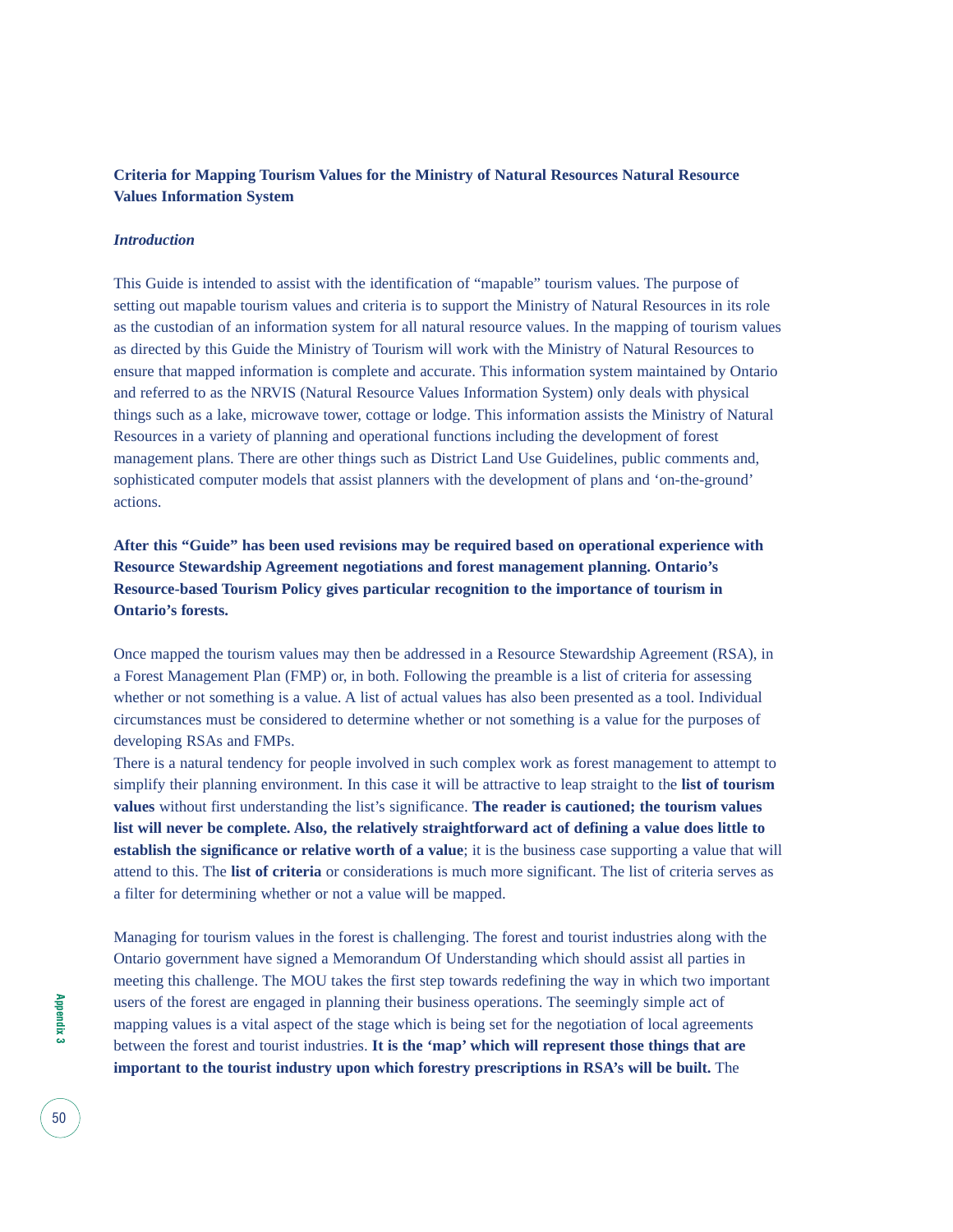"Tourism Values" map will be used ultimately in the development of operational forest management prescriptions. It is important to understand and distinguish between the value and the measures intended to address the value or **"forest management prescriptions."**

This document addresses the Tourism Values Map which MNR will produce in consultation with the Ministry of Tourism to support RSA negotiations. Data presented on this map will be reviewed regularly by both the forest and tourist industries and will be subject to change.

Generally speaking **"tourism values"** are natural or cultural resources found in the forest which are important to a tourism activity or experience in which tourists participate. Ultimately it is the tourist who defines a tourism value. Values should relate, then, to the demand individuals have for the product/experience. Ontario's tourist industry caters to a diverse range of clients. The diversity in client base renders the task of defining tourist values problematic. The industry has traditionally been classified as remote, semi remote and drive-in and depends on the availability and maintenance of a number of important values. Remoteness and wilderness are highly valued by segments of the tourist industry. These criteria do not address remoteness and wilderness; however, this in no way diminishes their significance.

#### *Definitions:*

#### Tourism value

For the purposes of proposing forestry prescriptions in a Resource Stewardship Agreement a tourism value is defined as a feature on a map. Once defined on a map and, if forest operations are planned which may affect the feature, prescriptions are developed to protect the feature.

#### *Criteria for mapping tourism values*

1. The value must be **capable of being defined spatially**.

*For this mapping exercise values must be tangible; something that can be pointed to and touched or seen. There is a distinction between the value, the experience associated with a set of values and the measures taken to protect the value and associated experience. Both the value and associated experience have value to the tourism operator and must be considered in the development of a forest management plan or RSA. Remoteness and wilderness are important values to the tourism industry; however, they are not values which will be entered into NRVIS.*

*Ontario's Resource-Based Tourism Policy provides definition for three categories of resource-based tourism: remote, semi-remote and drive-in based on the level of existing access.*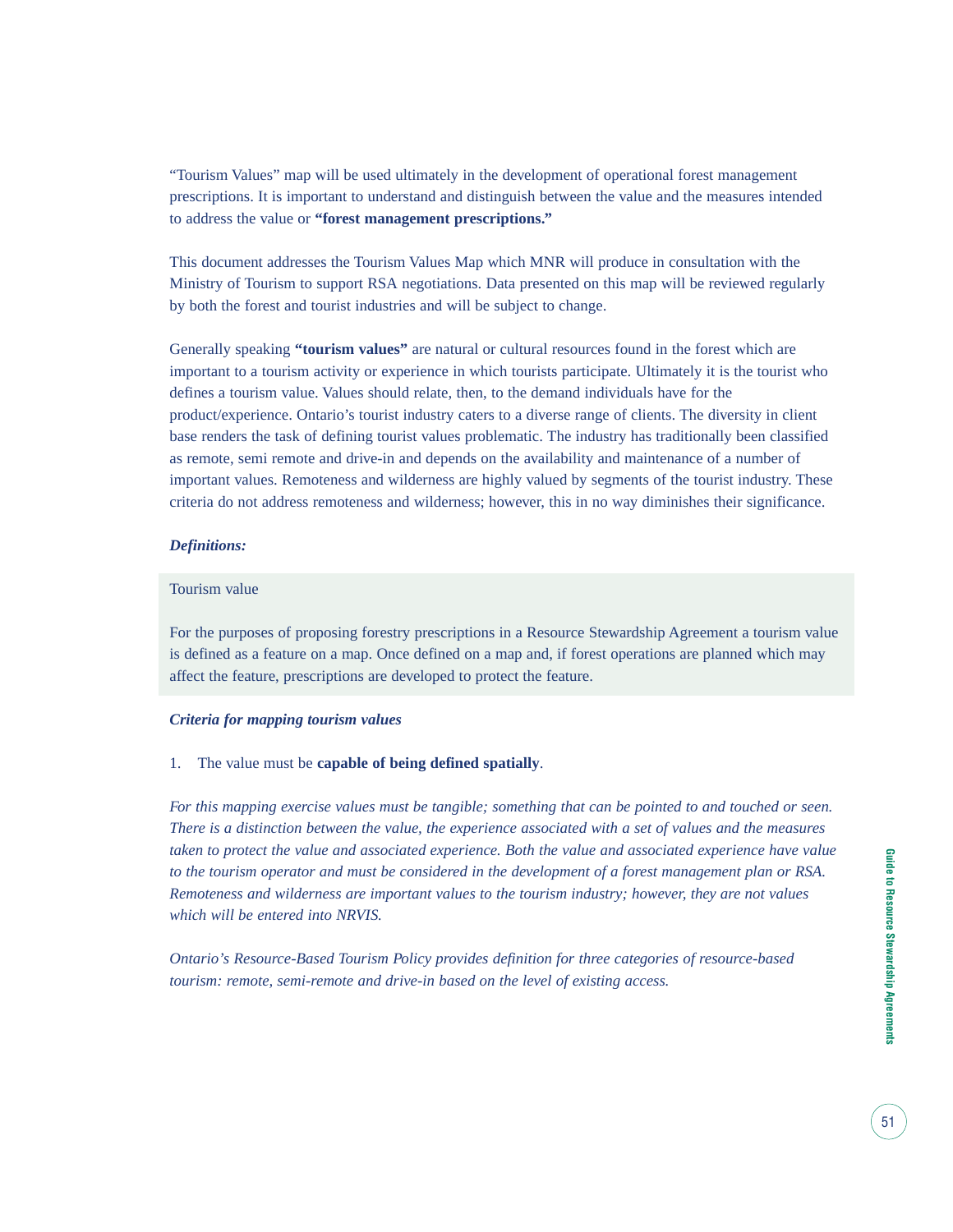#### 2. The mapped information **must be accurate**

*Decisions which consider the information can result in significant costs or losses to business.*

#### 3. The information **must be verifiable**

*Decisions made and the actions taken as a result of these decisions will form part of a forest management plan. Forest management plans are legal documents, subject to audit and periodic review.*

#### 4. The **information must be timely**

*Not all information may be readily available. When information gaps are apparent efforts should be made to gather sufficient information to consider the value effectively in an RSA and forest management plan. While some delay may be inevitable, extraordinary delays can upset the approval of a forest management plan which in turn may lead to significant business losses. Information should be provided in a timely fashion and addressing the gaps in information should be part of good business planning by the tourism business operator.*

#### 5. The value **must be related to the operation of a tourism business**

*When seeking verification of a tourism value the tourist business operator may be required to demonstrate how the value contributes to the tourism business. Documentation related to the value's contribution to a tourism business may be contained in a business plan, marketing and promotional material or capital investment related to the value. There may be a need to ensure the confidentiality of this information and this can certainly be accommodated; however, the value itself will become public knowledge. Additional characteristics of the value and its use may assist with planning for the value including frequency of use, type of use, time of use and season of use. If the value is a recurring phenomena it may be prudent to state how common the value is (i.e. beaver pond vs. the highest hill in Ontario).*

#### 6. The value must be **expressed in terms readily understood by both industries and the Ontario government**

*Forest management is complicated; for ease of expression and to facilitate communication among forest management planners lingo and jargon are in common use. Every effort should be made to ensure that the description of a tourism value is expressed in common every-day language. Attention to this will reduce the potential for misunderstandings.*

7. **Lake edge or high water mark** *is an important reference point in the establishment of measures for protecting tourism values. The high water mark is a geodetic reference from which tree cover may be measured. While vegetative cover around lakes may address water quality concerns standing trees of a certain height and density may be required to address tourism interests associated with water bodies; measuring the distance of standing tree cover from the high water mark may be useful in delineating forestry prescriptions.*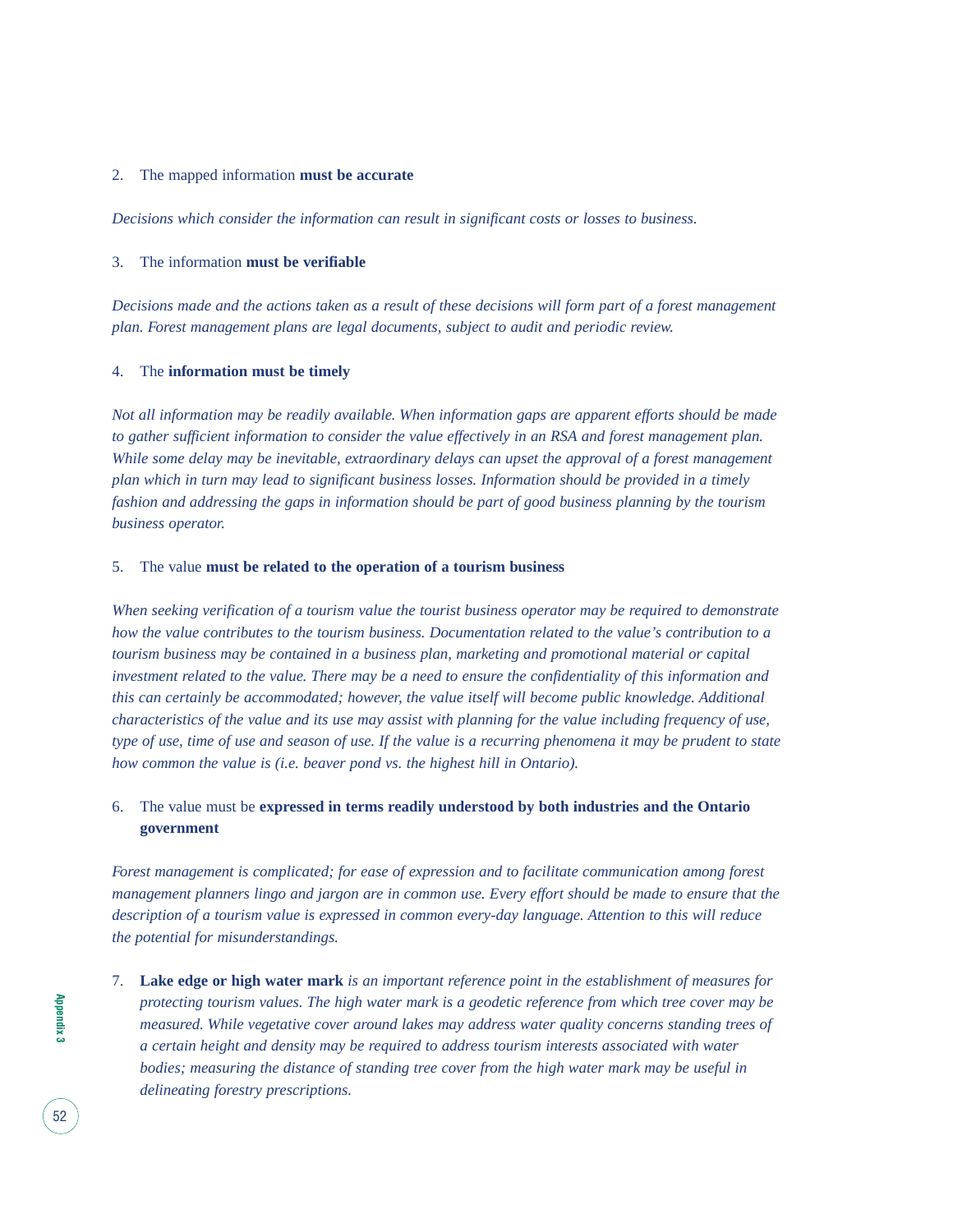8. A forest value requiring special consideration as a **tourism value** is a value which does not receive consideration in any of the other 'guidelines.'

There are many "guidelines" which forest managers must consider when developing a forest management plan. In some cases the values addressed in the "guideline" are important to tourism; however, their primary importance is as a component of the forest system or as part of the cultural fabric of the forest. The value placed on these by the tourist industry may not require any specific action to be taken. If, however, through the tourist industry's use of a value, additional consideration must be given to that value then the value becomes a "tourism value." This is perhaps best explained by example. Moose aquatic feeding areas are addressed by the *Timber Management Guidelines for the Provision of Moose Habitat*. If a tourism business markets a specific moose aquatic feeding area as a "moose viewing area," a trail to the area is developed and viewing station established, then there may be special needs above and beyond the provision of habitat which forest managers should consider; the moose aquatic viewing area then becomes a tourism value. If on the other hand, the tourist business brochure simply states that there are abundant opportunities for seeing moose in the area of a lodge then moose aquatic feeding areas have no additional significance attached to them and they should not be defined as a "tourism value."

- 9. Every tourism value map **must be in the support of one or more of the following resource based tourism interests** as stated in the Tourism and Forestry Industry Memorandum of Understanding
	- Natural aesthetics
	- Remoteness, including maintenance of traditional means of access
	- Maintenance of the perception of wilderness,
	- Sustainability and enhancement of fish, game and wilderness opportunities necessary for tourism operations
	- Maintenance of the perception of Ontario as a world class wilderness tourism destination

#### *List of Tourism Values*

**It is not intended that prescriptions be developed in each forest management plan for each value listed; rather, only those values identified locally and understood to be important to the tourist industry will have special measures taken to protect them.**

*A. Tourism Establishments*

All establishments will be classified according to Remote, semi remote, drive-in according to the definitions contained in Ontario's Resource-based Tourism Policy.

1. **Remote tourism** – a tourism resource, opportunity, value of potential development that is not accessible by road and is based on a remote wilderness experience where access is only gained through air, water or rail. The important attributes of this product include inaccessibility, isolation from visual and auditory impacts, and high quality environmental resources (e.g. fish and wildlife).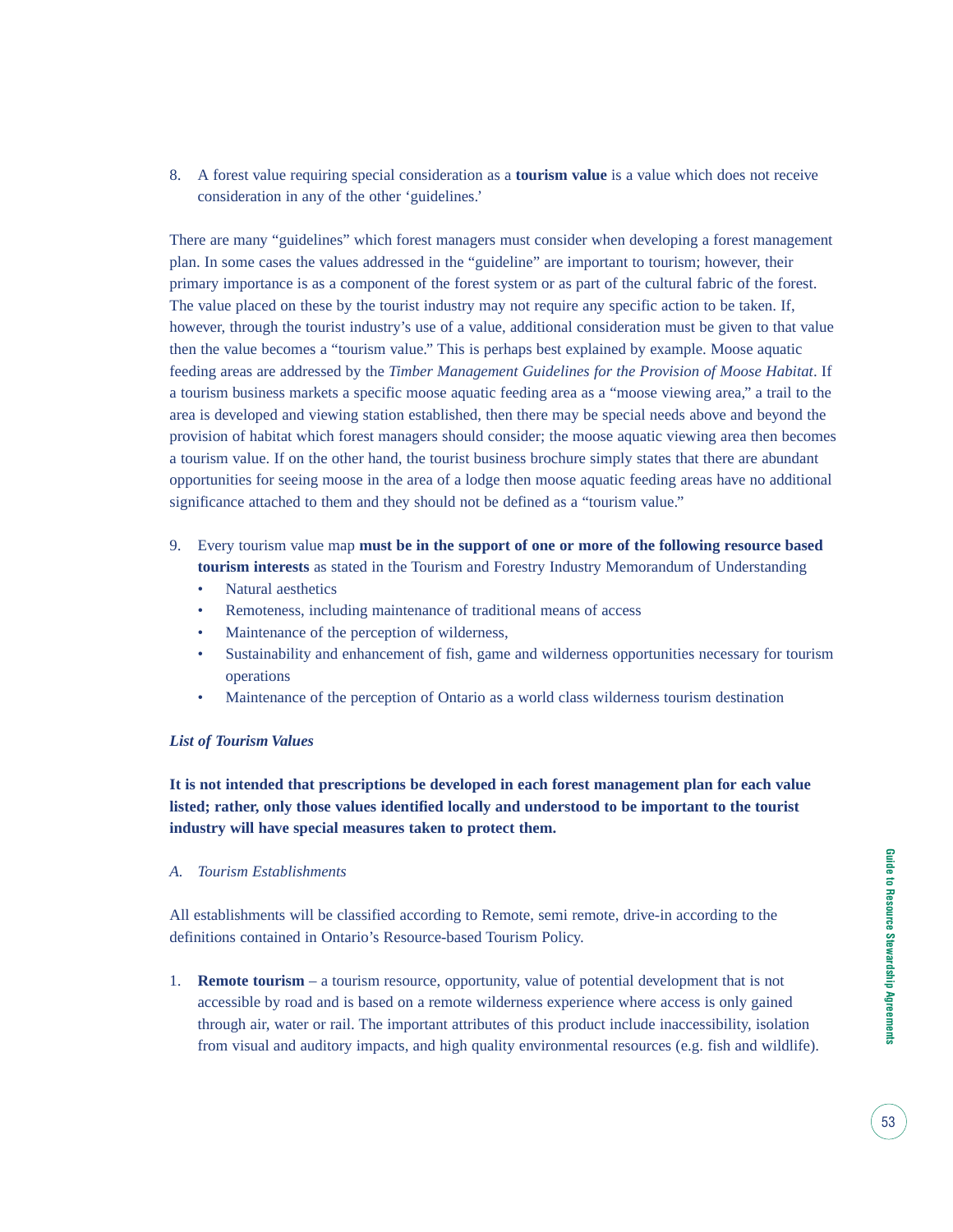- 2. **Semi-remote tourism** similar to a remote tourism opportunity except that road access is limited and may be controlled through artificial means or the use may be limited to protect the resources, opportunity or value. The non-traditional means of access include: restricted road, ATV trail, marine<sup>1</sup>, and portage<sup>2</sup>. The same attributes that are important to remote tourism are important here as well, except as how they are changed by the lesser amount of remoteness.
- 3. **Drive-in resource-based tourism** includes unencumbered road access in regards to the use of the tourism resource. Important characteristics of this resource include full accessibility, composite use<sup>3</sup>, maintenance of both the visual and auditory environmental setting<sup>4</sup> and access to good quality resources.<sup>5</sup>

<sup>&</sup>lt;sup>1</sup> Marine refers to traditional waterway access.

<sup>&</sup>lt;sup>2</sup> Portage refers to canoe routes.

<sup>&</sup>lt;sup>3</sup> Composite use refers to two or more compatible uses co-existing in proximity to one another.

<sup>&</sup>lt;sup>4</sup> Refers to the protection of skyline areas of concern and man-made noise abatement.

<sup>&</sup>lt;sup>5</sup> Refers to the importance of having access to ecologically sustainable land,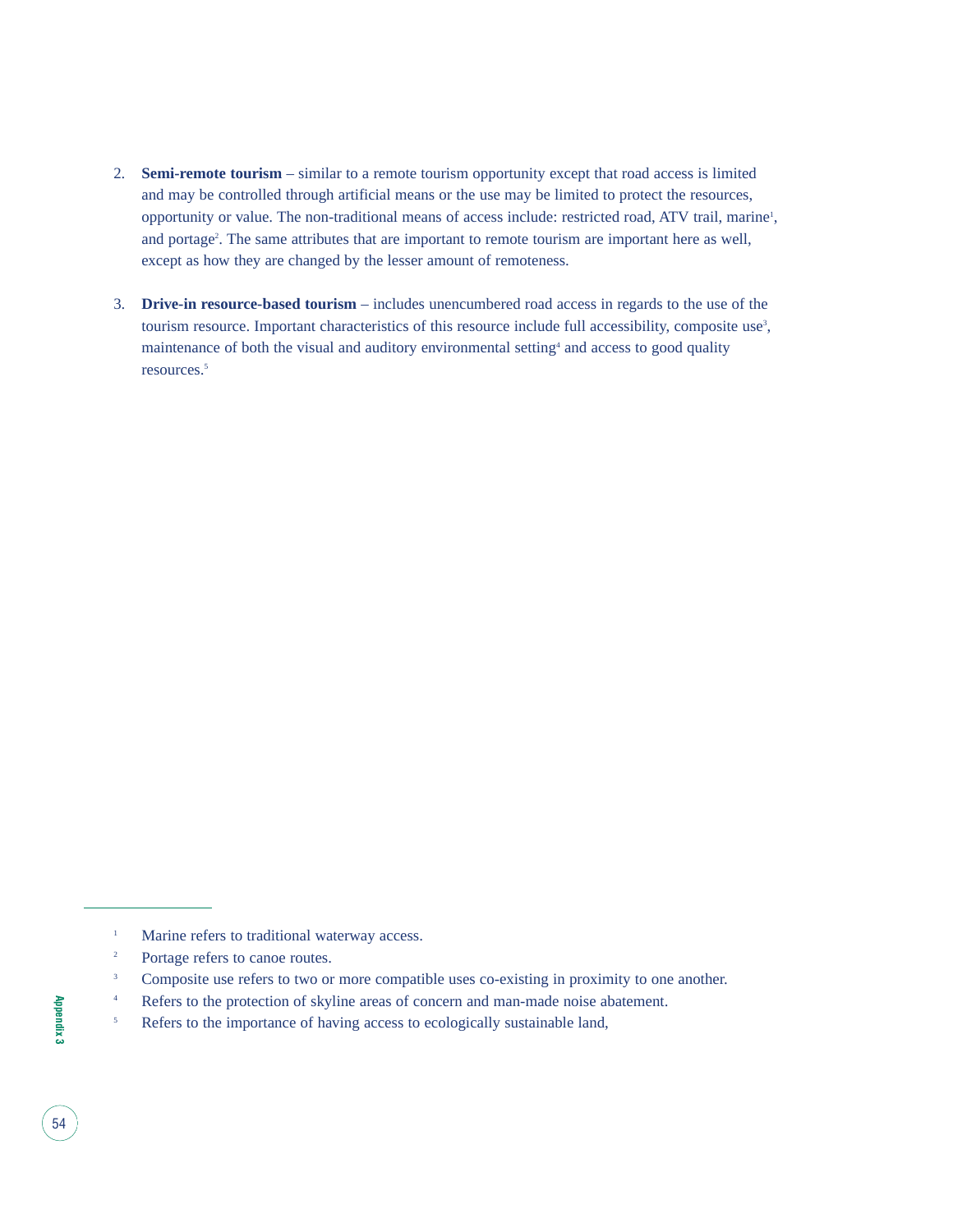#### Main Base Lodges

*Description: fixed roof accommodation, has a current resource-based Tourism Licence and commercial land use permit or other form of property tenure. The Tourism Act defines a "base of operations" as 'a license tourist establishment or an air carrier licensed under the laws of Canada from which a tourist outfitter maintains facilities for communication, transportation and the complete maintenance of office records.'*

#### Outpost Camp

*Description: fixed roof accommodation, has a current Resource-based Tourism Licence* and commercial land use permit or other form of property tenure. The Tourism Act defines an outpost camp as *any fixed or portable rental unit that is remote from a base of operations and accessible only by air, water or forest trails, and is used for commercial purposes.*

*B. Roads & Trails*

#### Recreation Trails

- *Description: Winter (dog sled trails, cross country trails, snowshoe trails, snowmobile trails, etc.)*
- *Summer (ATV trails, horse trails, portage trails, etc.)*
- *All Season (hiking trails, hunting trails, etc.)*

#### Access

*Description: road, flight path, water route or rail line providing access to a tourism business or associated value. It is recognized that entire flight paths cannot be addressed; rather, only segments which can be reasonably associated with a tourism experience should be considered a value. Usually it is the final approach portion of a flight path which is a concern*

#### Tourism Access Points

*Description: landing, access to water body, access to railroad or other modes of transportation specifically used to access a tourism establishment.*

#### *C. Ancillary Features*

#### Shore Lunch & Picnic Sites

*Description: includes shore lunch site, etc.*

#### Viewpoint

*Description: point for viewing prominent scenery or vista, etc.*

#### Camping Sites

*Description: Type "B" Outpost Camp (i.e. Mini LUP) (e.g. moose camps, bear camps, etc.)*

#### Boat Caches

*Description: the site where boats are cached according to an MNR permit (applicable in Northwestern Ontario.)*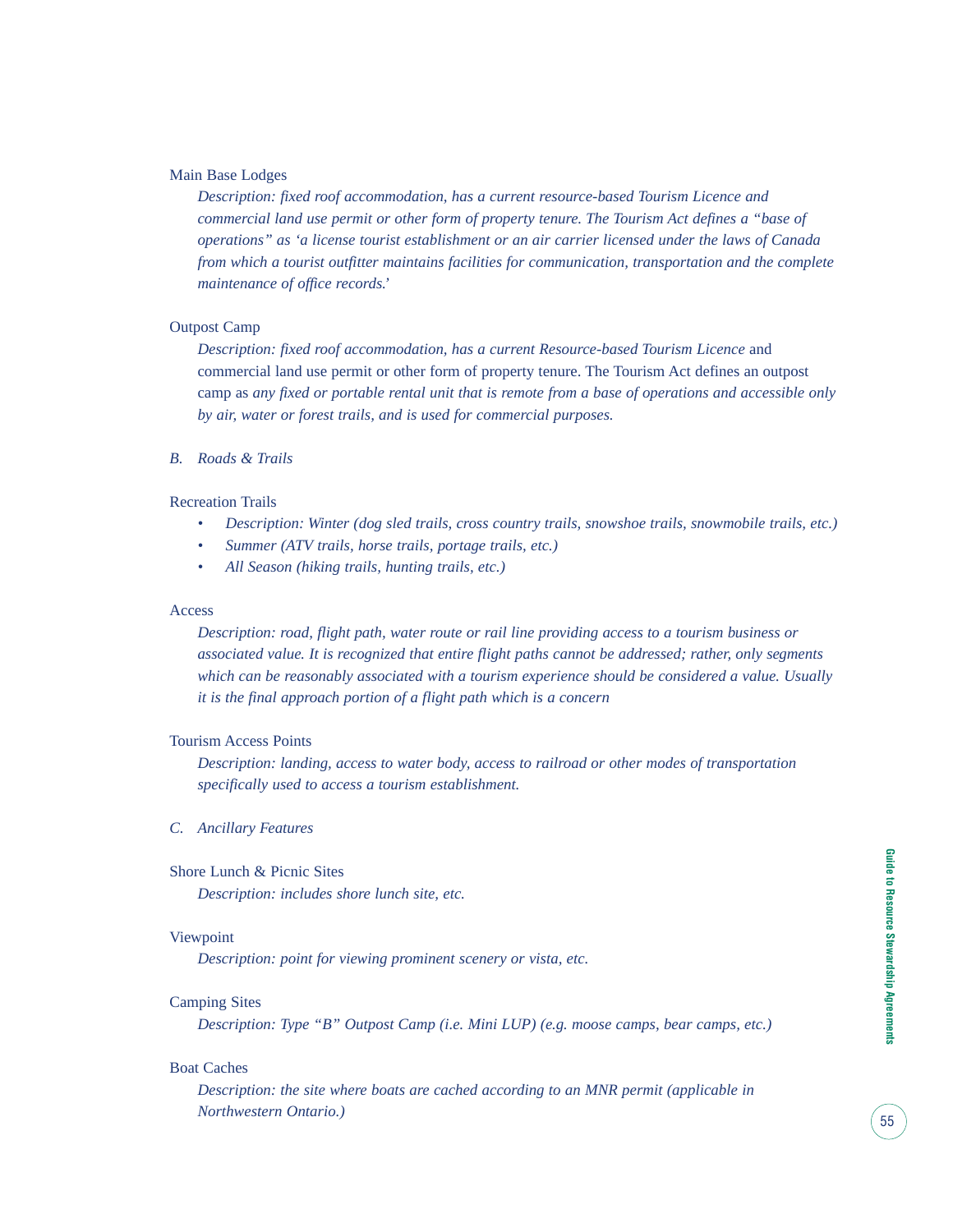#### Canoe Routes

*Description: route actively marketed for use by guests of Ministry of Tourism licensed resource-based tourism establishments.*

#### Navigable Channel

*Description: Generally a narrow channel connecting two water bodies used by guests of a tourism establishment*

#### *D. Water-Related Features*

#### Swimming Beach

*Description: Not a public beach, but, a beach to which guests from a tourism establishment are directed.*

#### *E. Wildlife-Related Features*

#### Fish and Wildlife Viewing Site

*Description: that part of the forest that is especially important for viewing of wildlife including moose viewing area, bird feeder area, deer viewing area.*

#### Wildlife Hunting Stations

*Description: duck blinds, bear baiting areas, deer stands etc.*

#### *F. Cultural/Heritage-Related Features*

#### Cultural Heritage sites

*Description: An old building, mine archaeological site, interpretive site, historical site or other cultural feature which because of its use by a tourist establishment requires more protection than that afforded by the "Cultural Heritage Guidelines."*

\* \* \*

*[The above "Criteria for Mapping Tourism Values" is reproduced exactly as it was appended to the signed and dated original agreement. However, RSA Guide users should be aware of the following.*

- *References to the "Guide" mean the "Criteria", not the RSA Guide.*
- *The Ministry of Tourism is now the Ministry of Tourism, Culture and Recreation.*
- *There are no definitions of remote, semi-remote, or drive-in tourism in the Resource-Based Tourism Policy. The definitions provided above are based on definitions provided in "Resource-Based Tourism Policy Information Bulletin #1", issued by MNR in May 1998. They have been further modified for the purposes of the "Criteria", but without changing their general intent.*
- *The* Tourism Act *does not define a "base of operations" or an "outpost camp". The definitions quoted above used to be in Regulation 1037 under the* Tourism Act*, but were revoked in 1998.*
- *Boat caches are applicable only in the western portion of MNR's Northwestern administrative region.*
- *It was intended that "fish and wildlife viewing site" could include a fish viewing area.]*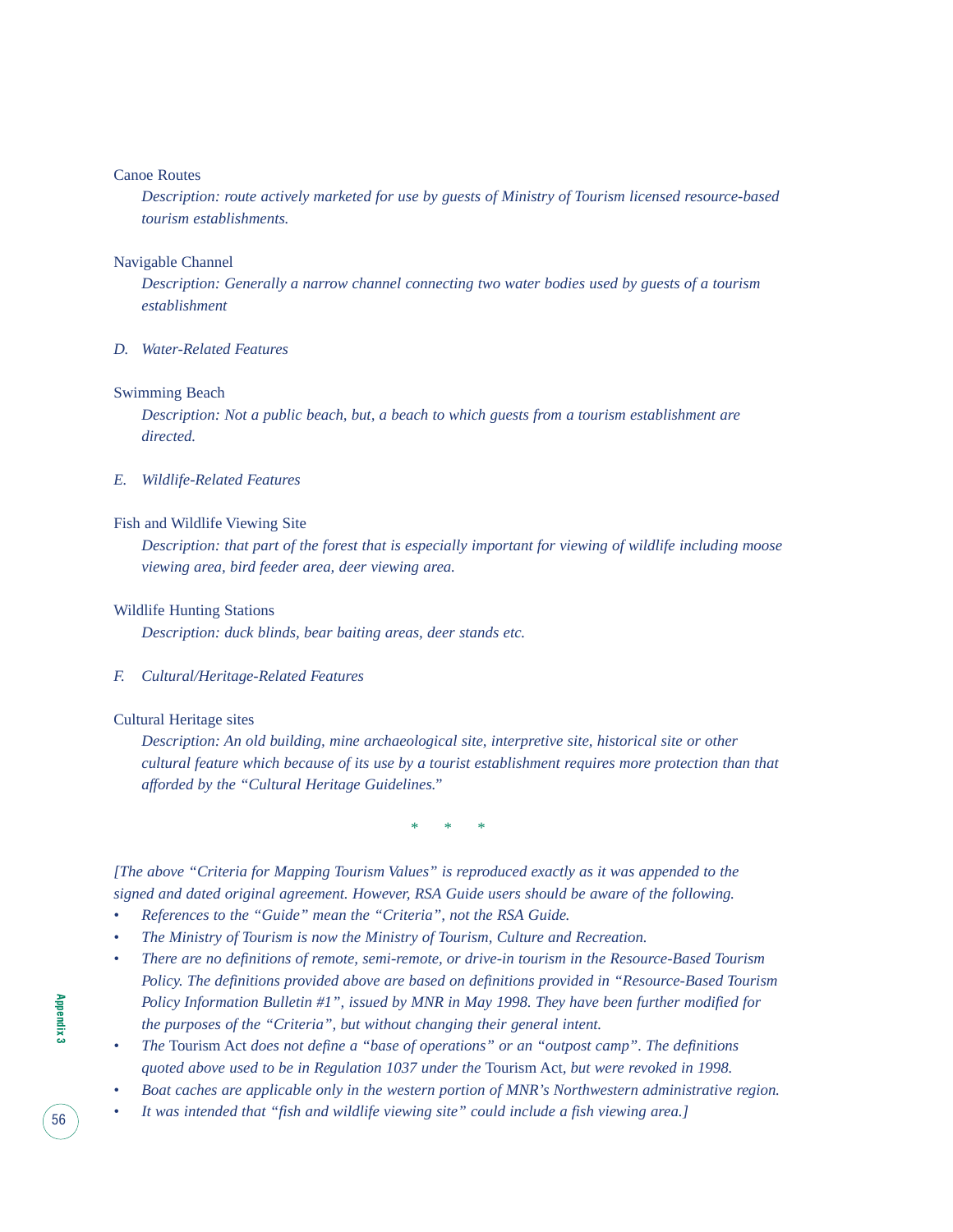## Appendix 4

#### **MODIFIED RSA PROCESS FOR COMPLEX SITUATIONS**

The modified process is the same as described in Section 4.1 and Figure 1, except for the following changes and additions.

#### *Changes to Step 6*

The parties agree before or during their negotiations that they are aiming to complete a *resource stewardship memorandum* (RSM) before completing an RSA.

A *resource stewardship memorandum* is a signed agreement-in-principle between one RBT operation and one SF licensee who are in the process of negotiating an RSA. It should say what the parties are seeking to achieve in the FMP by negotiating an RSA. It should outline the provisions, or the kinds of provisions, the parties would like to propose be included in the FMP, as the parties can best describe them at the time. It should not deal with non-FMP aspects of the prospective RSA. An RSM should include a map of the tourism values that contribute to the RBT operation, and should describe potential forest management prescriptions to protect those values should they be affected by forest operations. It has no status under the MoU; it is a private agreement between the parties and is enforceable as such.

#### *Changes to Step 7*

If the negotiations succeed, the RBT operation and SF licensee sign an RSM, which they then forward to the MNR district manager. At this point, the RSM becomes part of the FMP process and is subject to full public consultation.

The RSM should be forwarded to MNR enough in advance of the first Information Centre that it can be included in the information available for public review. A "late" RSM may be acceptable for the reasons described for "late" RSAs in Section 4.1, Step 7. If the parties realize that the RSM they are negotiating will not be ready for the first Information Centre, they should as soon as possible discuss with the plan author and the MNR district manager the acceptability of their "late" RSM. The latest that an RSM should be completed is before the second Information Centre.

#### *New Step 8*

The parties resume negotiations towards an RSA, taking into account:

- new information produced as the FMP process progresses,
- response to the RSM from FMP public consultation,

• feedback on the RSM from MNR with respect to its decision-making criteria listed in Section 3.5. The negotiations may involve a back-and-forth process between the parties, MNR, the local citizens committee, and the rest of the public as the FMP process proceeds through the Information Centres and preparation of the draft FMP.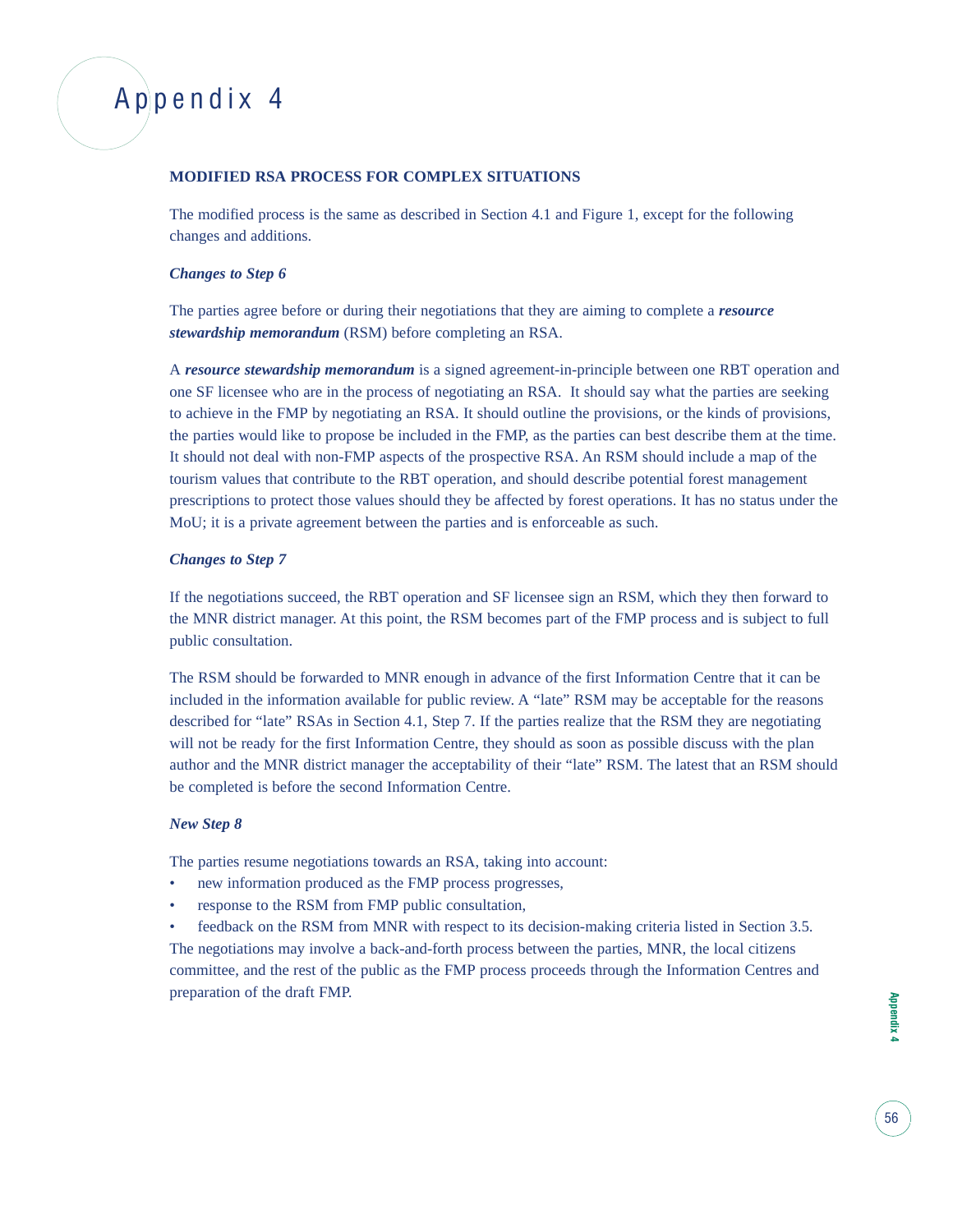#### *New Step 9*

If the negotiations succeed, the RBT operation and the SF licensee sign an RSA and forward it to MNR, the same as in Section 4.1, Step 7. The latest that Step 8 should ever be completed is in time for its proposals to be included in the draft FMP, just before the draft is made available for public review.

If between the RSM and the RSA the parties introduce major changes that would affect the FMP and that do not appear to be justified by new information or public or MNR response, they may deny the public adequate opportunity for considering these changes within the FMP process. MNR will take this into account in deciding whether to approve the provisions the RSA proposes to include in the FMP.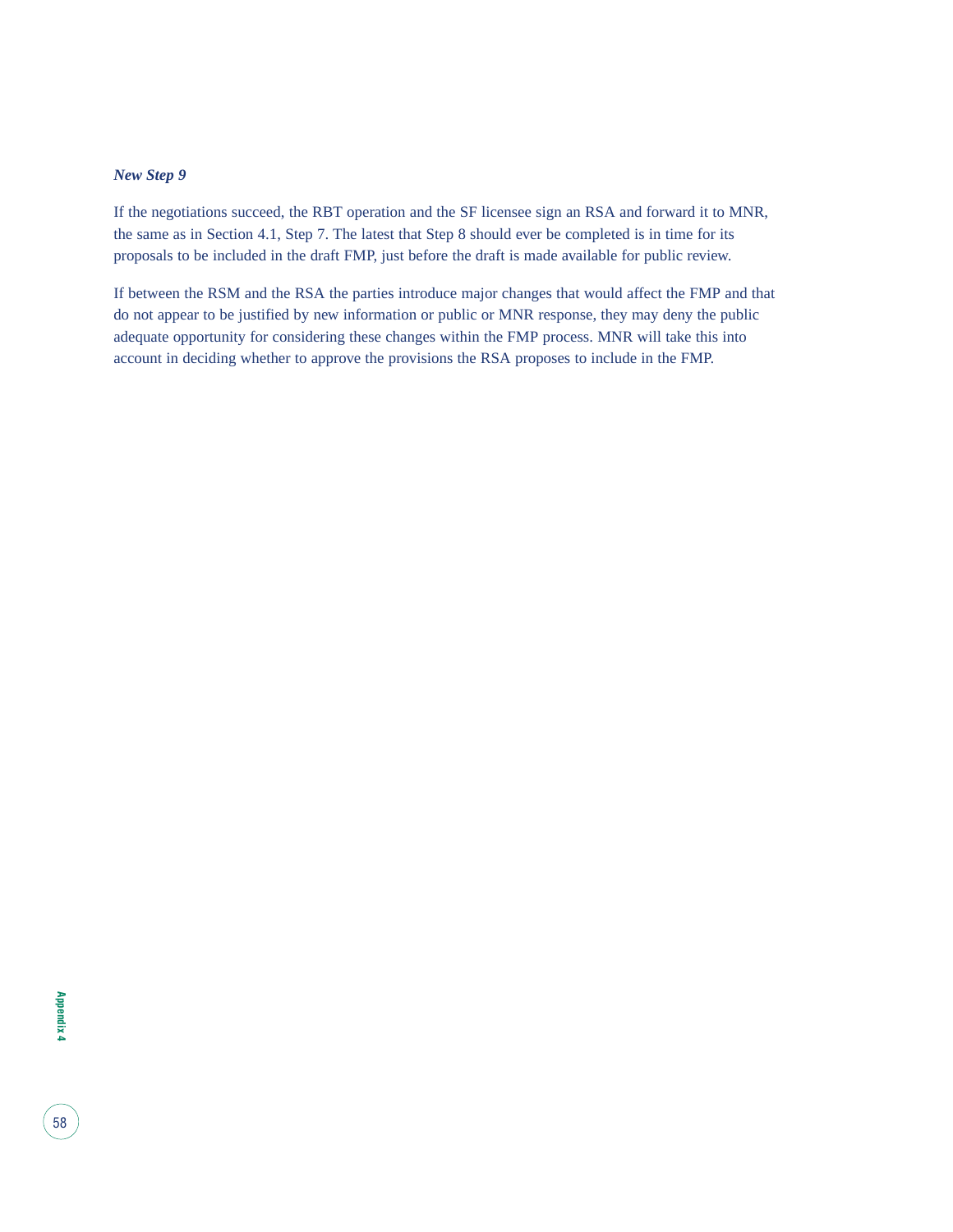| Notes |  |  |  |
|-------|--|--|--|
|       |  |  |  |
|       |  |  |  |
|       |  |  |  |
|       |  |  |  |
|       |  |  |  |
|       |  |  |  |
|       |  |  |  |
|       |  |  |  |
|       |  |  |  |
|       |  |  |  |
|       |  |  |  |
|       |  |  |  |
|       |  |  |  |
|       |  |  |  |
|       |  |  |  |
|       |  |  |  |
|       |  |  |  |
|       |  |  |  |
|       |  |  |  |
|       |  |  |  |

**Guide to Resource Stewardship Agreements Guide to Resource Stewardship Agreements**